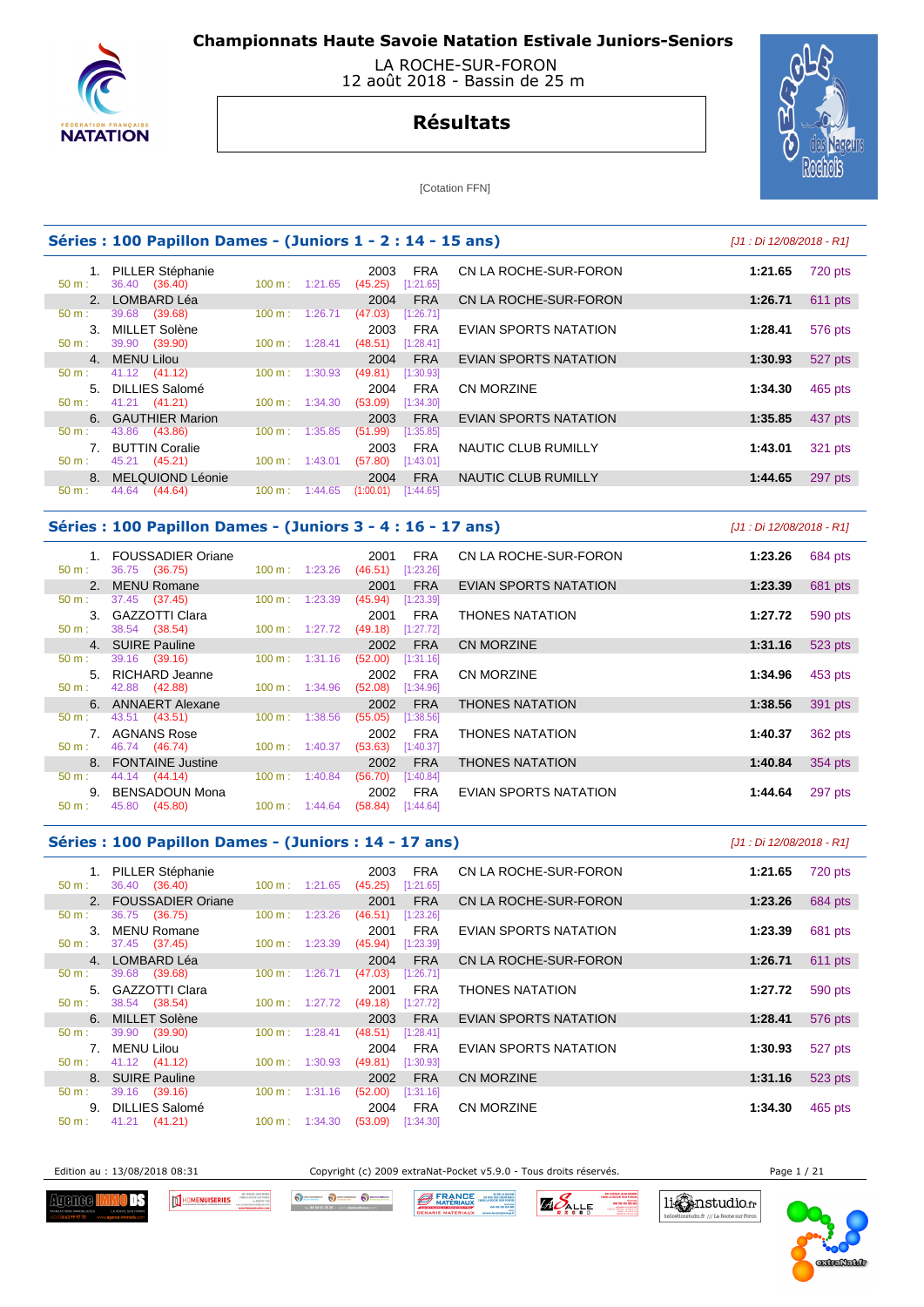

### LA ROCHE-SUR-FORON 12 août 2018 - Bassin de 25 m



# **Résultats**

## **(Suite) Séries : 100 Papillon Dames - (Juniors : 14 - 17 ans)** [J1 : Di 12/08/2018 - R1]

|                 | 10. RICHARD Jeanne     |                              | 2002<br><b>FRA</b>     | <b>CN MORZINE</b>      | 1:34.96 | 453 pts |
|-----------------|------------------------|------------------------------|------------------------|------------------------|---------|---------|
| 50 m:           | 42.88 (42.88)          | 1:34.96<br>$100 \text{ m}$ : | (52.08)<br>[1:34.96]   |                        |         |         |
| 11 <sup>1</sup> | <b>GAUTHIER Marion</b> |                              | 2003<br><b>FRA</b>     | EVIAN SPORTS NATATION  | 1:35.85 | 437 pts |
| $50 m$ :        | 43.86 (43.86)          | $100 \text{ m}$ : 1:35.85    | (51.99)<br>[1:35.85]   |                        |         |         |
|                 | 12. ANNAERT Alexane    |                              | 2002<br><b>FRA</b>     | <b>THONES NATATION</b> | 1:38.56 | 391 pts |
| 50 m:           | 43.51 (43.51)          | $100 \text{ m}$ :<br>1:38.56 | (55.05)<br>[1:38.56]   |                        |         |         |
| 13 <sub>1</sub> | AGNANS Rose            |                              | <b>FRA</b><br>2002     | <b>THONES NATATION</b> | 1:40.37 | 362 pts |
| $50 m$ :        | 46.74 (46.74)          | $100 \text{ m}$ : 1:40.37    | (53.63)<br>[1:40.37]   |                        |         |         |
|                 | 14. FONTAINE Justine   |                              | <b>FRA</b><br>2002     | <b>THONES NATATION</b> | 1:40.84 | 354 pts |
| 50 m:           | 44.14 (44.14)          | $100 m$ :<br>1:40.84         | (56.70)<br>[1:40.84]   |                        |         |         |
|                 | 15. BUTTIN Coralie     |                              | <b>FRA</b><br>2003     | NAUTIC CLUB RUMILLY    | 1:43.01 | 321 pts |
| $50 m$ :        | 45.21 (45.21)          | $100 \text{ m}: 1:43.01$     | (57.80)<br>[1:43.01]   |                        |         |         |
|                 | 16. BENSADOUN Mona     |                              | <b>FRA</b><br>2002     | EVIAN SPORTS NATATION  | 1:44.64 | 297 pts |
| 50 m:           | 45.80 (45.80)          | $100 \text{ m}$ :<br>1:44.64 | (58.84)<br>[1:44.64]   |                        |         |         |
| 17.             | MELQUIOND Léonie       |                              | <b>FRA</b><br>2004     | NAUTIC CLUB RUMILLY    | 1:44.65 | 297 pts |
| $50 m$ :        | 44.64 (44.64)          | $100 \text{ m}$ : 1:44.65    | (1:00.01)<br>[1:44.65] |                        |         |         |
|                 |                        |                              |                        |                        |         |         |

#### **Séries : 100 Papillon Dames - (Seniors : 18 ans et plus)** [J1 : Di 12/08/2018 - R1]

| $50 m$ :         | BULANT Tissem<br>(36.15)<br>36.15 | 1:21.32<br>100 m: | <b>FRA</b><br>2000<br>[1:21.32]<br>(45.17) | CN MORZINE             | 1:21.32 | 727 pts |
|------------------|-----------------------------------|-------------------|--------------------------------------------|------------------------|---------|---------|
|                  | 2. POISSON Soline                 |                   | <b>FRA</b><br>1998                         | CN LA ROCHE-SUR-FORON  | 1:24.10 | 666 pts |
| $50 \text{ m}$ : | 38.05<br>(38.05)                  | 100 m:<br>1:24.10 | (46.05)<br>[1:24.10]                       |                        |         |         |
| 3.               | CHAON Mahe                        |                   | <b>FRA</b><br>2000                         | ARAVIS NATATION        | 1:26.18 | 622 pts |
| $50 m$ :         | (38.95)<br>38.95                  | 100 m:<br>1:26.18 | (47.23)<br>[1:26.18]                       |                        |         |         |
| $\mathbf{4}$     | <b>BLANC-GARIN Line</b>           |                   | <b>FRA</b><br>1996                         | <b>THONES NATATION</b> | 1:28.19 | 581 pts |
| 50 m:            | 38.84<br>(38.84)                  | 100 m:<br>1:28.19 | (49.35)<br>[1:28.19]                       |                        |         |         |
| 5.               | CUISSE Alexane                    |                   | <b>FRA</b><br>1998                         | THONES NATATION        | 1:32.40 | 499 pts |
| $50 m$ :         | 42.49<br>(42.49)                  | 100 m:<br>1:32.40 | (49.91)<br>[1:32.40]                       |                        |         |         |
| 6.               | <b>MANISSE Clara</b>              |                   | <b>FRA</b><br>1998                         | <b>THONES NATATION</b> | 1:43.14 | 319 pts |
| 50 m:            | 46.49<br>(46.49)                  | 100 m:<br>1:43.14 | (56.65)<br>[1:43.14]                       |                        |         |         |

#### **Séries : 100 Papillon Messieurs - (Juniors 1 - 2 : 15 - 16 ans)** [J1 : Di 12/08/2018 - R1]

| $50 m$ :         | 1. BARTHOD Matteo<br>30.98 (30.98) | $100 \text{ m}$ : $1:08.55$ (37.57) | 2002<br><b>FRA</b><br>[1:08.55] | CN LA ROCHE-SUR-FORON  | 1:08.55<br>867 pts |  |
|------------------|------------------------------------|-------------------------------------|---------------------------------|------------------------|--------------------|--|
|                  | 2. DUCRETTET Matthieu              |                                     | 2002<br><b>FRA</b>              | EVIAN SPORTS NATATION  | 1:13.31<br>750 pts |  |
| $50 m$ :         | 33.68 (33.68)                      | $100 \text{ m}: 1:13.31$ (39.63)    | [1:13.31]                       |                        |                    |  |
|                  | 3. BEYLARD OZEROFF Matthieu        |                                     | 2003<br><b>FRA</b>              | CN LA ROCHE-SUR-FORON  | 1:15.06<br>710 pts |  |
| $50 m$ :         | 32.91 (32.91) 100 m : 1:15.06      |                                     | (42.15)<br>[1:15.06]            |                        |                    |  |
|                  | 4. MARULIER Etienne                |                                     | 2003<br><b>FRA</b>              | EVIAN SPORTS NATATION  | 1:17.23<br>661 pts |  |
| 50 m:            | 35.28 (35.28)                      | $100 \text{ m}$ : 1:17.23           | (41.95)<br>[1:17.23]            |                        |                    |  |
|                  | 5. BLANC-GARIN Louis               |                                     | 2002<br><b>FRA</b>              | <b>THONES NATATION</b> | 1:17.52<br>654 pts |  |
| $50 \text{ m}$ : | 35.46 (35.46)                      | $100 \text{ m}: 1:17.52$ (42.06)    | [1:17.52]                       |                        |                    |  |
|                  | 6. FOUSSADIER Lancelin             |                                     | 2003<br><b>FRA</b>              | CN LA ROCHE-SUR-FORON  | 595 pts<br>1:20.26 |  |
| $50 \text{ m}$ : | 35.53 ( <b>35.53</b> )             | $100 m$ : 1:20.26                   | (44.73)<br>[1:20.26]            |                        |                    |  |
|                  | 7. BUISSON Noah                    |                                     | 2002<br><b>FRA</b>              | CN LA ROCHE-SUR-FORON  | 1:22.74<br>545 pts |  |
| $50 m$ :         | 36.06 (36.06)                      | $100 \text{ m}: 1:22.74$ (46.68)    | [1:22.74]                       |                        |                    |  |
|                  | 8. GRILLET Antonin                 |                                     | <b>FRA</b><br>2003              | NAUTIC CLUB RUMILLY    | 1:23.09<br>538 pts |  |
| $50 m$ :         | 35.94 (35.94)                      | $100 \text{ m}$ : 1:23.09           | (47.15)<br>[1:23.09]            |                        |                    |  |
|                  | 9. BELLAHCENE Yanis                |                                     | 2003<br><b>FRA</b>              | CN LA ROCHE-SUR-FORON  | 1:24.21<br>515 pts |  |
| $50 m$ :         | 38.11 (38.11)                      | $100 \text{ m}: 1:24.21$ (46.10)    | [1:24.21]                       |                        |                    |  |
|                  | 10. METRAL Robin                   |                                     | <b>FRA</b><br>2003              | NAUTIC CLUB RUMILLY    | 484 pts<br>1:25.83 |  |
| 50 m:            | 38.89 (38.89)                      | $100 \text{ m}: 1:25.83$            | (46.94)<br>[1:25.83]            |                        |                    |  |
|                  | 11. CHANEL Nathan                  |                                     | <b>FRA</b><br>2002              | NAUTIC CLUB RUMILLY    | 1:26.25<br>476 pts |  |
| 50 m:            | 37.66 (37.66)                      | 100 m: 1:26.25                      | (48.59)<br>[1:26.25]            |                        |                    |  |
|                  | 12. BERTHOD Arthur                 |                                     | 2002<br><b>FRA</b>              | NAUTIC CLUB RUMILLY    | 1:30.23<br>405 pts |  |
| $50 \text{ m}$ : | 38.61 (38.61)                      | $100 m$ : 1:30.23                   | (51.62)<br>[1:30.23]            |                        |                    |  |
|                  | 13. PACCARD Teddy                  |                                     | 2003<br><b>FRA</b>              | <b>THONES NATATION</b> | 1:33.85<br>344 pts |  |
| $50 \text{ m}$ : | 40.34 (40.34)                      | $100 \text{ m}: 1:33.85$            | (53.51)<br>[1:33.85]            |                        |                    |  |
|                  | --- DEBARGE Hugo                   |                                     | 2002<br><b>FRA</b>              | EVIAN SPORTS NATATION  | <b>DSQ</b>         |  |

Edition au : 13/08/2018 08:31 Copyright (c) 2009 extraNat-Pocket v5.9.0 - Tous droits réservés. Page 2 / 21

**Agenee I** ПÆ



**BERANGE** 

ZA DE LA BA **ZAPALLE** 



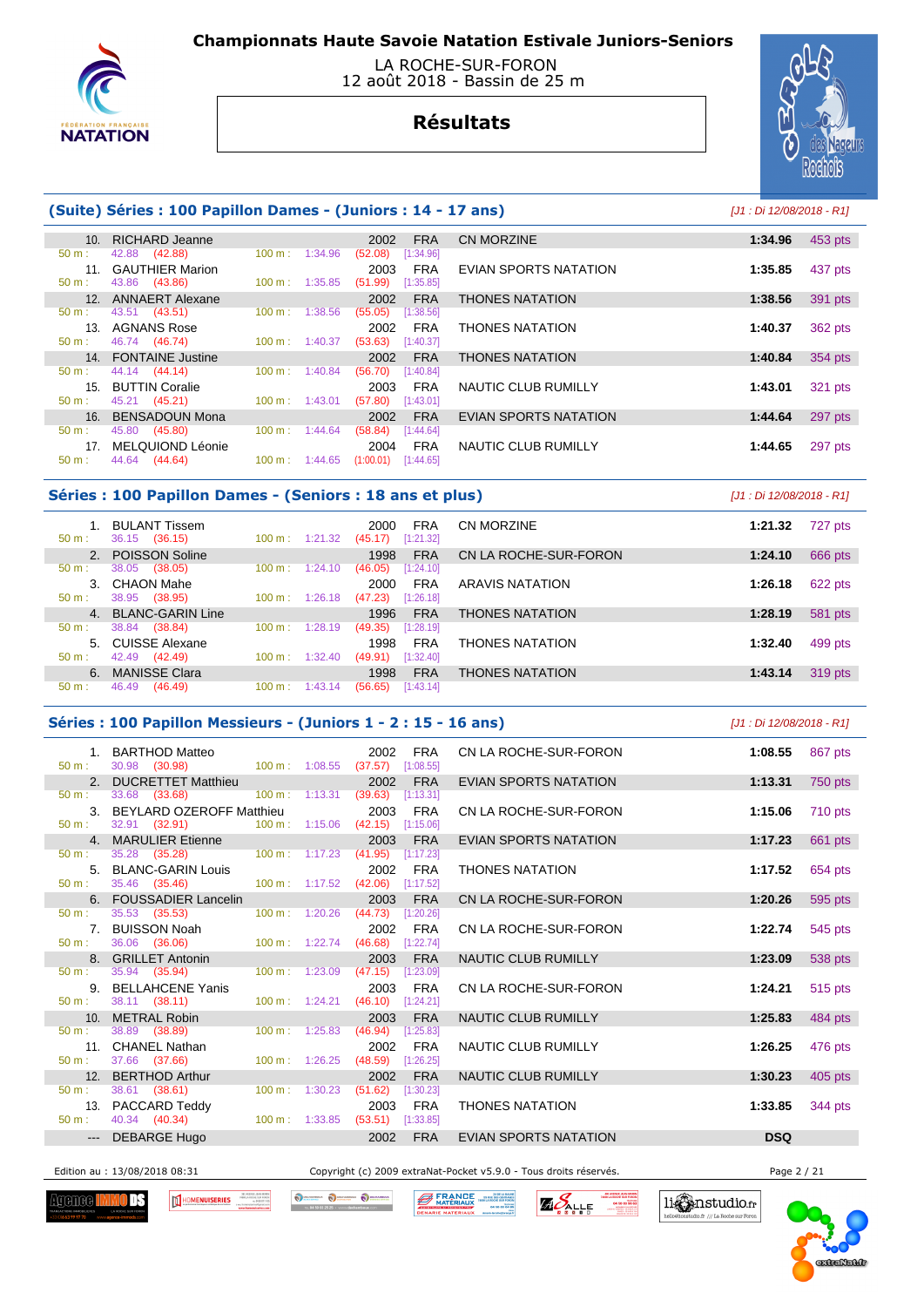

 LA ROCHE-SUR-FORON 12 août 2018 - Bassin de 25 m

## **Résultats**

**(Suite) Séries : 100 Papillon Messieurs - (Juniors 1 - 2 : 15 - 16 ans)** [J1 : Di 12/08/2018 - R1]



|                                                                                                                                                                                                                                                                                                                                                                                                                                                                            | --- PERRISSIN FABERT Marceau                                   |                             | 2002                             | <b>FRA</b>              | ARAVIS NATATION              | <b>DSQ</b>                |                |
|----------------------------------------------------------------------------------------------------------------------------------------------------------------------------------------------------------------------------------------------------------------------------------------------------------------------------------------------------------------------------------------------------------------------------------------------------------------------------|----------------------------------------------------------------|-----------------------------|----------------------------------|-------------------------|------------------------------|---------------------------|----------------|
| $\frac{1}{2} \left( \frac{1}{2} \right) \left( \frac{1}{2} \right) \left( \frac{1}{2} \right) \left( \frac{1}{2} \right) \left( \frac{1}{2} \right) \left( \frac{1}{2} \right) \left( \frac{1}{2} \right) \left( \frac{1}{2} \right) \left( \frac{1}{2} \right) \left( \frac{1}{2} \right) \left( \frac{1}{2} \right) \left( \frac{1}{2} \right) \left( \frac{1}{2} \right) \left( \frac{1}{2} \right) \left( \frac{1}{2} \right) \left( \frac{1}{2} \right) \left( \frac$ | <b>MOGENIER Maxence</b>                                        |                             | 2003                             | <b>FRA</b>              | CN HAUT-GIFFRE SAMOENS       | <b>DNS</b> dec            |                |
|                                                                                                                                                                                                                                                                                                                                                                                                                                                                            |                                                                |                             |                                  |                         |                              |                           |                |
|                                                                                                                                                                                                                                                                                                                                                                                                                                                                            | Séries: 100 Papillon Messieurs - (Juniors 3 - 4 : 17 - 18 ans) |                             |                                  |                         |                              | [J1 : Di 12/08/2018 - R1] |                |
| 50 m:                                                                                                                                                                                                                                                                                                                                                                                                                                                                      | 1. CAMUS Loïc<br>30.39 (30.39)                                 | 100 m: 1:04.67              | 2001<br>(34.28)                  | <b>FRA</b><br>[1:04.67] | <b>ES MASSY NATATION</b>     | 1:04.67                   | 968 pts        |
|                                                                                                                                                                                                                                                                                                                                                                                                                                                                            | 2. COTTET-DUMOULIN Mathis                                      |                             | 2001                             | <b>FRA</b>              | <b>CN MORZINE</b>            | 1:09.89                   | 833 pts        |
| 50 m:                                                                                                                                                                                                                                                                                                                                                                                                                                                                      | 31.75 (31.75)                                                  | $100 \text{ m}: 1:09.89$    | $(38.14)$ [1:09.89]              |                         |                              |                           |                |
| 50 m:                                                                                                                                                                                                                                                                                                                                                                                                                                                                      | 3. VAULTIER Thomas<br>32.52 (32.52)                            | $100 \text{ m}: 1:11.64$    | 2001<br>$(39.12)$ [1:11.64]      | <b>FRA</b>              | CN HAUT-GIFFRE SAMOËNS       | 1:11.64                   | 790 pts        |
|                                                                                                                                                                                                                                                                                                                                                                                                                                                                            | 4. MICHELON Adrien                                             |                             | 2001                             | <b>FRA</b>              | <b>EVIAN SPORTS NATATION</b> | 1:19.19                   | 618 pts        |
| 50 m:                                                                                                                                                                                                                                                                                                                                                                                                                                                                      | 34.44 (34.44)                                                  | 100 m: 1:19.19              | (44.75)                          | [1:19.19]               |                              |                           |                |
|                                                                                                                                                                                                                                                                                                                                                                                                                                                                            | --- GOBLED Charles                                             |                             | 2000                             | <b>FRA</b>              | EVIAN SPORTS NATATION        | <b>DSQ</b>                |                |
|                                                                                                                                                                                                                                                                                                                                                                                                                                                                            |                                                                |                             |                                  |                         |                              |                           |                |
|                                                                                                                                                                                                                                                                                                                                                                                                                                                                            | Séries : 100 Papillon Messieurs - (Juniors : 15 - 18 ans)      |                             |                                  |                         |                              | [J1 : Di 12/08/2018 - R1] |                |
|                                                                                                                                                                                                                                                                                                                                                                                                                                                                            | 1. CAMUS Loïc                                                  |                             | 2001                             | <b>FRA</b>              | <b>ES MASSY NATATION</b>     | 1:04.67                   | 968 pts        |
| 50 m:                                                                                                                                                                                                                                                                                                                                                                                                                                                                      | 30.39 (30.39)                                                  | 100 m: 1:04.67              | $(34.28)$ [1:04.67]              |                         |                              |                           |                |
|                                                                                                                                                                                                                                                                                                                                                                                                                                                                            | 2. BARTHOD Matteo                                              |                             | 2002                             | <b>FRA</b>              | CN LA ROCHE-SUR-FORON        | 1:08.55                   | 867 pts        |
| 50 m:                                                                                                                                                                                                                                                                                                                                                                                                                                                                      | 30.98 (30.98)                                                  | $100 \text{ m}: 1:08.55$    | (37.57)                          | [1:08.55]               |                              |                           |                |
|                                                                                                                                                                                                                                                                                                                                                                                                                                                                            | 3. COTTET-DUMOULIN Mathis                                      |                             | 2001                             | <b>FRA</b>              | <b>CN MORZINE</b>            | 1:09.89                   | 833 pts        |
| 50 m:                                                                                                                                                                                                                                                                                                                                                                                                                                                                      | 31.75 (31.75)                                                  | $100 \text{ m}$ : $1:09.89$ | $(38.14)$ [1:09.89]              |                         |                              |                           |                |
| 50 m :                                                                                                                                                                                                                                                                                                                                                                                                                                                                     | 4. VAULTIER Thomas<br>32.52 (32.52)                            | $100 \text{ m}: 1:11.64$    | 2001<br>$(39.12)$ [1:11.64]      | <b>FRA</b>              | CN HAUT-GIFFRE SAMOENS       | 1:11.64                   | 790 pts        |
|                                                                                                                                                                                                                                                                                                                                                                                                                                                                            | 5. DUCRETTET Matthieu                                          |                             | 2002                             | <b>FRA</b>              | EVIAN SPORTS NATATION        | 1:13.31                   | 750 pts        |
| 50 m:                                                                                                                                                                                                                                                                                                                                                                                                                                                                      | 33.68 (33.68)                                                  | 100 m: 1:13.31              | $(39.63)$ [1:13.31]              |                         |                              |                           |                |
|                                                                                                                                                                                                                                                                                                                                                                                                                                                                            | 6. BEYLARD OZEROFF Matthieu                                    |                             | 2003                             | <b>FRA</b>              | CN LA ROCHE-SUR-FORON        | 1:15.06                   | <b>710 pts</b> |
| 50 m:                                                                                                                                                                                                                                                                                                                                                                                                                                                                      | 32.91 (32.91)                                                  | 100 m: 1:15.06              | (42.15)                          | [1:15.06]               |                              |                           |                |
|                                                                                                                                                                                                                                                                                                                                                                                                                                                                            | 7. MARULIER Etienne                                            |                             | 2003                             | FRA                     | EVIAN SPORTS NATATION        | 1:17.23                   | 661 pts        |
| 50 m:                                                                                                                                                                                                                                                                                                                                                                                                                                                                      | 35.28 (35.28)                                                  | 100 m: 1:17.23              | $(41.95)$ [1:17.23]<br>2002      |                         |                              |                           |                |
| 50 m :                                                                                                                                                                                                                                                                                                                                                                                                                                                                     | 8. BLANC-GARIN Louis<br>35.46 (35.46)                          | 100 m: 1:17.52              | (42.06)                          | <b>FRA</b><br>[1:17.52] | <b>THONES NATATION</b>       | 1:17.52                   | 654 pts        |
|                                                                                                                                                                                                                                                                                                                                                                                                                                                                            | 9. MICHELON Adrien                                             |                             | 2001                             | <b>FRA</b>              | EVIAN SPORTS NATATION        | 1:19.19                   | 618 pts        |
| 50 m:                                                                                                                                                                                                                                                                                                                                                                                                                                                                      | 34.44 (34.44)                                                  |                             | 100 m: 1:19.19 (44.75) [1:19.19] |                         |                              |                           |                |
|                                                                                                                                                                                                                                                                                                                                                                                                                                                                            | 10. FOUSSADIER Lancelin                                        |                             | 2003                             | <b>FRA</b>              | CN LA ROCHE-SUR-FORON        | 1:20.26                   | 595 pts        |
| 50 m:                                                                                                                                                                                                                                                                                                                                                                                                                                                                      | 35.53 (35.53)                                                  | 100 m: 1:20.26              | $(44.73)$ [1:20.26]              |                         |                              |                           |                |
| 50 m:                                                                                                                                                                                                                                                                                                                                                                                                                                                                      | 11. BUISSON Noah<br>36.06 (36.06)                              | 100 m: 1:22.74              | 2002<br>$(46.68)$ [1:22.74]      | <b>FRA</b>              | CN LA ROCHE-SUR-FORON        | 1:22.74                   | 545 pts        |
|                                                                                                                                                                                                                                                                                                                                                                                                                                                                            | 12. GRILLET Antonin                                            |                             | 2003                             | <b>FRA</b>              | NAUTIC CLUB RUMILLY          | 1:23.09                   | 538 pts        |
| 50 m:                                                                                                                                                                                                                                                                                                                                                                                                                                                                      | 35.94 (35.94)                                                  | $100 \text{ m}: 1:23.09$    | (47.15)                          | [1:23.09]               |                              |                           |                |
|                                                                                                                                                                                                                                                                                                                                                                                                                                                                            | 13. BELLAHCENE Yanis                                           |                             | 2003                             | <b>FRA</b>              | CN LA ROCHE-SUR-FORON        | 1:24.21                   | 515 pts        |
| 50 m:                                                                                                                                                                                                                                                                                                                                                                                                                                                                      | 38.11 (38.11)                                                  | 100 m: 1:24.21              | $(46.10)$ [1:24.21]              |                         |                              |                           |                |
|                                                                                                                                                                                                                                                                                                                                                                                                                                                                            | 14. METRAL Robin                                               |                             | 2003                             | <b>FRA</b>              | NAUTIC CLUB RUMILLY          | 1:25.83                   | 484 pts        |
| 50 m :                                                                                                                                                                                                                                                                                                                                                                                                                                                                     | 38.89 (38.89)                                                  | 100 m: 1:25.83              | $(46.94)$ [1:25.83]              |                         |                              |                           |                |
| 50 m :                                                                                                                                                                                                                                                                                                                                                                                                                                                                     | 15. CHANEL Nathan<br>37.66 (37.66)                             |                             | 100 m: 1:26.25 (48.59) [1:26.25] | 2002 FRA                | NAUTIC CLUB RUMILLY          | 1:26.25 476 pts           |                |
|                                                                                                                                                                                                                                                                                                                                                                                                                                                                            | 16. BERTHOD Arthur                                             |                             | 2002                             | <b>FRA</b>              | NAUTIC CLUB RUMILLY          | 1:30.23                   | 405 pts        |
| 50 m:                                                                                                                                                                                                                                                                                                                                                                                                                                                                      | 38.61 (38.61)                                                  | $100 m$ : 1:30.23           | $(51.62)$ [1:30.23]              |                         |                              |                           |                |
|                                                                                                                                                                                                                                                                                                                                                                                                                                                                            | 17. PACCARD Teddy                                              |                             | 2003                             | <b>FRA</b>              | <b>THONES NATATION</b>       | 1:33.85                   | 344 pts        |
| $50 m$ :                                                                                                                                                                                                                                                                                                                                                                                                                                                                   | 40.34 (40.34)                                                  | 100 m: 1:33.85              | $(53.51)$ [1:33.85]              |                         |                              |                           |                |
| $\qquad \qquad \cdots$                                                                                                                                                                                                                                                                                                                                                                                                                                                     | <b>DEBARGE Hugo</b>                                            |                             | 2002                             | <b>FRA</b>              | EVIAN SPORTS NATATION        | DSQ                       |                |
| $\qquad \qquad - -$                                                                                                                                                                                                                                                                                                                                                                                                                                                        | <b>GOBLED Charles</b>                                          |                             | 2000                             | <b>FRA</b>              | EVIAN SPORTS NATATION        | <b>DSQ</b>                |                |
|                                                                                                                                                                                                                                                                                                                                                                                                                                                                            | PERRISSIN FABERT Marceau                                       |                             | 2002                             | <b>FRA</b>              | <b>ARAVIS NATATION</b>       | <b>DSQ</b>                |                |
| $\qquad \qquad \cdots$                                                                                                                                                                                                                                                                                                                                                                                                                                                     | <b>MOGENIER Maxence</b>                                        |                             | 2003                             | <b>FRA</b>              | CN HAUT-GIFFRE SAMOËNS       | <b>DNS</b> dec            |                |

Edition au : 13/08/2018 08:31 Copyright (c) 2009 extraNat-Pocket v5.9.0 - Tous droits réservés. Page 3 / 21

Agenee <mark>H</mark> mns



O SCHANDOLK O DECHANGER O DECH **BERANCE** 

**25 DE LA BALA<br>129 RUE DES GENTIARE<br>1880 LA ROCHE SUR FORD<br>04 SO 03 D4 8 ZIO ALLE** 



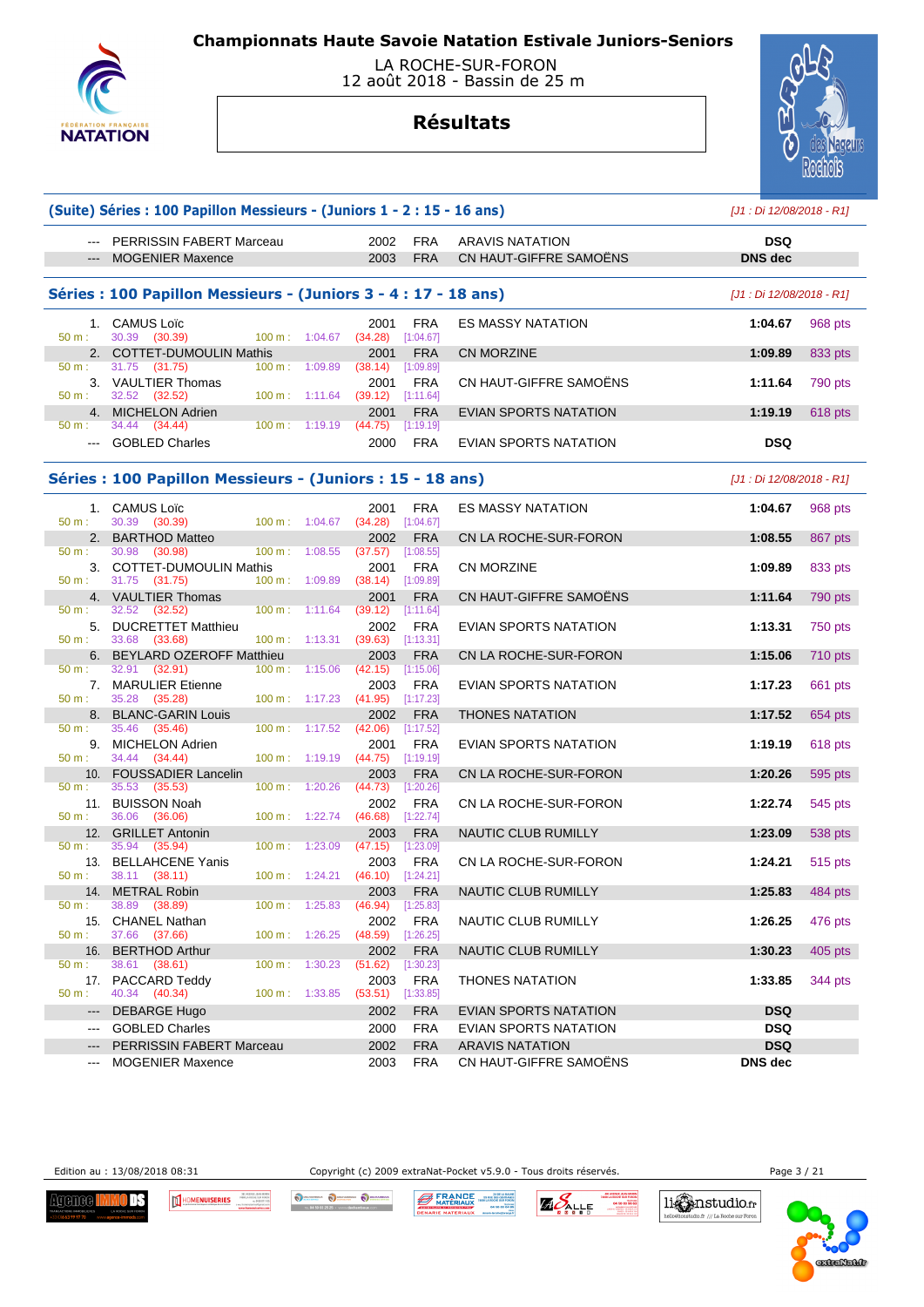

### LA ROCHE-SUR-FORON 12 août 2018 - Bassin de 25 m





### **Séries : 100 Papillon Messieurs - (Seniors : 19 ans et plus)** [J1 : Di 12/08/2018 - R1]

| $50 m$ :    | SOCHA Adrien<br>(31.43)<br>31.43            | 1:10.88<br>$100 \text{ m}$ : | 1998<br><b>FRA</b><br>(39.45)<br>[1:10.88] | <b>THONES NATATION</b> | 1:10.88 | 809 pts |
|-------------|---------------------------------------------|------------------------------|--------------------------------------------|------------------------|---------|---------|
| $2^{\circ}$ | <b>LEGON Nicolas</b>                        |                              | 1992<br><b>FRA</b>                         | <b>ARAVIS NATATION</b> | 1:11.10 | 803 pts |
| 50 m:       | 32.63<br>(32.63)                            | $100 \text{ m}$ :<br>1:11.10 | [1:11.10]<br>(38.47)                       |                        |         |         |
| 3.<br>50 m: | <b>SAUTHIER Laurent</b><br>35.36<br>(35.36) | 1:23.43<br>$100 \text{ m}$ : | 1973<br><b>FRA</b><br>[1:23.43]<br>(48.07) | NAUTIC CLUB RUMILLY    | 1:23.43 | 531 pts |
|             | 4. NOTTEAU Clément                          |                              | 1991<br><b>FRA</b>                         | <b>THONES NATATION</b> | 1:27.02 | 462 pts |
| 50 m:       | 39.08<br>(39.08)                            | 1:27.02<br>$100 \text{ m}$ : | (47.94)<br>[1:27.02]                       |                        |         |         |
| 5.          | <b>SAGE Matthieu</b>                        |                              | <b>FRA</b><br>1999                         | NAUTIC CLUB RUMILLY    | 1:27.13 | 460 pts |
| $50 m$ :    | 50.88<br>(50.88)                            | $100 \text{ m}$ :<br>1:27.13 | [1:27.13]<br>(36.25)                       |                        |         |         |

#### **Séries : 100 Brasse Dames - (Juniors 1 - 2 : 14 - 15 ans)** [J1 : Di 12/08/2018 - R1]

|                  | 1. ARENS Cléo                                           |                                      | 2003      | <b>FRA</b>              | CN MORZINE                   | 1:24.32    | 926 pts |
|------------------|---------------------------------------------------------|--------------------------------------|-----------|-------------------------|------------------------------|------------|---------|
| $50 \text{ m}$ : | 39.32 (39.32)                                           | $100 \text{ m}$ : $1:24.32$ (45.00)  |           | [1:24.32]               |                              |            |         |
| 50 m:            | 2. JEFFERIES Molly                                      | 100 m: 1:28.10 (47.28) [1:28.10]     | 2003      | <b>FRA</b>              | <b>CN MORZINE</b>            | 1:28.10    | 848 pts |
|                  | 40.82 (40.82)                                           |                                      |           |                         |                              |            |         |
| $50 m$ :         | 3. OHL Pauline<br>44.14 (44.14) 100 m : 1:34.42 (50.28) |                                      | 2004      | <b>FRA</b><br>[1:34.42] | EVIAN SPORTS NATATION        | 1:34.42    | 725 pts |
|                  |                                                         |                                      | 2003      |                         |                              |            |         |
| 50 m:            | 4. COTTET-DUMOULIN Aloïse<br>44.52 (44.52)              | $100 \text{ m}: 1:34.97$             | (50.45)   | <b>FRA</b><br>[1:34.97] | <b>EVIAN SPORTS NATATION</b> | 1:34.97    | 714 pts |
|                  | 5. TELLIEZ Eloise                                       |                                      | 2004      | <b>FRA</b>              | <b>ARAVIS NATATION</b>       | 1:38.69    |         |
| $50 \text{ m}$ : | 47.64 (47.64) 100 m : 1:38.69 (51.05) [1:38.69]         |                                      |           |                         |                              |            | 647 pts |
|                  | 6. COTTET DUMOULIN Meline                               |                                      | 2004      | <b>FRA</b>              | <b>EVIAN SPORTS NATATION</b> | 1:39.56    | 632 pts |
| $50 m$ :         | 46.43 (46.43)                                           | 100 m: 1:39.56                       | (53.13)   | [1:39.56]               |                              |            |         |
|                  | 7. MILLET Solène                                        |                                      | 2003      | <b>FRA</b>              | <b>EVIAN SPORTS NATATION</b> | 1:41.00    | 607 pts |
| $50 m$ :         | 47.16 (47.16) 100 m : 1:41.00 (53.84)                   |                                      |           | [1:41.00]               |                              |            |         |
|                  | 8. DESGRIPPES Clara                                     |                                      | 2003      | <b>FRA</b>              | <b>THONES NATATION</b>       | 1:43.03    | 573 pts |
| 50 m:            | 47.67 (47.67)                                           | 100 m: 1:43.03 (55.36)               |           | [1:43.03]               |                              |            |         |
|                  | 9. BUTTIN Coralie                                       |                                      | 2003      | <b>FRA</b>              | <b>NAUTIC CLUB RUMILLY</b>   | 1:44.83    | 543 pts |
| 50 m:            | 50.15 (50.15) 100 m : 1:44.83 (54.68)                   |                                      |           | [1:44.83]               |                              |            |         |
|                  | 10. CORDEAU Lana                                        |                                      | 2004      | <b>FRA</b>              | <b>NAUTIC CLUB RUMILLY</b>   | 1:45.64    | 530 pts |
| $50 \text{ m}$ : | 48.45 (48.45)                                           | 100 m: 1:45.64                       | (57.19)   | [1:45.64]               |                              |            |         |
|                  | 11. ANGELLOZ-NICOUD Mathilde                            |                                      | 2003      | <b>FRA</b>              | <b>THONES NATATION</b>       | 1:47.70    | 498 pts |
| $50 m$ :         | 51.04 (51.04)                                           | 100 m: 1:47.70 (56.66)               |           | [1:47.70]               |                              |            |         |
|                  | 12. GOURDAIN Maïlys                                     |                                      | 2003      | <b>FRA</b>              | CN LA ROCHE-SUR-FORON        | 1:49.10    | 476 pts |
| 50 m:            | 50.24 (50.24)                                           | 100 m: 1:49.10                       | (58.86)   | [1:49.10]               |                              |            |         |
|                  | 13. COLLOMBAR Loan                                      |                                      | 2003      | <b>FRA</b>              | CN MORZINE                   | 1:49.41    | 472 pts |
| $50 m$ :         | 51.24 (51.24)                                           | $100 \text{ m}: 1:49.41 (58.17)$     |           | [1:49.41]               |                              |            |         |
|                  | 14. LEGON Milena                                        |                                      | 2003      | <b>FRA</b>              | <b>ARAVIS NATATION</b>       | 1:56.62    | 369 pts |
| $50 \text{ m}$ : | 53.83 (53.83)                                           | $100 \text{ m}$ : 1:56.62            | (1:02.79) | [1:56.62]               |                              |            |         |
|                  | 15. DUNOYER Aurélie                                     |                                      | 2004      | <b>FRA</b>              | CN HAUT-GIFFRE SAMOËNS       | 2:02.03    | 301 pts |
| 50 m:            | 55.01 (55.01)                                           | $100 \text{ m}: 2:02.03$ $(1:07.02)$ |           | [2:02.03]               |                              |            |         |
|                  | --- ROUSSY Juliette                                     |                                      | 2004      | <b>FRA</b>              | <b>ARAVIS NATATION</b>       | <b>DSQ</b> |         |
|                  |                                                         |                                      |           |                         |                              |            |         |

## **Séries : 100 Brasse Dames - (Juniors 3 - 4 : 16 - 17 ans)** [J1 : Di 12/08/2018 - R1]

| <b>MENU Romane</b><br>(42.17)<br>42.17<br>$50 m$ : | $100 \text{ m}$ :<br>1:31.53 | 2001<br><b>FRA</b><br>(49.36)<br>[1:31.53] | EVIAN SPORTS NATATION  | 1:31.53<br>780 pts |
|----------------------------------------------------|------------------------------|--------------------------------------------|------------------------|--------------------|
| <b>PERRIER Romane</b><br>2 <sub>1</sub>            |                              | <b>FRA</b><br>2002                         | <b>CN MORZINE</b>      | 1:37.75<br>664 pts |
| 43.68<br>(43.68)<br>50 m :                         | 1:37.75<br>$100 \text{ m}$ : | [1:37.75]<br>(54.07)                       |                        |                    |
| <b>SAGE Amandine</b><br>3.                         |                              | <b>FRA</b><br>2002                         | NAUTIC CLUB RUMILLY    | 1:38.38<br>653 pts |
| (46.35)<br>46.35<br>$50 m$ :                       | $100 \text{ m}$ :<br>1:38.38 | (52.03)<br>[1:38.38]                       |                        |                    |
| 4. MOURIER Salomé                                  |                              | <b>FRA</b><br>2002                         | <b>THONES NATATION</b> | 589 pts<br>1:42.04 |
| 47.56<br>(47.56)<br>$50 m$ :                       | 100 m:<br>1:42.04            | [1:42.04]<br>(54.48)                       |                        |                    |
| <b>NOEL Florise</b><br>5.                          |                              | <b>FRA</b><br>2001                         | <b>THONES NATATION</b> | 1:46.30<br>520 pts |
| 49.95<br>(49.95)<br>$50 m$ :                       | $100 \text{ m}$ :<br>1:46.30 | (56.35)<br>[1:46.30]                       |                        |                    |
| <b>ANNAERT Alexane</b><br>6.                       |                              | <b>FRA</b><br>2002                         | <b>THONES NATATION</b> | 1:46.63<br>515 pts |
| 50.65<br>(50.65)<br>$50 m$ :                       | 1:46.63<br>$100 \text{ m}$ : | (55.98)<br>[1:46.63]                       |                        |                    |
| BENSADOUN Mona                                     |                              | <b>FRA</b><br>2002                         | EVIAN SPORTS NATATION  | 511 pts<br>1:46.86 |
| 49.70<br>(49.70)<br>$50 m$ :                       | 1:46.86<br>100 m :           | [1:46.86]<br>(57.16)                       |                        |                    |

Edition au : 13/08/2018 08:31 Copyright (c) 2009 extraNat-Pocket v5.9.0 - Tous droits réservés. Page 4 / 21

Agenee <mark>H</mark> ΠK HOMENUISERIES

O SCHANDOLK O DECHANGER O DECH **BERANCE** 

**ZAPALLE** 

11 mmstudio.fr

.<br>http:/// La Roche sur Ford

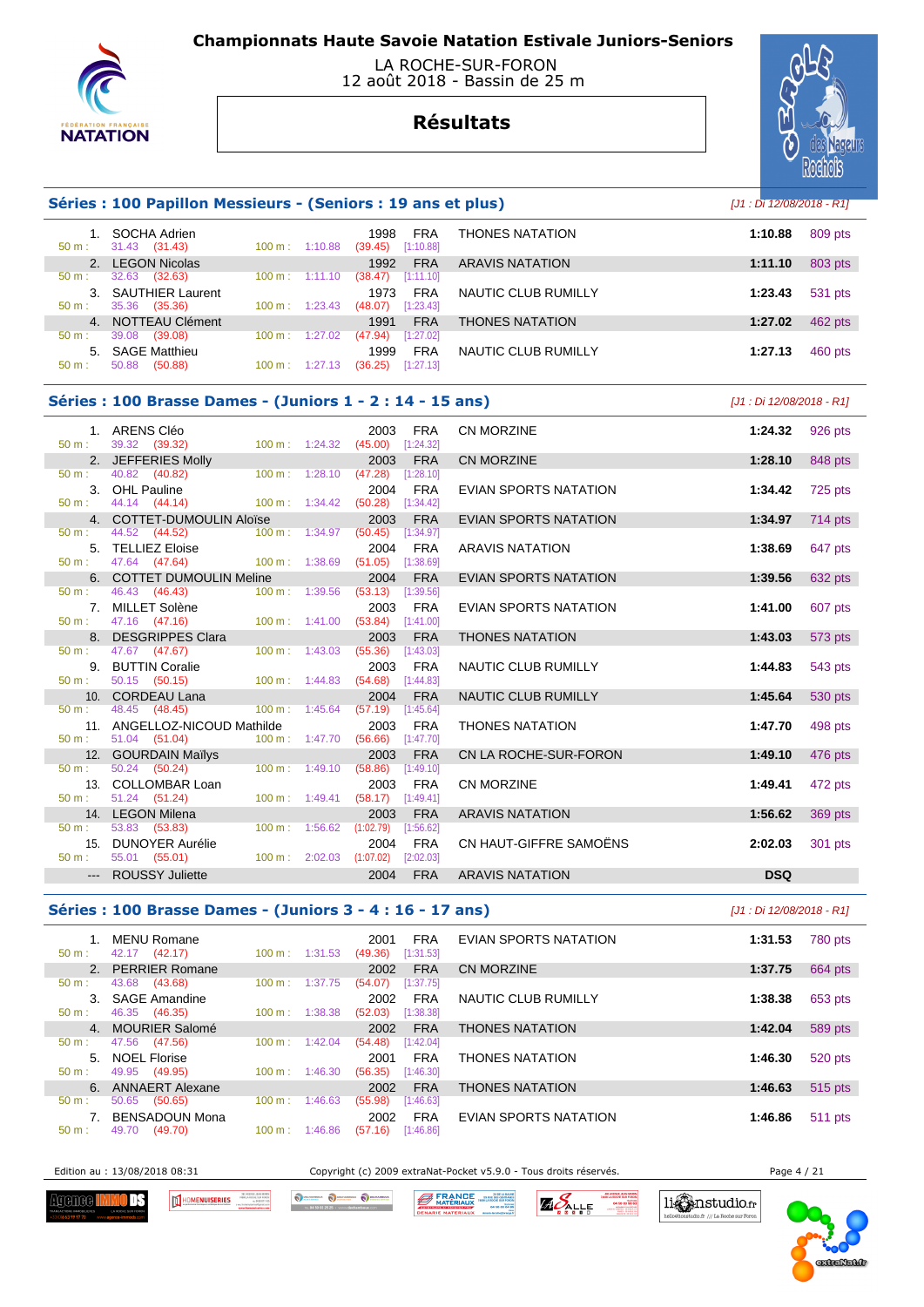

 LA ROCHE-SUR-FORON 12 août 2018 - Bassin de 25 m

## **Résultats**



|                        | (Suite) Séries : 100 Brasse Dames - (Juniors 3 - 4 : 16 - 17 ans) |                   |         |                                                       |                         |                        |                           | [J1 : Di 12/08/2018 - R1] |  |
|------------------------|-------------------------------------------------------------------|-------------------|---------|-------------------------------------------------------|-------------------------|------------------------|---------------------------|---------------------------|--|
|                        | 8. STENT-TORRIANI Cassandra                                       |                   |         | 2001                                                  | <b>FRA</b>              | <b>THONES NATATION</b> | 1:47.78                   | 497 pts                   |  |
| 50 m:<br>50 m :        | 50.29 (50.29)<br>9. PECHOUX Méline<br>51.66 (51.66)               | 100 m: 1:47.78    |         | (57.49)<br>2002<br>100 m: 1:57.81 (1:06.15) [1:57.81] | [1:47.78]<br><b>FRA</b> | <b>THONES NATATION</b> | 1:57.81                   | 354 pts                   |  |
|                        | --- ACCAMBRAY Louison                                             |                   |         | 2001                                                  | <b>FRA</b>              | <b>THONES NATATION</b> | <b>DNS</b> dec            |                           |  |
|                        | --- GUILLOT Elsa                                                  |                   |         | 2001                                                  | <b>FRA</b>              | CN HAUT-GIFFRE SAMOËNS | <b>DNS</b> dec            |                           |  |
|                        | Séries : 100 Brasse Dames - (Juniors : 14 - 17 ans)               |                   |         |                                                       |                         |                        | [J1 : Di 12/08/2018 - R1] |                           |  |
| 50 m:                  | 1. ARENS Cléo<br>39.32 (39.32)                                    | $100 m$ : 1:24.32 |         | 2003<br>$(45.00)$ [1:24.32]                           | FRA                     | <b>CN MORZINE</b>      | 1:24.32                   | 926 pts                   |  |
|                        | 2. JEFFERIES Molly                                                |                   |         | 2003                                                  | <b>FRA</b>              | CN MORZINE             | 1:28.10                   | 848 pts                   |  |
| 50 m:                  | 40.82 (40.82)<br>3. MENU Romane                                   | $100 m$ : 1:28.10 |         | (47.28)<br>2001                                       | [1:28.10]<br><b>FRA</b> | EVIAN SPORTS NATATION  | 1:31.53                   | 780 pts                   |  |
| 50 m :                 | 42.17 (42.17)                                                     | 100 m: 1:31.53    |         | (49.36)                                               | [1:31.53]               |                        |                           |                           |  |
| 50 m :                 | 4. OHL Pauline<br>44.14 (44.14)                                   | $100 \text{ m}$ : | 1:34.42 | 2004<br>(50.28)                                       | <b>FRA</b><br>[1:34.42] | EVIAN SPORTS NATATION  | 1:34.42                   | 725 pts                   |  |
| 50 m:                  | 5. COTTET-DUMOULIN Aloïse<br>44.52 (44.52)                        | 100 m: 1:34.97    |         | 2003<br>$(50.45)$ [1:34.97]                           | <b>FRA</b>              | EVIAN SPORTS NATATION  | 1:34.97                   | 714 pts                   |  |
|                        | 6. PERRIER Romane                                                 |                   |         | 2002                                                  | <b>FRA</b>              | <b>CN MORZINE</b>      | 1:37.75                   | 664 pts                   |  |
| 50 m :                 | 43.68 (43.68)<br>7. SAGE Amandine                                 | 100 m: 1:37.75    |         | $(54.07)$ [1:37.75]<br>2002                           | FRA                     | NAUTIC CLUB RUMILLY    | 1:38.38                   | 653 pts                   |  |
| 50 m :                 | 46.35 (46.35)                                                     | 100 m: 1:38.38    |         | $(52.03)$ [1:38.38]                                   |                         |                        |                           |                           |  |
| 50 m:                  | 8. TELLIEZ Eloise<br>47.64 (47.64)                                | 100 m:            | 1:38.69 | 2004<br>(51.05)                                       | <b>FRA</b><br>[1:38.69] | <b>ARAVIS NATATION</b> | 1:38.69                   | 647 pts                   |  |
|                        | 9. COTTET DUMOULIN Meline                                         |                   |         | 2004                                                  | <b>FRA</b>              | EVIAN SPORTS NATATION  | 1:39.56                   | 632 pts                   |  |
| 50 m :                 | 46.43 (46.43)<br>10. MILLET Solène                                | 100 m: 1:39.56    |         | (53.13)<br>2003                                       | [1:39.56]<br><b>FRA</b> | EVIAN SPORTS NATATION  | 1:41.00                   | 607 pts                   |  |
| 50 m :                 | 47.16 (47.16)                                                     | $100 \text{ m}$ : | 1:41.00 | (53.84)                                               | [1:41.00]               |                        |                           |                           |  |
| 50 m:                  | 11. MOURIER Salomé<br>47.56 (47.56)                               | 100 m: 1:42.04    |         | 2002<br>$(54.48)$ [1:42.04]                           | <b>FRA</b>              | <b>THONES NATATION</b> | 1:42.04                   | 589 pts                   |  |
|                        | 12. DESGRIPPES Clara                                              |                   |         | 2003                                                  | <b>FRA</b>              | <b>THONES NATATION</b> | 1:43.03                   | 573 pts                   |  |
| 50 m :                 | 47.67 (47.67)<br>13. BUTTIN Coralie                               | 100 m:            | 1:43.03 | (55.36)<br>2003                                       | $[1:43.03]$<br>FRA      | NAUTIC CLUB RUMILLY    | 1:44.83                   | 543 pts                   |  |
| 50 m :                 | 50.15 (50.15)                                                     | 100 m: 1:44.83    |         | $(54.68)$ [1:44.83]                                   |                         |                        |                           |                           |  |
| 50 m:                  | 14. CORDEAU Lana<br>48.45<br>(48.45)                              | $100 \text{ m}$ : | 1:45.64 | 2004<br>(57.19)                                       | <b>FRA</b><br>[1:45.64] | NAUTIC CLUB RUMILLY    | 1:45.64                   | <b>530 pts</b>            |  |
| 50 m:                  | 15. NOEL Florise                                                  | 100 m:            |         | 2001                                                  | <b>FRA</b>              | <b>THONES NATATION</b> | 1:46.30                   | 520 pts                   |  |
|                        | 49.95 (49.95)<br>16. ANNAERT Alexane                              |                   | 1:46.30 | (56.35)<br>2002                                       | [1:46.30]<br><b>FRA</b> | <b>THONES NATATION</b> | 1:46.63                   | 515 pts                   |  |
| $50 m$ :               | 50.65 (50.65)<br>17. BENSADOUN Mona                               | 100 m: 1:46.63    |         | (55.98)                                               | [1:46.63]               |                        |                           |                           |  |
| $50 m$ :               | 49.70 (49.70)                                                     | 100 m: 1:46.86    |         | 2002<br>(57.16)                                       | <b>FRA</b><br>[1:46.86] | EVIAN SPORTS NATATION  | 1:46.86                   | <b>511 pts</b>            |  |
| 50 m :                 | 18. ANGELLOZ-NICOUD Mathilde<br>51.04 (51.04)                     | 100 m: 1:47.70    |         | 2003<br>$(56.66)$ [1:47.70]                           | <b>FRA</b>              | <b>THONES NATATION</b> | 1:47.70                   | 498 pts                   |  |
|                        | 19. STENT-TORRIANI Cassandra                                      |                   |         | 2001                                                  | FRA                     | <b>THONES NATATION</b> | 1:47.78                   | 497 pts                   |  |
| 50 m:<br>20.           | 50.29 (50.29)<br><b>GOURDAIN Maïlys</b>                           | 100 m: 1:47.78    |         | $(57.49)$ [1:47.78]<br>2003                           | <b>FRA</b>              | CN LA ROCHE-SUR-FORON  | 1:49.10                   |                           |  |
| 50 m:                  | 50.24 (50.24)                                                     | 100 m:            | 1:49.10 | (58.86)                                               | [1:49.10]               |                        |                           | 476 pts                   |  |
| 50 m:                  | 21. COLLOMBAR Loan<br>51.24 (51.24)                               | 100 m:            | 1:49.41 | 2003<br>$(58.17)$ [1:49.41]                           | <b>FRA</b>              | <b>CN MORZINE</b>      | 1:49.41                   | 472 pts                   |  |
| 22.                    | <b>LEGON Milena</b>                                               |                   |         | 2003                                                  | <b>FRA</b>              | <b>ARAVIS NATATION</b> | 1:56.62                   | 369 pts                   |  |
| 50 m:                  | 53.83 (53.83)<br>23. PECHOUX Méline                               | 100 m:            | 1:56.62 | $(1:02.79)$ $[1:56.62]$<br>2002                       | <b>FRA</b>              | <b>THONES NATATION</b> | 1:57.81                   | 354 pts                   |  |
| 50 m:                  | 51.66 (51.66)                                                     | $100 m$ :         | 1:57.81 | $(1:06.15)$ [1:57.81]                                 |                         |                        |                           |                           |  |
| 24.<br>50 m:           | <b>DUNOYER Aurélie</b><br>55.01 (55.01)                           | 100 m:            | 2:02.03 | 2004<br>$(1:07.02)$ $[2:02.03]$                       | <b>FRA</b>              | CN HAUT-GIFFRE SAMOËNS | 2:02.03                   | 301 pts                   |  |
| $\cdots$               | <b>ROUSSY Juliette</b>                                            |                   |         | 2004                                                  | FRA                     | <b>ARAVIS NATATION</b> | <b>DSQ</b>                |                           |  |
| $\qquad \qquad \cdots$ | <b>ACCAMBRAY Louison</b>                                          |                   |         | 2001                                                  | <b>FRA</b>              | <b>THONES NATATION</b> | <b>DNS dec</b>            |                           |  |
| ---                    | <b>GUILLOT Elsa</b>                                               |                   |         | 2001                                                  | <b>FRA</b>              | CN HAUT-GIFFRE SAMOËNS | <b>DNS</b> dec            |                           |  |

Edition au : 13/08/2018 08:31 Copyright (c) 2009 extraNat-Pocket v5.9.0 - Tous droits réservés. Page 5 / 21

**Agenee I** OF HOMENUISERIES  $\mathfrak{m}$  Occursos Occursos Osc **FRANCE** 

**EA DE LA BALA**<br>V29 RUE DES GENTIARE<br>FAINO LA ROCHE SUR FORD<br>O4 50 03 04 8 **ZIO SALLE** 

04 50 03 96 6



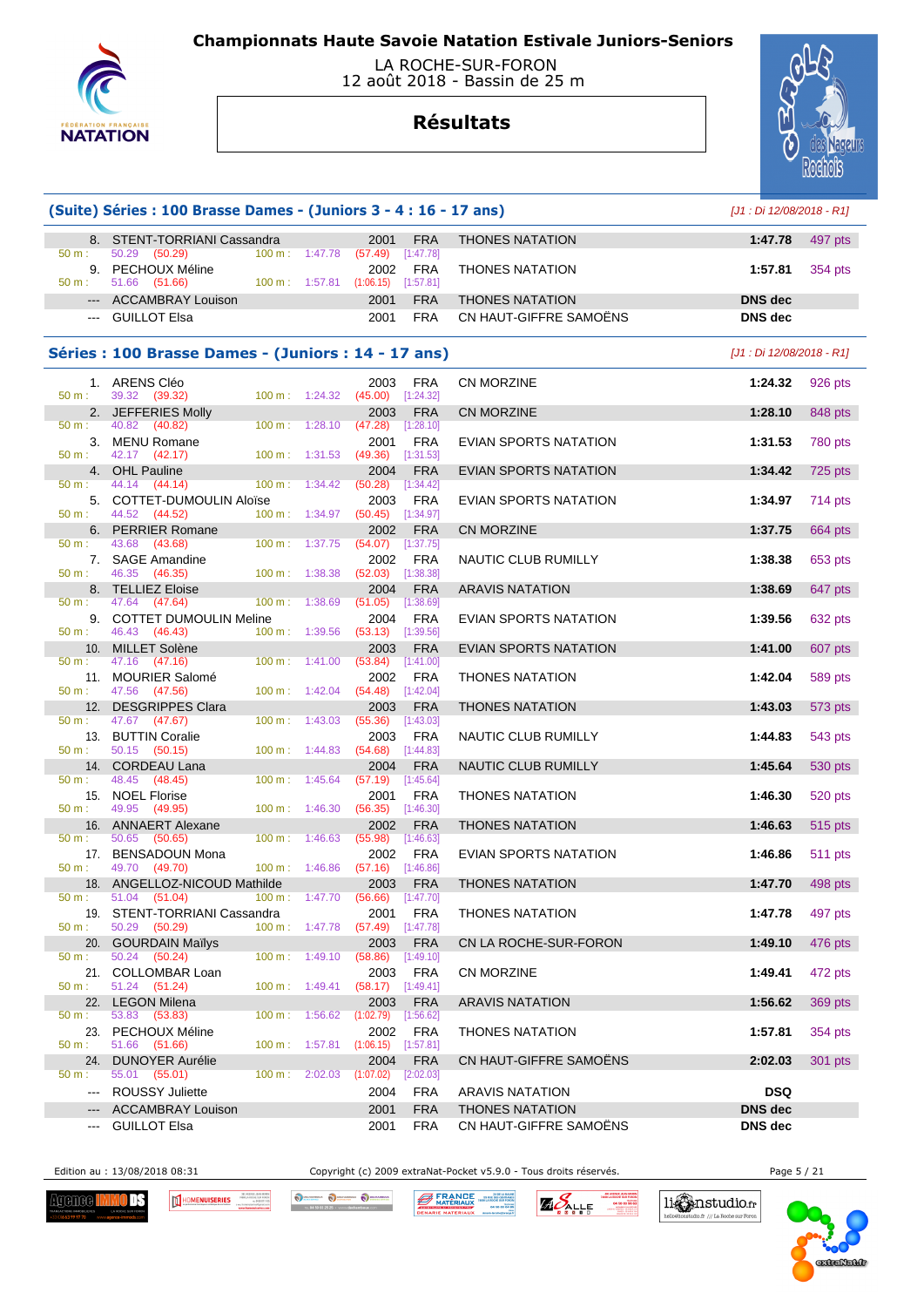

### LA ROCHE-SUR-FORON 12 août 2018 - Bassin de 25 m

# **Résultats**



## **Séries : 100 Brasse Dames - (Seniors : 18 ans et plus)** [J1 : Di 12/08/2018 - R1]

| 50 m:            | 1. PILLER Virginie<br>39.53 (39.53) 100 m : 1:24.14 (44.61)                                                   |                                  |           | 2000    | <b>FRA</b><br>$[1:24.14]$ | CN LA ROCHE-SUR-FORON        | 1:24.14        | 929 pts |
|------------------|---------------------------------------------------------------------------------------------------------------|----------------------------------|-----------|---------|---------------------------|------------------------------|----------------|---------|
|                  | 2. POISSON Soline                                                                                             |                                  |           | 1998    | <b>FRA</b>                | CN LA ROCHE-SUR-FORON        | 1:28.53        | 839 pts |
| 50 m:            | 41.19 (41.19)                                                                                                 | $100 \text{ m}$ : 1:28.53        | (47.34)   |         | [1:28.53]                 |                              |                |         |
|                  | 3. LEFEVRE Maylis                                                                                             |                                  |           | 1999    | <b>FRA</b>                | <b>THONES NATATION</b>       | 1:30.79        | 794 pts |
| 50 m:            | 42.12 (42.12) 100 m: 1:30.79                                                                                  |                                  | (48.67)   |         | [1:30.79]                 |                              |                |         |
|                  | 4. STENT-TORRIANI Anastassia                                                                                  |                                  |           | 1999    | <b>FRA</b>                | <b>THONES NATATION</b>       | 1:32.38        | 763 pts |
| $50 \text{ m}$ : | see the company of the company of the                                                                         | $100 \text{ m}: 1:32.38$         | (1:32.38) |         | [1:32.38]                 |                              |                |         |
|                  | 5. BUTTIN Océane                                                                                              |                                  |           | 2000    | <b>FRA</b>                | NAUTIC CLUB RUMILLY          | 1:36.12        | 693 pts |
| 50 m:            | 44.36 (44.36) 100 m : 1:36.12                                                                                 |                                  | (51.76)   |         | [1:36.12]                 |                              |                |         |
|                  | 6. MILLET Manon                                                                                               |                                  |           | 2000    | <b>FRA</b>                | <b>EVIAN SPORTS NATATION</b> | 1:36.20        | 692 pts |
| 50 m:            | 45.11 (45.11)                                                                                                 | 100 m: 1:36.20                   | (51.09)   |         | [1:36.20]                 |                              |                |         |
|                  | 7. LEBRIS Marine                                                                                              |                                  |           | 1994    | <b>FRA</b>                | <b>THONES NATATION</b>       | 1:36.42        | 688 pts |
| 50 m:            | 43.43 (43.43) 100 m : 1:36.42                                                                                 |                                  | (52.99)   |         | [1:36.42]                 |                              |                |         |
|                  | 8. BLANC-GARIN Line                                                                                           |                                  |           | 1996    | <b>FRA</b>                | <b>THONES NATATION</b>       | 1:36.81        | 681 pts |
| 50 m:            | 45.03 (45.03)                                                                                                 | $100 \text{ m}: 1:36.81$         | (51.78)   |         | [1:36.81]                 |                              |                |         |
|                  | 9. PERRILLAT-BOTTONET Justine                                                                                 |                                  |           | 1996    | FRA                       | <b>ARAVIS NATATION</b>       | 1:37.01        | 677 pts |
| 50 m:            | 44.80 (44.80)                                                                                                 | $100 \text{ m}: 1:37.01$         |           | (52.21) | [1:37.01]                 |                              |                |         |
|                  | 10. ALLESINA Lucie Annual Annual Annual Annual Annual Annual Annual Annual Annual Annual Annual Annual Annual |                                  |           | 2000    | <b>FRA</b>                | EVIAN SPORTS NATATION        | 1:38.04        | 659 pts |
| $50 m$ :         | 45.99 (45.99)                                                                                                 | $100 \text{ m}$ : 1:38.04        | (52.05)   |         | [1:38.04]                 |                              |                |         |
|                  | 11. RULLAND Perrine                                                                                           |                                  |           | 2000    | <b>FRA</b>                | <b>CN MORZINE</b>            | 1:43.01        | 573 pts |
| $50 m$ :         | 47.80 (47.80)                                                                                                 | $100 \text{ m}$ : 1:43.01        |           | (55.21) | [1:43.01]                 |                              |                |         |
|                  | 12. CHARLES Nathalie                                                                                          |                                  |           | 1969    | <b>FRA</b>                | <b>THONES NATATION</b>       | 1:43.17        | 570 pts |
| 50 m:            | 48.42 (48.42)                                                                                                 | $100 \text{ m}: 1:43.17$ (54.75) |           |         | [1:43.17]                 |                              |                |         |
|                  | 13. STENT-TORRIANI Delphine                                                                                   |                                  |           | 1969    | FRA                       | <b>THONES NATATION</b>       | 1:50.99        | 448 pts |
| $50 \text{ m}$ : | 48.90 (48.90)                                                                                                 | 100 m: 1:50.99                   | (1:02.09) |         | [1:50.99]                 |                              |                |         |
|                  | --- WILMOT Carrie                                                                                             |                                  |           | 1967    | <b>GBR</b>                | CN HAUT-GIFFRE SAMOËNS       | <b>DNS</b> dec |         |

#### **Séries : 100 Brasse Messieurs - (Juniors 1 - 2 : 15 - 16 ans)** [J1 : Di 12/08/2018 - R1]

| 50 m:            | 1. MARULIER Etienne<br>36.86 (36.86) | 100 m: 1:19.34 (42.48) [1:19.34]  | <b>FRA</b><br>2003                         | EVIAN SPORTS NATATION        | 1:19.34 | 832 pts |
|------------------|--------------------------------------|-----------------------------------|--------------------------------------------|------------------------------|---------|---------|
|                  | 2. JEFFERIES Jacques                 |                                   | 2002<br><b>FRA</b>                         | <b>CN MORZINE</b>            | 1:19.63 | 825 pts |
| $50 \text{ m}$ : | 36.70 (36.70)                        | $100 \text{ m}$ : 1:19.63         | (42.93)<br>[1:19.63]                       |                              |         |         |
|                  | 3. MOTTIER Antonin                   |                                   | 2003<br><b>FRA</b>                         | <b>THONES NATATION</b>       | 1:24.64 | 716 pts |
| 50 m:            | 37.97 (37.97)                        | 100 m: 1:24.64 (46.67) [1:24.64]  |                                            |                              |         |         |
|                  | 4. CHANEL Nathan                     |                                   | 2002<br><b>FRA</b>                         | NAUTIC CLUB RUMILLY          | 1:26.10 | 686 pts |
| 50 m:            | 40.56 (40.56)                        | $100 \text{ m}: 1:26.10$          | (45.54)<br>[1:26.10]                       |                              |         |         |
|                  | 5. MOREAU Adrien                     |                                   | 2002<br>FRA                                | <b>THONES NATATION</b>       | 1:27.17 | 664 pts |
| 50 m:            | 40.08 (40.08)                        | 100 m: 1:27.17 (47.09) [1:27.17]  |                                            |                              |         |         |
|                  | 6. MONET VIDONNE Roland              |                                   | 2003<br><b>FRA</b>                         | CN LA ROCHE-SUR-FORON        | 1:31.11 | 587 pts |
| 50 m:            | 42.20 (42.20)                        | $100 \text{ m}$ : 1:31.11         | (48.91)<br>[1:31.11]                       |                              |         |         |
|                  | 7. BELLAHCENE Yanis                  |                                   | 2003<br>FRA                                | CN LA ROCHE-SUR-FORON        | 1:31.15 | 586 pts |
| 50 m:            | 42.66 (42.66)                        | 100 m: 1:31.15 (48.49) [1:31.15]  |                                            |                              |         |         |
|                  | 8. CHARLES Mathieu                   |                                   | <b>FRA</b><br>2003                         | <b>THONES NATATION</b>       | 1:31.31 | 583 pts |
| 50 m:            | 42.52 (42.52)                        | 100 m: 1:31.31                    | (48.79)<br>[1:31.31]                       |                              |         |         |
|                  | 9. LEBRUN Simon                      |                                   | FRA<br>2003                                | CN LA ROCHE-SUR-FORON        | 1:31.65 | 577 pts |
| $50 m$ :         | 42.85 (42.85)                        | 100 m: 1:31.65 (48.80) [1:31.65]  |                                            |                              |         |         |
|                  | 10. MOREAU Edgar                     |                                   | <b>FRA</b><br>2002                         | <b>THONES NATATION</b>       | 1:31.74 | 575 pts |
| 50 m:            | 41.61 (41.61)                        | 100 m: 1:31.74                    | (50.13)<br>[1:31.74]                       |                              |         |         |
|                  | 11. GRILLET Antonin                  |                                   | 2003<br><b>FRA</b>                         | NAUTIC CLUB RUMILLY          | 1:36.33 | 492 pts |
| 50 m:            | 43.96 (43.96)                        | 100 m: 1:36.33                    | $(52.37)$ [1:36.33]                        |                              |         |         |
|                  | 12. DEBARGE Hugo                     |                                   | 2002<br><b>FRA</b>                         | <b>EVIAN SPORTS NATATION</b> | 1:37.47 | 473 pts |
| 50 m:            | 46.24 (46.24)                        | $100 m$ : 1:37.47                 | (51.23)<br>[1:37.47]                       |                              |         |         |
| $50 \text{ m}$ : | 13. PACCARD Teddy                    | $100 m$ : 1:40.11                 | <b>FRA</b><br>2003                         | <b>THONES NATATION</b>       | 1:40.11 | 429 pts |
|                  | 47.57 (47.57)                        |                                   | (52.54)<br>[1:40.11]                       |                              |         |         |
| $50 m$ :         | 14. ROUX Mattéo<br>45.65 (45.65)     | $100 \text{ m}$ : 1:40.23         | 2003<br><b>FRA</b><br>(54.58)<br>[1:40.23] | <b>EVIAN SPORTS NATATION</b> | 1:40.23 | 427 pts |
|                  | 15. JULLIARD Jeremy                  |                                   | <b>FRA</b><br>2003                         | CN LA ROCHE-SUR-FORON        |         |         |
| $50 m$ :         | 49.18 (49.18)                        | 100 m : 1:47.27 (58.09) [1:47.27] |                                            |                              | 1:47.27 | 321 pts |
|                  |                                      |                                   |                                            |                              |         |         |

Edition au : 13/08/2018 08:31 Copyright (c) 2009 extraNat-Pocket v5.9.0 - Tous droits réservés. Page 6 / 21

li Canstudio.fr

.<br><br /// La Roche sur Fo

**Agenee I** ΠŦ



O SCHANDOLK O DECHANGER O DECH **BERANCE** 

ZA DE LA BALA<br>129 RUE DES GENTIARE<br>180 LA ROCHE SUR FORC<br>04 SO CO DA 3 **ZAPALLE** 

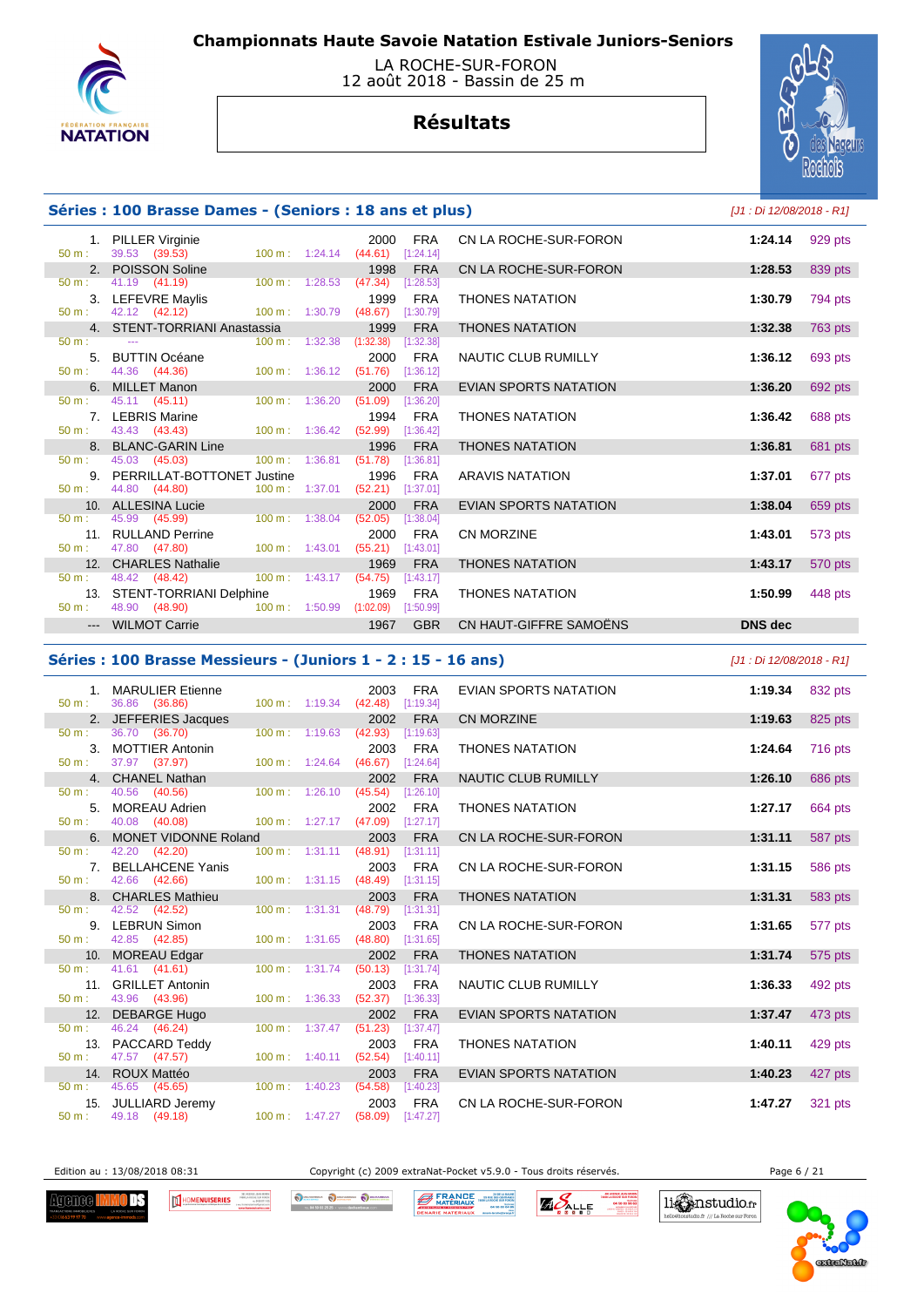



# **Résultats**



|          | (Suite) Séries: 100 Brasse Messieurs - (Juniors 1 - 2 : 15 - 16 ans) |                          |                                          |                         |                            | [J1 : Di 12/08/2018 - R1] |           |
|----------|----------------------------------------------------------------------|--------------------------|------------------------------------------|-------------------------|----------------------------|---------------------------|-----------|
| $50 m$ : | 16. BONNAT Sam<br>53.71 (53.71)                                      | $100 \text{ m}: 1:55.23$ | 2003<br>(1:01.52)                        | <b>FRA</b><br>[1:55.23] | <b>NAUTIC CLUB RUMILLY</b> | 1:55.23                   | $219$ pts |
|          | --- AGNANS Jules                                                     |                          | 2003                                     | <b>FRA</b>              | <b>THONES NATATION</b>     | <b>DNS</b> dec            |           |
|          | --- FARNER Victor                                                    |                          | 2003                                     | <b>FRA</b>              | CN HAUT-GIFFRE SAMOËNS     | <b>DNS</b> dec            |           |
|          | Séries : 100 Brasse Messieurs - (Juniors 3 - 4 : 17 - 18 ans)        |                          |                                          |                         |                            | [J1 : Di 12/08/2018 - R1] |           |
|          | 1. BROCHIER Maxence                                                  |                          | 2001                                     | <b>FRA</b>              | CN LA ROCHE-SUR-FORON      | 1:17.66                   | 870 pts   |
| 50 m:    | 36.56 (36.56)                                                        | $100 \text{ m}: 1:17.66$ | (41.10)                                  | [1:17.66]               |                            |                           |           |
| 50 m:    | 2. JOURNET Loic<br>36.58 (36.58)                                     |                          | 2001<br>$100 \text{ m}: 1:21.31 (44.73)$ | <b>FRA</b><br>[1:21.31] | NAUTIC CLUB RUMILLY        | 1:21.31                   | 788 pts   |
| 50 m:    | 3. PUGEAUT Maxime<br>38.93 (38.93)                                   | $100 \text{ m}: 1:22.88$ | 2001<br>(43.95)                          | <b>FRA</b><br>[1:22.88] | CN HAUT-GIFFRE SAMOËNS     | 1:22.88                   | 754 pts   |
|          | 4. RALPH Anthony                                                     |                          | 2000                                     | <b>FRA</b>              | <b>THONES NATATION</b>     | 1:23.27                   | 745 pts   |
| 50 m:    | 37.96 (37.96)                                                        | 100 m: 1:23.27           | (45.31)                                  | [1:23.27]               |                            |                           |           |
| 50 m:    | 5. WRONA Alexandre<br>39.43 (39.43)                                  | $100 \text{ m}: 1:26.99$ | 2001<br>(47.56)                          | <b>FRA</b><br>[1:26.99] | NAUTIC CLUB RUMILLY        | 1:26.99                   | 668 pts   |
|          | 6. COEMET Tom                                                        |                          | 2000                                     | <b>FRA</b>              | <b>THONES NATATION</b>     | 1:28.35                   | 641 pts   |
| 50 m:    | 39.28 (39.28)                                                        | 100 m: 1:28.35           | (49.07)                                  | [1:28.35]               |                            |                           |           |
|          | 7. LEBRUN Paul                                                       |                          | 2001                                     | <b>FRA</b>              | CN LA ROCHE-SUR-FORON      | 1:28.46                   | 639 pts   |
| 50 m:    | 42.27 (42.27)                                                        | $100 \text{ m}: 1:28.46$ | (46.19)                                  | [1:28.46]               |                            |                           |           |
|          | 8. WRONA Tristan                                                     |                          | 2001                                     | <b>FRA</b>              | NAUTIC CLUB RUMILLY        | 1:30.79                   | 593 pts   |
| $50 m$ : | 40.57 (40.57)                                                        | 100 m: 1:30.79           | (50.22)                                  | [1:30.79]               |                            |                           |           |
| $50 m$ : | 9. PEZZOTTI Alexandre<br>42.57 (42.57)                               | $100 \text{ m}: 1:33.12$ | 2001<br>(50.55)                          | <b>FRA</b><br>[1:33.12] | <b>THONES NATATION</b>     | 1:33.12                   | 550 pts   |
|          | --- ASSIE Antoine                                                    |                          | 2000                                     | <b>FRA</b>              | CN LA ROCHE-SUR-FORON      | <b>DSQ</b>                |           |
|          | --- GOBLED Charles                                                   |                          | 2000                                     | <b>FRA</b>              | EVIAN SPORTS NATATION      | <b>DSQ</b>                |           |

### **Séries : 100 Brasse Messieurs - (Juniors : 15 - 18 ans)** [J1 : Di 12/08/2018 - R1]

| 50 m:    | 1. BROCHIER Maxence<br>36.56 (36.56)  | 2001<br>100 m: 1:17.66 (41.10) [1:17.66] | <b>FRA</b>          | CN LA ROCHE-SUR-FORON        | 1:17.66 | 870 pts |
|----------|---------------------------------------|------------------------------------------|---------------------|------------------------------|---------|---------|
|          | 2. MARULIER Etienne                   | 2003                                     | <b>FRA</b>          | <b>EVIAN SPORTS NATATION</b> | 1:19.34 | 832 pts |
| 50 m:    | 36.86 (36.86)                         | $100 \text{ m}: 1:19.34$ (42.48)         | [1:19.34]           |                              |         |         |
|          | 3. JEFFERIES Jacques                  |                                          | 2002<br><b>FRA</b>  | <b>CN MORZINE</b>            | 1:19.63 | 825 pts |
| 50 m:    | 36.70 (36.70)                         | 100 m: 1:19.63 (42.93) [1:19.63]         |                     |                              |         |         |
|          | 4. JOURNET Loic                       | 2001                                     | <b>FRA</b>          | <b>NAUTIC CLUB RUMILLY</b>   | 1:21.31 | 788 pts |
| 50 m:    | 36.58 (36.58)                         | $100 \text{ m}: 1:21.31$<br>(44.73)      | [1:21.31]           |                              |         |         |
|          | 5. PUGEAUT Maxime                     | 2001                                     | FRA                 | CN HAUT-GIFFRE SAMOËNS       | 1:22.88 | 754 pts |
| 50 m:    | 38.93 (38.93)                         | 100 m: 1:22.88                           | $(43.95)$ [1:22.88] |                              |         |         |
|          | 6. RALPH Anthony                      |                                          | <b>FRA</b><br>2000  | <b>THONES NATATION</b>       | 1:23.27 | 745 pts |
| 50 m:    | 37.96 (37.96)                         | 100 m: 1:23.27 (45.31) [1:23.27]         |                     |                              |         |         |
|          | 7. MOTTIER Antonin                    | 2003                                     | <b>FRA</b>          | <b>THONES NATATION</b>       | 1:24.64 | 716 pts |
| 50 m:    | 37.97 (37.97)                         | 100 m: 1:24.64 (46.67) [1:24.64]         |                     |                              |         |         |
|          | 8. CHANEL Nathan                      | 2002                                     | <b>FRA</b>          | NAUTIC CLUB RUMILLY          | 1:26.10 | 686 pts |
| 50 m:    | 40.56 (40.56)                         | 100 m: 1:26.10 (45.54) [1:26.10]         |                     |                              |         |         |
|          | 9. WRONA Alexandre                    | 2001                                     | FRA                 | <b>NAUTIC CLUB RUMILLY</b>   | 1:26.99 | 668 pts |
| 50 m:    | 39.43 (39.43)                         | 100 m: 1:26.99 (47.56) [1:26.99]         |                     |                              |         |         |
|          | 10. MOREAU Adrien                     |                                          | <b>FRA</b><br>2002  | <b>THONES NATATION</b>       | 1:27.17 | 664 pts |
| $50 m$ : | 40.08 (40.08)                         | 100 m: 1:27.17 (47.09) [1:27.17]         |                     |                              |         |         |
|          | 11. COEMET Tom                        | 2000                                     | <b>FRA</b>          | <b>THONES NATATION</b>       | 1:28.35 | 641 pts |
| 50 m:    | 39.28 (39.28)                         | 100 m: 1:28.35 (49.07) [1:28.35]         |                     |                              |         |         |
|          | 12. LEBRUN Paul                       | 2001                                     | <b>FRA</b>          | CN LA ROCHE-SUR-FORON        | 1:28.46 | 639 pts |
| 50 m:    | 42.27 (42.27)                         | $100 \text{ m}$ : 1:28.46<br>(46.19)     | [1:28.46]           |                              |         |         |
|          | 13. WRONA Tristan                     | 2001                                     | <b>FRA</b>          | NAUTIC CLUB RUMILLY          | 1:30.79 | 593 pts |
| 50 m:    | 40.57 (40.57)                         | 100 m: 1:30.79 (50.22) [1:30.79]         |                     |                              |         |         |
|          | 14. MONET VIDONNE Roland              | 2003                                     | <b>FRA</b>          | CN LA ROCHE-SUR-FORON        | 1:31.11 | 587 pts |
| 50 m:    | 42.20 (42.20)                         | 100 m: 1:31.11 (48.91) [1:31.11]         |                     |                              |         |         |
| 50 m:    | 15. BELLAHCENE Yanis<br>42.66 (42.66) | 2003<br>100 m: 1:31.15 (48.49) [1:31.15] | <b>FRA</b>          | CN LA ROCHE-SUR-FORON        | 1:31.15 | 586 pts |
|          |                                       |                                          |                     |                              |         |         |

Edition au : 13/08/2018 08:31 Copyright (c) 2009 extraNat-Pocket v5.9.0 - Tous droits réservés. Page 7 / 21

Agenee <mark>I</mark> ΠŦ HOMENUISERIES

O DECHANGER O DECHANGER O DECHA **BERANGE** 

**ZIO ALLE** ROCHE SUR FORD<br>The South Card

li Canstudio.fr io.fr /// La Roche sur Foro

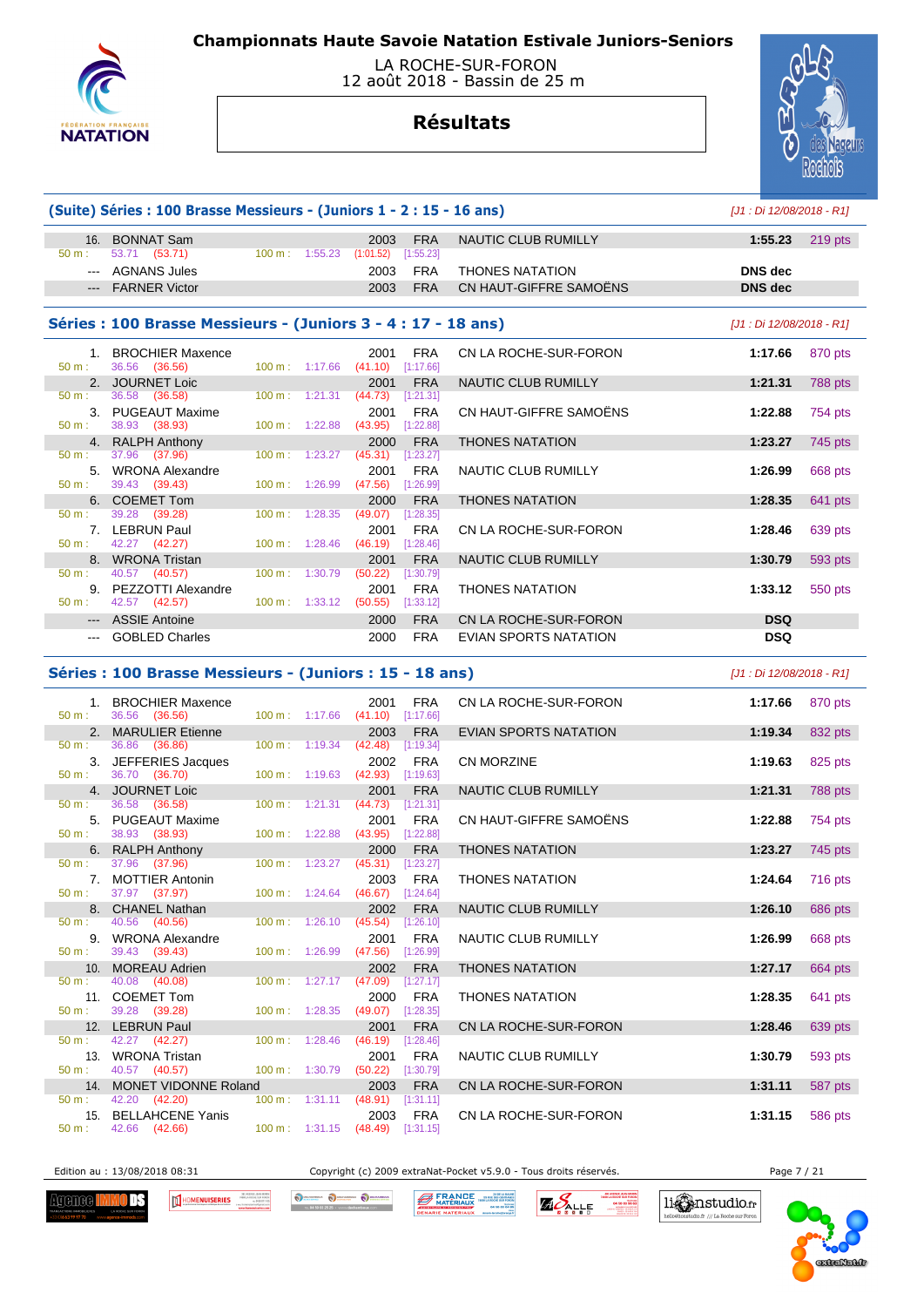

### LA ROCHE-SUR-FORON 12 août 2018 - Bassin de 25 m

# **Résultats**



## **(Suite) Séries : 100 Brasse Messieurs - (Juniors : 15 - 18 ans)** [J1 : Di 12/08/2018 - R1]

|                  | 16. CHARLES Mathieu    |                           |                                  | 2003                | <b>FRA</b> | <b>THONES NATATION</b> | 1:31.31        | 583 pts   |
|------------------|------------------------|---------------------------|----------------------------------|---------------------|------------|------------------------|----------------|-----------|
| $50 \text{ m}$ : | 42.52 (42.52)          | $100 \text{ m}: 1:31.31$  |                                  | (48.79)             | [1:31.31]  |                        |                |           |
|                  | 17. LEBRUN Simon       |                           |                                  | 2003                | <b>FRA</b> | CN LA ROCHE-SUR-FORON  | 1:31.65        | 577 pts   |
| $50 m$ :         | 42.85 (42.85)          | $100 \text{ m}: 1:31.65$  |                                  | (48.80)             | [1:31.65]  |                        |                |           |
|                  | 18. MOREAU Edgar       |                           |                                  | 2002                | <b>FRA</b> | <b>THONES NATATION</b> | 1:31.74        | 575 pts   |
| $50 \text{ m}$ : | 41.61 (41.61)          | $100 \text{ m}$ : 1:31.74 |                                  | (50.13)             | [1:31.74]  |                        |                |           |
|                  | 19. PEZZOTTI Alexandre |                           |                                  | 2001                | <b>FRA</b> | <b>THONES NATATION</b> | 1:33.12        | 550 pts   |
| $50 m$ :         | 42.57 (42.57)          | $100 \text{ m}$ : 1:33.12 |                                  | (50.55)             | [1:33.12]  |                        |                |           |
|                  | 20. GRILLET Antonin    |                           |                                  | 2003                | <b>FRA</b> | NAUTIC CLUB RUMILLY    | 1:36.33        | 492 pts   |
| $50 \text{ m}$ : | 43.96 (43.96)          | $100 \text{ m}$ : 1:36.33 |                                  | (52.37)             | [1:36.33]  |                        |                |           |
|                  | 21. DEBARGE Hugo       |                           |                                  | 2002                | <b>FRA</b> | EVIAN SPORTS NATATION  | 1:37.47        | 473 pts   |
| $50 \text{ m}$ : | 46.24 (46.24)          |                           | $100 \text{ m}: 1:37.47$ (51.23) |                     | [1:37.47]  |                        |                |           |
|                  | 22. PACCARD Teddy      |                           |                                  | 2003                | <b>FRA</b> | <b>THONES NATATION</b> | 1:40.11        | 429 pts   |
| $50 \text{ m}$ : | 47.57 (47.57)          |                           | $100 \text{ m}: 1:40.11$         | (52.54)             | [1:40.11]  |                        |                |           |
| 23.              | ROUX Mattéo            |                           |                                  | 2003                | <b>FRA</b> | EVIAN SPORTS NATATION  | 1:40.23        | 427 pts   |
| $50 m$ :         | 45.65 (45.65)          | $100 \text{ m}$ : 1:40.23 |                                  | $(54.58)$ [1:40.23] |            |                        |                |           |
|                  | 24. JULLIARD Jeremy    |                           |                                  | 2003                | <b>FRA</b> | CN LA ROCHE-SUR-FORON  | 1:47.27        | 321 pts   |
| $50 \text{ m}$ : | 49.18 (49.18)          | $100 \text{ m}: 1:47.27$  |                                  | (58.09)             | [1:47.27]  |                        |                |           |
| 25.              | <b>BONNAT Sam</b>      |                           |                                  | 2003                | <b>FRA</b> | NAUTIC CLUB RUMILLY    | 1:55.23        | $219$ pts |
| $50 m$ :         | 53.71 (53.71)          | $100 \text{ m}: 1:55.23$  |                                  | (1:01.52)           | [1:55.23]  |                        |                |           |
|                  | --- ASSIE Antoine      |                           |                                  | 2000                | <b>FRA</b> | CN LA ROCHE-SUR-FORON  | <b>DSQ</b>     |           |
|                  | <b>GOBLED Charles</b>  |                           |                                  | 2000                | <b>FRA</b> | EVIAN SPORTS NATATION  | <b>DSQ</b>     |           |
| $---$            | <b>AGNANS Jules</b>    |                           |                                  | 2003                | <b>FRA</b> | <b>THONES NATATION</b> | DNS dec        |           |
|                  | <b>FARNER Victor</b>   |                           |                                  | 2003                | <b>FRA</b> | CN HAUT-GIFFRE SAMOËNS | <b>DNS</b> dec |           |
|                  |                        |                           |                                  |                     |            |                        |                |           |

#### **Séries : 100 Brasse Messieurs - (Seniors : 19 ans et plus)** [J1 : Di 12/08/2018 - R1]

| 50 m:    | GAIDIOZ Kevin<br>34.85 (34.85) | $100 \text{ m}$ : | 1:16.18 | 1987<br>(41.33) | <b>FRA</b><br>[1:16.18] | <b>THONES NATATION</b> | 1:16.18 | 905 pts |
|----------|--------------------------------|-------------------|---------|-----------------|-------------------------|------------------------|---------|---------|
|          | 2. BERDUGO Yohann              |                   |         | 1996            | <b>FRA</b>              | <b>THONES NATATION</b> | 1:19.23 | 834 pts |
| $50 m$ : | 36.99<br>(36.99)               | 100 m:            | 1:19.23 | (42.24)         | [1:19.23]               |                        |         |         |
|          | 3. BESSON-MAGDELAIN Thomas     |                   |         | 1994            | <b>FRA</b>              | <b>ARAVIS NATATION</b> | 1:21.67 | 780 pts |
| 50 m:    | 36.86 (36.86)                  | $100 \text{ m}$ : | 1:21.67 | (44.81)         | [1:21.67]               |                        |         |         |
|          | 4. CHARLES Paul                |                   |         | 1998            | <b>FRA</b>              | <b>THONES NATATION</b> | 1:23.15 | 748 pts |
| $50 m$ : | 36.77 (36.77)                  | $100 \text{ m}$ : | 1:23.15 | (46.38)         | [1:23.15]               |                        |         |         |
|          | 5. FLEURY Xavier               |                   |         | 1977            | <b>FRA</b>              | NAUTIC CLUB RUMILLY    | 1:26.31 | 682 pts |
| $50 m$ : | 39.92 (39.92)                  | $100 \text{ m}$ : | 1:26.31 | (46.39)         | [1:26.31]               |                        |         |         |
|          | 5. STENT-TORRIANI Jonathan     |                   |         | 1965            | <b>FRA</b>              | <b>THONES NATATION</b> | 1:26.31 | 682 pts |
| $50 m$ : | 39.52<br>(39.52)               | $100 \text{ m}$ : | 1:26.31 | (46.79)         | [1:26.31]               |                        |         |         |
|          | 7. TERRIER Aubin               |                   |         | 1998            | <b>FRA</b>              | NAUTIC CLUB RUMILLY    | 1:28.73 | 633 pts |
| $50 m$ : | 41.24 (41.24)                  | $100 \text{ m}$ : | 1:28.73 | (47.49)         | [1:28.73]               |                        |         |         |
|          | 8. CHANEL Nicolas              |                   |         | 1971            | <b>FRA</b>              | NAUTIC CLUB RUMILLY    | 1:31.69 | 576 pts |
| 50 m:    | 42.49<br>(42.49)               | $100 \text{ m}$ : | 1:31.69 | (49.20)         | [1:31.69]               |                        |         |         |
|          |                                |                   |         |                 |                         |                        |         |         |

#### **Série : 200 Dos Dames - (Juniors : 14 - 17 ans)** [J1 : Di 12/08/2018 - R1]

| $50 \text{ m}$ : | 1. FLEURY Clara<br>(42.51)<br>42.51 | $100 \text{ m}: 1:27.72$ | 2002<br>(45.21) | FRA<br>$[1:27.72]$ | NAUTIC CLUB RUMILLY<br>$150 \text{ m}: 2:15.08$ (47.36) | $200 \text{ m}$ : $3:01.64$ |                          | 3:01.64<br>(46.56) | 649 pts<br>[1:33.92] |
|------------------|-------------------------------------|--------------------------|-----------------|--------------------|---------------------------------------------------------|-----------------------------|--------------------------|--------------------|----------------------|
|                  | 2. FAVRE Jacinthe                   |                          | 2002            | <b>FRA</b>         | <b>THONES NATATION</b>                                  |                             |                          | 3:13.48            | 533 pts              |
| $50 \text{ m}$ : | 42.83<br>(42.83)                    | $100 \text{ m}: 1:31.39$ | (48.56)         | [1:31.39]          | $150 \text{ m}: 2:22.96$ (51.57)                        |                             | $200 \text{ m}: 3:13.48$ | (50.52)            | [1:42.09]            |
|                  | 3. GAUTHIER Marion                  |                          | 2003            | <b>FRA</b>         | EVIAN SPORTS NATATION                                   |                             |                          | 3:31.36            | 380 pts              |
| $50 m$ :         | 48.10<br>(48.10)                    | $100 \text{ m}: 1:44.97$ | (56.87)         | [1:44.97]          | $150 \text{ m}: 2:38.82$ (53.85)                        | $200 \text{ m}: 3:31.36$    |                          | (52.54)            | [1:46.39]            |
|                  | --- CORDEAU Lana                    |                          | 2004            | <b>FRA</b>         | NAUTIC CLUB RUMILLY                                     |                             |                          | <b>DSQ</b>         |                      |
|                  |                                     |                          |                 |                    |                                                         |                             |                          |                    |                      |

## **Séries : 200 Dos Messieurs - (Juniors : 15 - 18 ans)** [J1 : Di 12/08/2018 - R1]

HOMENUISERIES

O SCHANDOLK O DECHANGER O DECH

| 1. CAMUS Loïc<br>$50 \text{ m}$ : 34.10 (34.10) |  | 2001 | FRA ES MASSY NATATION<br>$100 \text{ m}$ : 1:10.20 (36.10) [1:10.20] 150 m : 1:46.57 (36.37) |                                |  | 200 m: 2:21.60 (35.03) [1:11.40] | $2:21.60$ 940 pts      |
|-------------------------------------------------|--|------|----------------------------------------------------------------------------------------------|--------------------------------|--|----------------------------------|------------------------|
| 2. BARTHOD Matteo<br>50 m : 37.46 (37.46)       |  |      | 100 m : 1:19.08 (41.62) [1:19.08] 150 m : 2:02.64 (43.56)                                    | 2002 FRA CN LA ROCHE-SUR-FORON |  | 200 m: 2:42.93 (40.29) [1:23.85] | <b>2:42.93</b> 686 pts |

 Edition au : 13/08/2018 08:31 Copyright (c) 2009 extraNat-Pocket v5.9.0 - Tous droits réservés. Page 8 / 21 **BERANCE** 

**Agenee I** TITE





.<br><br /// La Roche sur Fo

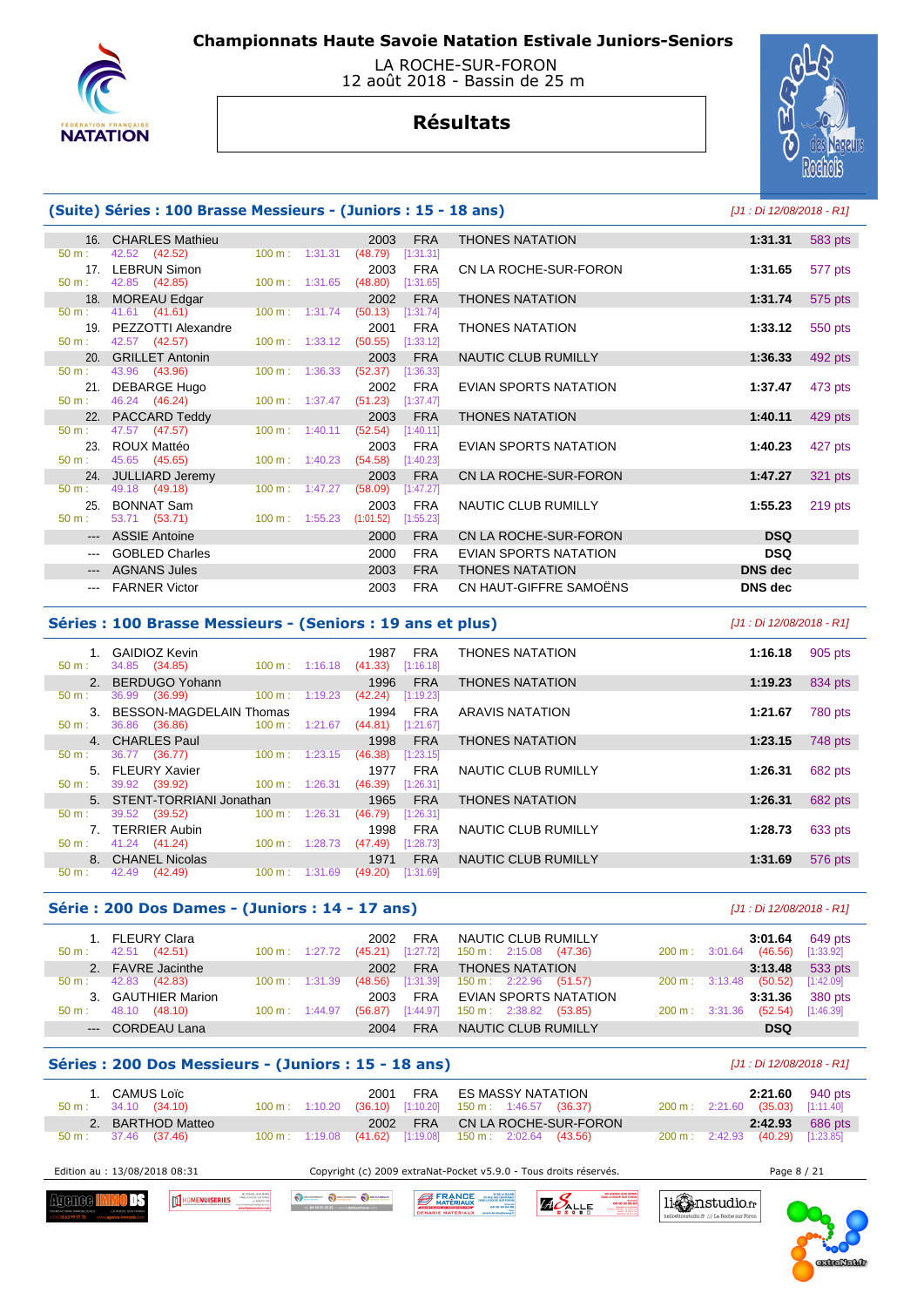

#### LA ROCHE-SUR-FORON 12 août 2018 - Bassin de 25 m

# **Résultats**



|                                                                                                                                                                                                                                                                                                                                                                                                                                                                            | (Suite) Séries : 200 Dos Messieurs - (Juniors : 15 - 18 ans)  |                                  |         |                             |             |                                                         |        | [J1 : Di 12/08/2018 - R1]          |                        |
|----------------------------------------------------------------------------------------------------------------------------------------------------------------------------------------------------------------------------------------------------------------------------------------------------------------------------------------------------------------------------------------------------------------------------------------------------------------------------|---------------------------------------------------------------|----------------------------------|---------|-----------------------------|-------------|---------------------------------------------------------|--------|------------------------------------|------------------------|
| 50 m:                                                                                                                                                                                                                                                                                                                                                                                                                                                                      | 3. METRAL Robin<br>40.24 (40.24)                              | 100 m: 1:22.19 (41.95) [1:22.19] |         | 2003                        | <b>FRA</b>  | NAUTIC CLUB RUMILLY<br>$150 \text{ m}: 2:06.58$ (44.39) |        | 2:49.70<br>200 m : 2:49.70 (43.12) | $614$ pts<br>[1:27.51] |
|                                                                                                                                                                                                                                                                                                                                                                                                                                                                            | 4. PERRISSIN FABERT Marceau                                   |                                  |         | 2002                        | <b>FRA</b>  | <b>ARAVIS NATATION</b>                                  |        | 2:53.19                            | 578 pts                |
| 50 m:                                                                                                                                                                                                                                                                                                                                                                                                                                                                      | 39.68 (39.68)                                                 | 100 m: 1:23.14                   |         | (43.46)                     | [1:23.14]   | $150 \text{ m}: 2:09.76$ (46.62)                        | 200 m: | $2:53.19$ (43.43)                  | [1:30.05]              |
|                                                                                                                                                                                                                                                                                                                                                                                                                                                                            | 5. DUCRETTET Matthieu                                         |                                  |         | 2002                        | <b>FRA</b>  | <b>EVIAN SPORTS NATATION</b>                            |        | 2:54.64                            | 564 pts                |
| 50 m:                                                                                                                                                                                                                                                                                                                                                                                                                                                                      | 41.32 (41.32)                                                 | 100 m: 1:25.45                   |         | $(44.13)$ [1:25.45]         |             | $150 \text{ m}: 2:11.01$ (45.56)                        |        | 200 m: 2:54.64 (43.63)             | [1:29.19]              |
| $\frac{1}{2} \left( \frac{1}{2} \right) \left( \frac{1}{2} \right) \left( \frac{1}{2} \right) \left( \frac{1}{2} \right) \left( \frac{1}{2} \right) \left( \frac{1}{2} \right) \left( \frac{1}{2} \right) \left( \frac{1}{2} \right) \left( \frac{1}{2} \right) \left( \frac{1}{2} \right) \left( \frac{1}{2} \right) \left( \frac{1}{2} \right) \left( \frac{1}{2} \right) \left( \frac{1}{2} \right) \left( \frac{1}{2} \right) \left( \frac{1}{2} \right) \left( \frac$ | <b>ROUX Mattéo</b>                                            |                                  |         | 2003                        | <b>FRA</b>  | EVIAN SPORTS NATATION                                   |        | <b>DSQ</b>                         |                        |
|                                                                                                                                                                                                                                                                                                                                                                                                                                                                            | Séries : 100 Nage Libre Dames - (Juniors 1 - 2 : 14 - 15 ans) |                                  |         |                             |             |                                                         |        |                                    |                        |
|                                                                                                                                                                                                                                                                                                                                                                                                                                                                            |                                                               |                                  |         |                             |             |                                                         |        | [J1 : Di 12/08/2018 - R2]          |                        |
| 50 m:                                                                                                                                                                                                                                                                                                                                                                                                                                                                      | 1. PILLER Stéphanie<br>30.46 (30.46)                          | $100 \text{ m}: 1:03.71$         |         | 2003<br>$(33.25)$ [1:03.71] | FRA         | CN LA ROCHE-SUR-FORON                                   |        | 1:03.71                            | 984 pts                |
|                                                                                                                                                                                                                                                                                                                                                                                                                                                                            | 2. ARENS Cléo                                                 |                                  |         | 2003                        | <b>FRA</b>  | <b>CN MORZINE</b>                                       |        | 1:08.23                            | 842 pts                |
| 50 m:                                                                                                                                                                                                                                                                                                                                                                                                                                                                      | 31.98 (31.98)                                                 | 100 m: 1:08.23                   |         | (36.25)                     | $[1:08.23]$ |                                                         |        |                                    |                        |
|                                                                                                                                                                                                                                                                                                                                                                                                                                                                            | 3. JEFFERIES Molly                                            |                                  |         | 2003                        | <b>FRA</b>  | <b>CN MORZINE</b>                                       |        | 1:09.78                            | 796 pts                |
| 50 m:                                                                                                                                                                                                                                                                                                                                                                                                                                                                      | 33.02 (33.02)                                                 | 100 m: 1:09.78                   |         | $(36.76)$ [1:09.78]         |             |                                                         |        |                                    |                        |
|                                                                                                                                                                                                                                                                                                                                                                                                                                                                            | 4. LOMBARD Léa                                                |                                  |         | 2004                        | <b>FRA</b>  | CN LA ROCHE-SUR-FORON                                   |        | 1:12.07                            | 730 pts                |
| 50 m:                                                                                                                                                                                                                                                                                                                                                                                                                                                                      | 34.98 (34.98)                                                 | 100 m: 1:12.07                   |         | (37.09)                     | [1:12.07]   |                                                         |        |                                    |                        |
|                                                                                                                                                                                                                                                                                                                                                                                                                                                                            | 5. DILLIES Salomé                                             |                                  |         | 2004                        | <b>FRA</b>  | <b>CN MORZINE</b>                                       |        | 1:13.40                            | 693 pts                |
| 50 m:                                                                                                                                                                                                                                                                                                                                                                                                                                                                      | 34.50 (34.50)                                                 | $100 \text{ m}: 1:13.40$         |         | $(38.90)$ [1:13.40]         |             |                                                         |        |                                    |                        |
|                                                                                                                                                                                                                                                                                                                                                                                                                                                                            | 6. MENU Lilou                                                 |                                  |         | 2004                        | <b>FRA</b>  | EVIAN SPORTS NATATION                                   |        | 1:14.86                            | 654 pts                |
| 50 m:                                                                                                                                                                                                                                                                                                                                                                                                                                                                      | 35.90<br>(35.90)                                              | $100 \text{ m}: 1:14.86$         |         | (38.96)                     | [1:14.86]   |                                                         |        |                                    |                        |
|                                                                                                                                                                                                                                                                                                                                                                                                                                                                            | 7. MILLET Solène                                              |                                  |         | 2003                        | FRA         | EVIAN SPORTS NATATION                                   |        | 1:16.46                            | 612 pts                |
| 50 m:                                                                                                                                                                                                                                                                                                                                                                                                                                                                      | 37.74 (37.74)                                                 | $100 \text{ m}: 1:16.46$         |         | $(38.72)$ [1:16.46]         |             |                                                         |        |                                    |                        |
|                                                                                                                                                                                                                                                                                                                                                                                                                                                                            | 8. TELLIEZ Eloise                                             |                                  |         | 2004                        | <b>FRA</b>  | <b>ARAVIS NATATION</b>                                  |        | 1:17.50                            | 585 pts                |
| $50 m$ :                                                                                                                                                                                                                                                                                                                                                                                                                                                                   | 37.66 (37.66)                                                 | $100 \text{ m}$ :                | 1:17.50 | (39.84)                     | [1:17.50]   |                                                         |        |                                    |                        |
|                                                                                                                                                                                                                                                                                                                                                                                                                                                                            | 9. CORDEAU Lana                                               |                                  |         | 2004                        | <b>FRA</b>  | NAUTIC CLUB RUMILLY                                     |        | 1:20.63                            | 509 pts                |
| 50 m:                                                                                                                                                                                                                                                                                                                                                                                                                                                                      | 37.20 (37.20)                                                 | $100 \text{ m}: 1:20.63$         |         | $(43.43)$ [1:20.63]         |             |                                                         |        |                                    |                        |
|                                                                                                                                                                                                                                                                                                                                                                                                                                                                            | 10. MELQUIOND Léonie                                          |                                  |         | 2004                        | <b>FRA</b>  | NAUTIC CLUB RUMILLY                                     |        | 1:22.30                            | 470 pts                |
| 50 m:                                                                                                                                                                                                                                                                                                                                                                                                                                                                      | 40.84 (40.84)                                                 | 100 m: 1:22.30                   |         | (41.46)                     | [1:22.30]   |                                                         |        |                                    |                        |
|                                                                                                                                                                                                                                                                                                                                                                                                                                                                            | 11. COTTET DUMOULIN Meline                                    |                                  |         | 2004                        | <b>FRA</b>  | EVIAN SPORTS NATATION                                   |        | 1:22.39                            | 468 pts                |
| 50 m:                                                                                                                                                                                                                                                                                                                                                                                                                                                                      | 40.10 (40.10)                                                 | 100 m: 1:22.39                   |         | $(42.29)$ [1:22.39]         |             |                                                         |        |                                    |                        |
|                                                                                                                                                                                                                                                                                                                                                                                                                                                                            | 12. OHL Pauline                                               |                                  |         | 2004                        | <b>FRA</b>  | EVIAN SPORTS NATATION                                   |        | 1:23.23                            | 450 pts                |
| 50 m:                                                                                                                                                                                                                                                                                                                                                                                                                                                                      | 39.68<br>(39.68)                                              | 100 m: 1:23.23                   |         | (43.55)                     | [1:23.23]   |                                                         |        |                                    |                        |
|                                                                                                                                                                                                                                                                                                                                                                                                                                                                            | 13. COLLOMBAR Loan                                            |                                  |         | 2003                        | <b>FRA</b>  | <b>CN MORZINE</b>                                       |        | 1:24.43                            | 424 pts                |
| 50 m:                                                                                                                                                                                                                                                                                                                                                                                                                                                                      | 40.40 (40.40)                                                 | 100 m: 1:24.43                   |         | (44.03)                     | [1:24.43]   |                                                         |        |                                    |                        |
|                                                                                                                                                                                                                                                                                                                                                                                                                                                                            | 14. CHARLES Dakota                                            |                                  |         | 2004                        | <b>FRA</b>  | EVIAN SPORTS NATATION                                   |        | 1:24.84                            | 415 pts                |
| 50 m:                                                                                                                                                                                                                                                                                                                                                                                                                                                                      | 40.62 (40.62)                                                 | $100 \text{ m}: 1:24.84$         |         | (44.22)                     | [1:24.84]   |                                                         |        |                                    |                        |
|                                                                                                                                                                                                                                                                                                                                                                                                                                                                            | 15. GOURDAIN Mailys                                           |                                  |         | 2003                        | <b>FRA</b>  | CN LA ROCHE-SUR-FORON                                   |        | 1:25.68                            | 397 pts                |
| $50 m$ :                                                                                                                                                                                                                                                                                                                                                                                                                                                                   | 40.71 (40.71)                                                 | 100 m: 1:25.68                   |         | $(44.97)$ [1:25.68]         |             |                                                         |        |                                    |                        |
| 16.                                                                                                                                                                                                                                                                                                                                                                                                                                                                        | <b>DESGRIPPES Clara</b>                                       |                                  |         | 2003                        | <b>FRA</b>  | <b>THONES NATATION</b>                                  |        | 1:26.20                            | 387 pts                |
| 50 m:                                                                                                                                                                                                                                                                                                                                                                                                                                                                      | 41.06 (41.06)                                                 | $100 \text{ m}: 1:26.20$         |         | $(45.14)$ [1:26.20]         |             |                                                         |        |                                    |                        |
|                                                                                                                                                                                                                                                                                                                                                                                                                                                                            | 17. COTTET-DUMOULIN Aloïse                                    |                                  |         | 2003                        | <b>FRA</b>  | EVIAN SPORTS NATATION                                   |        | 1:27.71                            | 356 pts                |
| 50 m:                                                                                                                                                                                                                                                                                                                                                                                                                                                                      | 41.32 (41.32)                                                 | 100 m: 1:27.71                   |         | (46.39)                     | [1:27.71]   |                                                         |        |                                    |                        |
|                                                                                                                                                                                                                                                                                                                                                                                                                                                                            | 18. ANGELLOZ-NICOUD Mathilde                                  |                                  |         | 2003                        | <b>FRA</b>  | THONES NATATION                                         |        | 1:28.95                            | 332 pts                |
| 50 m:                                                                                                                                                                                                                                                                                                                                                                                                                                                                      | 42.57 (42.57)                                                 | $100 \text{ m}: 1:28.95$         |         | $(46.38)$ [1:28.95]         |             |                                                         |        |                                    |                        |
|                                                                                                                                                                                                                                                                                                                                                                                                                                                                            | 19. DUNOYER Aurélie                                           |                                  |         | 2004                        | <b>FRA</b>  | CN HAUT-GIFFRE SAMOENS                                  |        | 1:32.50                            | 268 pts                |
| $50 m$ :                                                                                                                                                                                                                                                                                                                                                                                                                                                                   | 45.51 (45.51)                                                 | 100 m: 1:32.50                   |         | $(46.99)$ [1:32.50]         |             |                                                         |        |                                    |                        |
| 20.                                                                                                                                                                                                                                                                                                                                                                                                                                                                        | JACQUEMOUD Laura                                              |                                  |         | 2004                        | <b>FRA</b>  | <b>ARAVIS NATATION</b>                                  |        | 1:35.64                            | 217 pts                |
| 50 m:                                                                                                                                                                                                                                                                                                                                                                                                                                                                      | 43.58 (43.58)                                                 | $100 \text{ m}$ :                | 1:35.64 | (52.06)                     | [1:35.64]   |                                                         |        |                                    |                        |
|                                                                                                                                                                                                                                                                                                                                                                                                                                                                            | 21. LEGON Milena                                              |                                  |         | 2003                        | <b>FRA</b>  | <b>ARAVIS NATATION</b>                                  |        | 1:38.98                            | $169$ pts              |
| 50 m:                                                                                                                                                                                                                                                                                                                                                                                                                                                                      | 46.24 (46.24)                                                 | 100 m: 1:38.98                   |         | (52.74)                     | [1:38.98]   |                                                         |        |                                    |                        |
| $---$                                                                                                                                                                                                                                                                                                                                                                                                                                                                      | VARESANO Loan                                                 |                                  |         | 2004                        | <b>FRA</b>  | NAUTIC CLUB RUMILLY                                     |        | DNS dec                            |                        |

| Séries : 100 Nage Libre Dames - (Juniors 3 - 4 : 16 - 17 ans) | [J1 : Di 12/08/2018 - R2]                   |                                 |                           |                           |
|---------------------------------------------------------------|---------------------------------------------|---------------------------------|---------------------------|---------------------------|
| . MENU Romane<br>34.90 (34.90)<br>$50 \text{ m}$ :            | $100 \text{ m}$ : 1:12.56 (37.66) [1:12.56] | 2001                            | FRA EVIAN SPORTS NATATION | 1:12.56 $716 \text{ pts}$ |
| 2. FONTAINE Justine<br>34.65 (34.65)<br>$50 m$ :              | $100 \text{ m}: 1:12.77$                    | 2002 FRA<br>$(38.12)$ [1:12.77] | THONES NATATION           | 1:12.77<br>710 pts        |

Edition au : 13/08/2018 08:31 Copyright (c) 2009 extraNat-Pocket v5.9.0 - Tous droits réservés. Page 9 / 21

li Canstudio.fr

lio.fr /// La Roche sur Foron

**Agenee Himo DS** 



TEL 04 50 03 25 25 · www.dech

A FRANCE BARRISON O DECHARGER O DECHARGER O DECHARGER

**ZAPALLE** 

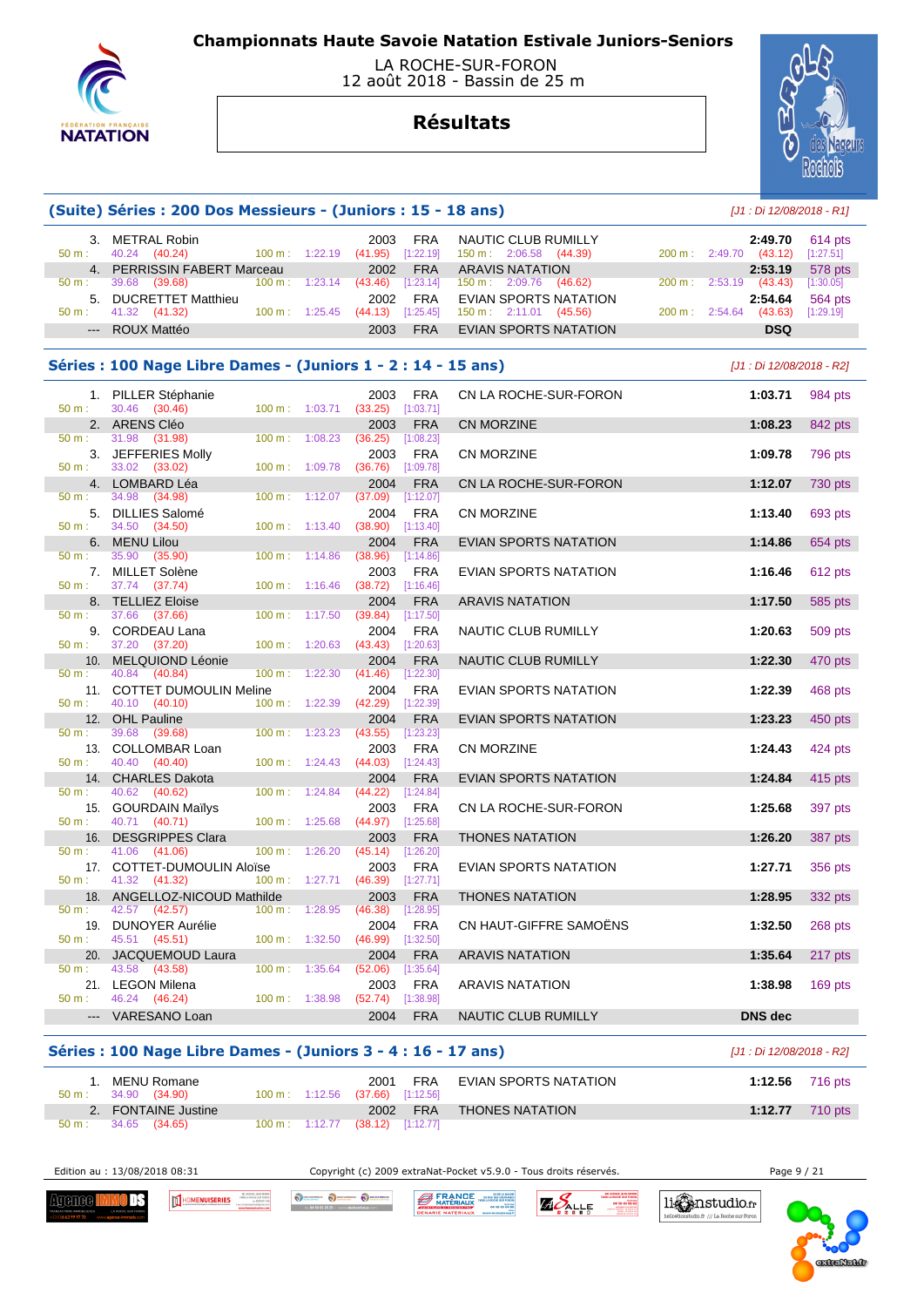

### LA ROCHE-SUR-FORON 12 août 2018 - Bassin de 25 m

# **Résultats**



## **(Suite) Séries : 100 Nage Libre Dames - (Juniors 3 - 4 : 16 - 17 ans)** [J1 : Di 12/08/2018 - R2]

|          | 3. PERRIER Romane                                      |                                                |                                  | 2002 FRA   | <b>CN MORZINE</b>            | 1:14.05        | 675 pts |
|----------|--------------------------------------------------------|------------------------------------------------|----------------------------------|------------|------------------------------|----------------|---------|
|          | $50 \text{ m}: 34.76 (34.76)$                          |                                                | 100 m: 1:14.05 (39.29) [1:14.05] |            |                              |                |         |
| 50 m:    | 4. FAVRE Jacinthe                                      | $100 \text{ m}: 1:14.35$                       | (39.78)                          | 2002 FRA   | <b>THONES NATATION</b>       | 1:14.35        | 667 pts |
|          | 34.57 (34.57)                                          |                                                |                                  | [1:14.35]  |                              |                |         |
| 50 m:    | 5. GAZZOTTI Clara<br>34.82 (34.82)                     | $100 \text{ m}: 1:14.80$                       | 2001<br>$(39.98)$ [1:14.80]      | <b>FRA</b> | <b>THONES NATATION</b>       | 1:14.80        | 655 pts |
|          | 6. SUIRE Pauline                                       |                                                |                                  | 2002 FRA   | <b>CN MORZINE</b>            | 1:15.76        | 630 pts |
|          | $50 \text{ m}: 35.53 (35.53)$                          |                                                | 100 m: 1:15.76 (40.23) [1:15.76] |            |                              |                |         |
|          | 7. BULANT Sabah                                        |                                                | 2001                             | <b>FRA</b> | <b>CN MORZINE</b>            | 1:15.99        | 624 pts |
| 50 m:    | 35.96 (35.96)                                          | $100 \text{ m}$ : 1:15.99                      | $(40.03)$ [1:15.99]              |            |                              |                |         |
|          | 8. TAYLOR Emma                                         |                                                |                                  | 2002 FRA   | <b>CN MORZINE</b>            | 1:17.52        | 585 pts |
| 50 m:    | 35.74 (35.74)                                          |                                                | 100 m: 1:17.52 (41.78) [1:17.52] |            |                              |                |         |
|          | 9. MOURIER Salomé                                      |                                                | 2002                             | FRA        | <b>THONES NATATION</b>       | 1:20.08        | 522 pts |
|          | $50 \text{ m}: 38.12 (38.12)$                          |                                                | 100 m: 1:20.08 (41.96) [1:20.08] |            |                              |                |         |
|          | 10. RICHARD Jeanne                                     |                                                |                                  | 2002 FRA   | <b>CN MORZINE</b>            | 1:21.17        | 496 pts |
| 50 m:    | 39.16 (39.16)                                          |                                                | 100 m: 1:21.17 (42.01) [1:21.17] |            |                              |                |         |
|          | 11. BENSADOUN Mona                                     |                                                |                                  | 2002 FRA   | <b>EVIAN SPORTS NATATION</b> | 1:21.92        | 479 pts |
| 50 m:    | 39.12 (39.12) 100 m : 1:21.92 (42.80) [1:21.92]        |                                                |                                  |            |                              |                |         |
|          | 12. SAGE Amandine                                      |                                                | 2002                             | <b>FRA</b> | NAUTIC CLUB RUMILLY          | 1:22.55        | 465 pts |
| 50 m:    | 39.16 (39.16)                                          | $100 \text{ m}: 1:22.55$ $(43.39)$ $[1:22.55]$ |                                  |            |                              |                |         |
|          | 13. STENT-TORRIANI Cassandra                           |                                                | 2001                             | FRA        | <b>THONES NATATION</b>       | 1:24.41        | 424 pts |
|          | 50 m : 39.92 (39.92) 100 m : 1:24.41 (44.49) [1:24.41] |                                                |                                  |            |                              |                |         |
| $50 m$ : | 14. NOEL Florise<br>40.43 (40.43)                      | $100 \text{ m}: 1:24.87$                       | 2001<br>$(44.44)$ [1:24.87]      | <b>FRA</b> | <b>THONES NATATION</b>       | 1:24.87        | 414 pts |
|          | 15. RASERA Louise                                      |                                                | 2001                             | FRA        | <b>CN MORZINE</b>            | 1:25.00        |         |
| 50 m:    | 40.71 (40.71) 100 m : 1:25.00 (44.29) [1:25.00]        |                                                |                                  |            |                              |                | 411 pts |
|          | 16. AGNANS Rose                                        |                                                | 2002                             | <b>FRA</b> | <b>THONES NATATION</b>       | 1:27.06        | 369 pts |
| 50 m:    | 41.60 (41.60)                                          | $100 \text{ m}$ : 1:27.06                      | (45.46)                          | [1:27.06]  |                              |                |         |
|          | 17. PECHOUX Méline                                     |                                                | 2002                             | <b>FRA</b> | <b>THONES NATATION</b>       | 1:32.80        | 263 pts |
|          | $50 \text{ m}: 42.32 (42.32)$                          |                                                | 100 m: 1:32.80 (50.48) [1:32.80] |            |                              |                |         |
|          | --- FOUSSADIER Oriane                                  |                                                | 2001                             | <b>FRA</b> | CN LA ROCHE-SUR-FORON        | <b>DSQ</b>     |         |
|          | --- GUILLOT Elsa                                       |                                                | 2001                             | <b>FRA</b> | CN HAUT-GIFFRE SAMOËNS       | <b>DNS</b> dec |         |
|          |                                                        |                                                |                                  |            |                              |                |         |

| CN MORZINE                   | 1:14.05    | 675 pts        |
|------------------------------|------------|----------------|
| THONES NATATION              | 1:14.35    | 667 pts        |
| THONES NATATION              | 1:14.80    | 655 pts        |
| CN MORZINE                   | 1:15.76    | 630 pts        |
| CN MORZINE                   | 1:15.99    | 624 pts        |
| CN MORZINE                   | 1:17.52    | 585 pts        |
| THONES NATATION              | 1:20.08    | 522 pts        |
| CN MORZINE                   | 1:21.17    | 496 pts        |
| <b>EVIAN SPORTS NATATION</b> | 1:21.92    | 479 pts        |
| NAUTIC CLUB RUMILLY          | 1:22.55    | 465 pts        |
| THONES NATATION              | 1:24.41    | 424 pts        |
| <b>THONES NATATION</b>       | 1:24.87    | 414 pts        |
| CN MORZINE                   | 1:25.00    | 411 pts        |
| <b>THONES NATATION</b>       | 1:27.06    | <b>369 pts</b> |
| THONES NATATION              | 1:32.80    | 263 pts        |
| CN LA ROCHE-SUR-FORON        | <b>DSQ</b> |                |
|                              |            |                |

### **Séries : 100 Nage Libre Dames - (Juniors : 14 - 17 ans)** [J1 : Di 12/08/2018 - R2]

| 50 m:        | 1. PILLER Stéphanie<br>30.46 (30.46) | $100 \text{ m}: 1:03.71$ (33.25) | 2003<br><b>FRA</b><br>[1:03.71]            | CN LA ROCHE-SUR-FORON  | 1:03.71 | 984 pts |
|--------------|--------------------------------------|----------------------------------|--------------------------------------------|------------------------|---------|---------|
|              | 2. ARENS Cléo                        |                                  | 2003<br><b>FRA</b>                         | CN MORZINE             | 1:08.23 | 842 pts |
| 50 m:        | 31.98 (31.98)                        | $100 \text{ m}$ : 1:08.23        | (36.25)<br>[1:08.23]                       |                        |         |         |
|              | 3. JEFFERIES Molly                   |                                  | <b>FRA</b><br>2003                         | CN MORZINE             | 1:09.78 | 796 pts |
| 50 m:        | 33.02 (33.02)                        | 100 m: 1:09.78                   | $(36.76)$ [1:09.78]                        |                        |         |         |
|              | 4. LOMBARD Léa                       |                                  | 2004<br><b>FRA</b>                         | CN LA ROCHE-SUR-FORON  | 1:12.07 | 730 pts |
| $50 m$ :     | 34.98 (34.98)                        | $100 m$ : 1:12.07                | (37.09)<br>[1:12.07]                       |                        |         |         |
| 5.<br>50 m:  | MENU Romane<br>34.90 (34.90)         | $100 \text{ m}$ : 1:12.56        | 2001<br><b>FRA</b><br>(37.66)<br>[1:12.56] | EVIAN SPORTS NATATION  | 1:12.56 | 716 pts |
|              | 6. FONTAINE Justine                  |                                  | <b>FRA</b><br>2002                         | <b>THONES NATATION</b> | 1:12.77 | 710 pts |
| $50 m$ :     | 34.65 (34.65)                        | 100 m: 1:12.77                   | $(38.12)$ [1:12.77]                        |                        |         |         |
|              | 7. DILLIES Salomé                    |                                  | 2004 FRA                                   | <b>CN MORZINE</b>      | 1:13.40 | 693 pts |
| 50 m:        | 34.50 (34.50)                        | $100 \text{ m}: 1:13.40$         | $(38.90)$ [1:13.40]                        |                        |         |         |
|              | 8. PERRIER Romane                    |                                  | 2002<br><b>FRA</b>                         | CN MORZINE             | 1:14.05 | 675 pts |
| 50 m:        | 34.76 (34.76)                        | $100 \text{ m}$ : 1:14.05        | (39.29)<br>[1:14.05]                       |                        |         |         |
|              | 9. FAVRE Jacinthe                    |                                  | 2002<br>FRA                                | <b>THONES NATATION</b> | 1:14.35 | 667 pts |
| 50 m:        | 34.57 (34.57)                        | $100 \text{ m}$ : 1:14.35        | $(39.78)$ [1:14.35]                        |                        |         |         |
|              | 10. GAZZOTTI Clara                   |                                  | <b>FRA</b><br>2001                         | <b>THONES NATATION</b> | 1:14.80 | 655 pts |
| 50 m:        | 34.82 (34.82)                        | $100 \text{ m}: 1:14.80$         | (39.98)<br>[1:14.80]                       |                        |         |         |
|              | 11. MENU Lilou                       |                                  | <b>FRA</b><br>2004                         | EVIAN SPORTS NATATION  | 1:14.86 | 654 pts |
| $50 m$ :     | 35.90 (35.90)                        | $100 \text{ m}: 1:14.86$         | (38.96)<br>[1:14.86]                       |                        |         |         |
|              | 12. SUIRE Pauline                    | 100 m: 1:15.76                   | 2002<br><b>FRA</b>                         | CN MORZINE             | 1:15.76 | 630 pts |
| 50 m:        | 35.53 (35.53)                        |                                  | (40.23)<br>[1:15.76]                       |                        |         |         |
| 13.<br>50 m: | BULANT Sabah<br>35.96 (35.96)        | $100 \text{ m}: 1:15.99$         | <b>FRA</b><br>2001<br>(40.03)<br>[1:15.99] | CN MORZINE             | 1:15.99 | 624 pts |
|              |                                      |                                  |                                            |                        |         |         |

Edition au : 13/08/2018 08:31 Copyright (c) 2009 extraNat-Pocket v5.9.0 - Tous droits réservés. Page 10 / 21

**Agenee I** ПÆ



O SCHANDOLK O DECHANGER O DECH **BERANGE** 

ZA DE LA BA **ZAPALLE** ROCHE SUR FOR



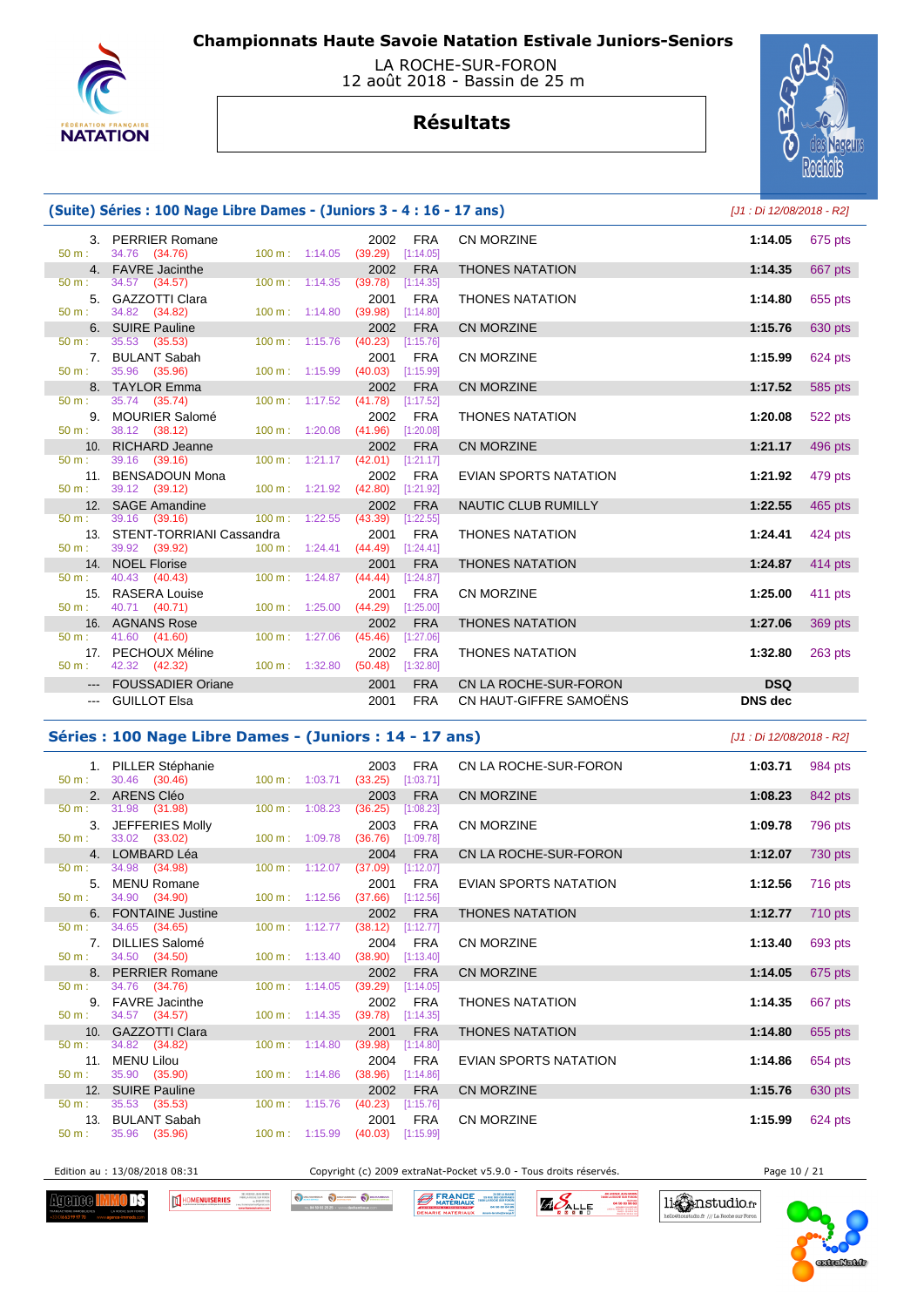

### LA ROCHE-SUR-FORON 12 août 2018 - Bassin de 25 m

# **Résultats**



## **(Suite) Séries : 100 Nage Libre Dames - (Juniors : 14 - 17 ans)** [J1 : Di 12/08/2018 - R2]

| 14.             | <b>MILLET Solène</b>                              |                |         | 2003            | <b>FRA</b>              | <b>EVIAN SPORTS NATATION</b> | 1:16.46        | 612 pts   |
|-----------------|---------------------------------------------------|----------------|---------|-----------------|-------------------------|------------------------------|----------------|-----------|
| 50 m:           | 37.74<br>(37.74)                                  | 100 m:         | 1:16.46 | (38.72)         | [1:16.46]               |                              |                |           |
| 15.             | <b>TELLIEZ Eloise</b>                             |                |         | 2004            | <b>FRA</b>              | ARAVIS NATATION              | 1:17.50        | 585 pts   |
| 50 m:           | 37.66<br>(37.66)                                  | 100 m:         | 1:17.50 | (39.84)         | [1:17.50]               |                              |                |           |
| 16.             | <b>TAYLOR Emma</b>                                |                |         | 2002            | <b>FRA</b>              | <b>CN MORZINE</b>            | 1:17.52        | 585 pts   |
| 50 m:<br>17.    | 35.74<br>(35.74)<br><b>MOURIER Salomé</b>         | 100 m:         | 1:17.52 | (41.78)<br>2002 | [1:17.52]<br><b>FRA</b> | <b>THONES NATATION</b>       | 1:20.08        |           |
| $50 m$ :        | 38.12 (38.12)                                     | 100 m:         | 1:20.08 | (41.96)         | [1:20.08]               |                              |                | 522 pts   |
| 18.             | <b>CORDEAU Lana</b>                               |                |         | 2004            | <b>FRA</b>              | NAUTIC CLUB RUMILLY          | 1:20.63        | 509 pts   |
| 50 m:           | 37.20<br>(37.20)                                  | 100 m:         | 1:20.63 | (43.43)         | [1:20.63]               |                              |                |           |
| 19.             | RICHARD Jeanne                                    |                |         | 2002            | <b>FRA</b>              | <b>CN MORZINE</b>            | 1:21.17        | 496 pts   |
| 50 m:           | 39.16<br>(39.16)                                  | 100 m:         | 1:21.17 | (42.01)         | [1:21.17]               |                              |                |           |
| 20.<br>50 m:    | <b>BENSADOUN Mona</b><br>39.12<br>(39.12)         | 100 m:         | 1:21.92 | 2002<br>(42.80) | <b>FRA</b><br>[1:21.92] | <b>EVIAN SPORTS NATATION</b> | 1:21.92        | 479 pts   |
| 21.             | MELQUIOND Léonie                                  |                |         | 2004            | <b>FRA</b>              | NAUTIC CLUB RUMILLY          | 1:22.30        | 470 pts   |
| $50 m$ :        | 40.84<br>(40.84)                                  | 100 m:         | 1:22.30 | (41.46)         | [1:22.30]               |                              |                |           |
| 22.             | <b>COTTET DUMOULIN Meline</b>                     |                |         | 2004            | <b>FRA</b>              | <b>EVIAN SPORTS NATATION</b> | 1:22.39        | 468 pts   |
| 50 m:           | 40.10<br>(40.10)                                  | 100 m:         | 1:22.39 | (42.29)         | [1:22.39]               |                              |                |           |
| 23.<br>50 m:    | <b>SAGE Amandine</b><br>39.16<br>(39.16)          | 100 m:         | 1:22.55 | 2002<br>(43.39) | <b>FRA</b><br>[1:22.55] | NAUTIC CLUB RUMILLY          | 1:22.55        | 465 pts   |
| 24.             | <b>OHL Pauline</b>                                |                |         | 2004            | <b>FRA</b>              | EVIAN SPORTS NATATION        | 1:23.23        | 450 pts   |
| 50 m:           | 39.68<br>(39.68)                                  | 100 m:         | 1:23.23 | (43.55)         | [1:23.23]               |                              |                |           |
| 25.             | STENT-TORRIANI Cassandra                          |                |         | 2001            | <b>FRA</b>              | <b>THONES NATATION</b>       | 1:24.41        | 424 pts   |
| 50 m:           | 39.92<br>(39.92)                                  | 100 m:         | 1:24.41 | (44.49)         | [1:24.41]               |                              |                |           |
| 26.<br>50 m:    | <b>COLLOMBAR Loan</b><br>40.40<br>(40.40)         | 100 m:         | 1:24.43 | 2003<br>(44.03) | <b>FRA</b><br>[1:24.43] | <b>CN MORZINE</b>            | 1:24.43        | 424 pts   |
|                 | 27. CHARLES Dakota                                |                |         | 2004            | <b>FRA</b>              | <b>EVIAN SPORTS NATATION</b> | 1:24.84        | 415 pts   |
| $50 m$ :        | 40.62<br>(40.62)                                  | 100 m:         | 1:24.84 | (44.22)         | [1:24.84]               |                              |                |           |
| 28.             | <b>NOEL Florise</b>                               |                |         | 2001            | <b>FRA</b>              | <b>THONES NATATION</b>       | 1:24.87        | 414 pts   |
| 50 m:           | 40.43<br>(40.43)                                  | 100 m:         | 1:24.87 | (44.44)         | [1:24.87]               |                              |                |           |
| $50 m$ :        | 29. RASERA Louise<br>40.71                        | 100 m:         | 1:25.00 | 2001            | <b>FRA</b>              | <b>CN MORZINE</b>            | 1:25.00        | 411 pts   |
| 30.             | (40.71)<br><b>GOURDAIN Mailys</b>                 |                |         | (44.29)<br>2003 | [1:25.00]<br><b>FRA</b> | CN LA ROCHE-SUR-FORON        | 1:25.68        | 397 pts   |
| 50 m:           | 40.71<br>(40.71)                                  | 100 m:         | 1:25.68 | (44.97)         | [1:25.68]               |                              |                |           |
| 31.             | <b>DESGRIPPES Clara</b>                           |                |         | 2003            | <b>FRA</b>              | <b>THONES NATATION</b>       | 1:26.20        | 387 pts   |
| 50 m:           | 41.06<br>(41.06)                                  | 100 m:         | 1:26.20 | (45.14)         | [1:26.20]               |                              |                |           |
| 32.             | <b>AGNANS Rose</b>                                |                |         | 2002            | <b>FRA</b>              | <b>THONES NATATION</b>       | 1:27.06        | 369 pts   |
| 50 m:           | 41.60<br>(41.60)                                  | 100 m:         | 1:27.06 | (45.46)         | [1:27.06]               |                              |                |           |
| 33.<br>$50 m$ : | <b>COTTET-DUMOULIN Aloïse</b><br>41.32<br>(41.32) | 100 m: 1:27.71 |         | 2003<br>(46.39) | <b>FRA</b><br>[1:27.71] | EVIAN SPORTS NATATION        | 1:27.71        | 356 pts   |
| 34.             | ANGELLOZ-NICOUD Mathilde                          |                |         | 2003            | <b>FRA</b>              | <b>THONES NATATION</b>       | 1:28.95        | 332 pts   |
| 50 m:           | 42.57<br>(42.57)                                  | 100 m:         | 1:28.95 | (46.38)         | [1:28.95]               |                              |                |           |
| 35.             | <b>DUNOYER Aurélie</b>                            |                |         | 2004            | <b>FRA</b>              | CN HAUT-GIFFRE SAMOËNS       | 1:32.50        | 268 pts   |
| 50 m:           | 45.51 (45.51)                                     | 100 m:         | 1:32.50 | (46.99)         | [1:32.50]               |                              |                |           |
| 36.<br>50 m:    | <b>PECHOUX Méline</b><br>42.32<br>(42.32)         | 100 m:         | 1:32.80 | 2002<br>(50.48) | <b>FRA</b><br>[1:32.80] | <b>THONES NATATION</b>       | 1:32.80        | $263$ pts |
| 37.             | JACQUEMOUD Laura                                  |                |         | 2004            | <b>FRA</b>              | ARAVIS NATATION              | 1:35.64        | 217 pts   |
| $50 m$ :        | 43.58<br>(43.58)                                  | 100 m:         | 1:35.64 | (52.06)         | [1:35.64]               |                              |                |           |
| 38.             | <b>LEGON Milena</b>                               |                |         | 2003            | <b>FRA</b>              | <b>ARAVIS NATATION</b>       | 1:38.98        | 169 pts   |
| 50 m:           | 46.24<br>(46.24)                                  | 100 m:         | 1:38.98 | (52.74)         | [1:38.98]               |                              |                |           |
|                 | <b>FOUSSADIER Oriane</b>                          |                |         | 2001            | <b>FRA</b>              | CN LA ROCHE-SUR-FORON        | <b>DSQ</b>     |           |
|                 | <b>GUILLOT Elsa</b>                               |                |         | 2001            | <b>FRA</b>              | CN HAUT-GIFFRE SAMOENS       | <b>DNS</b> dec |           |
|                 | VARESANO Loan                                     |                |         | 2004            | <b>FRA</b>              | NAUTIC CLUB RUMILLY          | <b>DNS</b> dec |           |
|                 |                                                   |                |         |                 |                         |                              |                |           |

## **Séries : 100 Nage Libre Dames - (Seniors : 18 ans et plus)** [J1 : Di 12/08/2018 - R2]

| 1. STENT-TORRIANI Anastassia<br>$50 \text{ m}: 31.49 (31.49)$ |  | 1999<br>100 m: 1:06.77 (35.28) [1:06.77] | FRA        | THONES NATATION | 1:06.77 | 887 pts |
|---------------------------------------------------------------|--|------------------------------------------|------------|-----------------|---------|---------|
| 2. CHAON Mahe                                                 |  | 2000                                     | <b>FRA</b> | ARAVIS NATATION | 1:09.97 | 790 pts |
| $50 \text{ m}: 33.18 (33.18)$                                 |  | 100 m: 1:09.97 (36.79) [1:09.97]         |            |                 |         |         |

Edition au : 13/08/2018 08:31 Copyright (c) 2009 extraNat-Pocket v5.9.0 - Tous droits réservés. Page 11 / 21

li Canstudio.fr

io.fr /// La Roche sur Foro

Agenee <mark>I</mark> ΠK



O DECHANGER O DECHANGER O DECHA **BERANCE** 

ZA DE LA BA **ZAPALLE** 

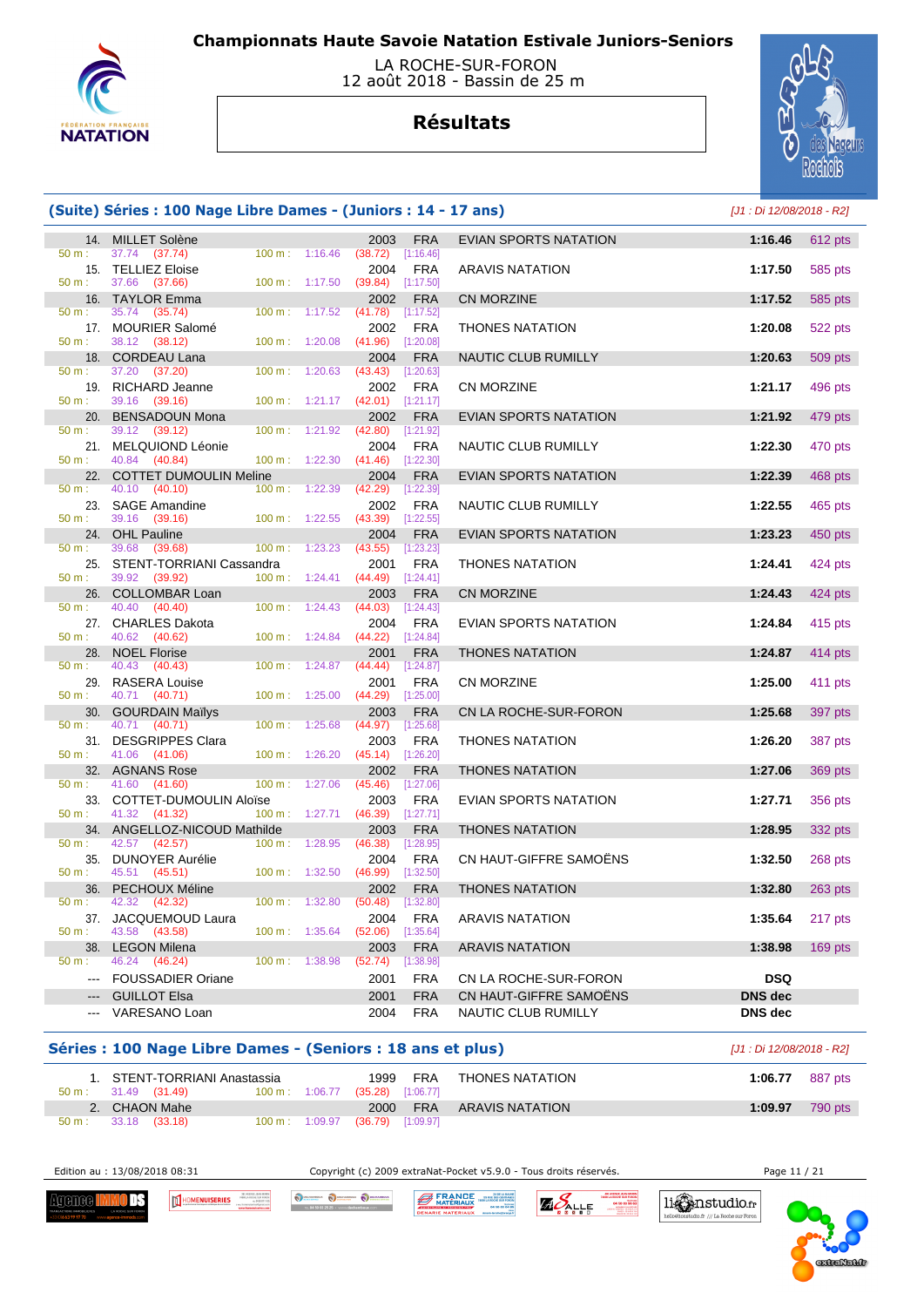



# **Résultats**



## **(Suite) Séries : 100 Nage Libre Dames - (Seniors : 18 ans et plus)** [J1 : Di 12/08/2018 - R2]

| $50 \text{ m}$ : | 3. LEFEVRE Maylis<br>33.83 (33.83) 100 m : 1:11.57 (37.74) [1:11.57] | 1999<br>FRA                                      | <b>THONES NATATION</b> | 1:11.57<br>744 pts |
|------------------|----------------------------------------------------------------------|--------------------------------------------------|------------------------|--------------------|
|                  | 4. BULANT Tissem                                                     | 2000<br><b>FRA</b>                               | <b>CN MORZINE</b>      | 727 pts<br>1:12.18 |
| 50 m:            | 33.12 (33.12) 100 m: 1:12.18 (39.06) [1:12.18]                       |                                                  |                        |                    |
|                  | 5. CUISSE Alexane                                                    | 1998 FRA                                         | <b>THONES NATATION</b> | 1:15.10<br>647 pts |
| 50 m:            | 36.54 (36.54) 100 m : 1:15.10 (38.56) [1:15.10]                      |                                                  |                        |                    |
|                  | 6. PERRILLAT-BOTTONET Justine                                        | 1996 FRA                                         | <b>ARAVIS NATATION</b> | 647 pts<br>1:15.11 |
| $50 \text{ m}$ : | 36.01 (36.01) 100 m : 1:15.11 (39.10) [1:15.11]                      |                                                  |                        |                    |
|                  | 7. RULLAND Perrine                                                   | 2000 FRA                                         | CN MORZINE             | 1:15.83<br>628 pts |
| 50 m:            | 36.28 (36.28) 100 m : 1:15.83 (39.55) [1:15.83]                      |                                                  |                        |                    |
|                  | 8. MILLET Manon                                                      | 2000<br><b>FRA</b>                               | EVIAN SPORTS NATATION  | 1:16.17<br>619 pts |
| $50 \text{ m}$ : | 37.02 (37.02)                                                        | 100 m: 1:16.17 (39.15) [1:16.17]                 |                        |                    |
|                  | 9. BUTTIN Océane                                                     | 2000 FRA                                         | NAUTIC CLUB RUMILLY    | 1:17.49<br>585 pts |
| $50 \text{ m}$ : | 36.49 (36.49)                                                        | 100 m: 1:17.49 (41.00) [1:17.49]                 |                        |                    |
|                  | 10. LEBRIS Marine                                                    | 1994 FRA                                         | <b>THONES NATATION</b> | 1:18.15<br>569 pts |
| $50 \text{ m}$ : | the company's company's company's                                    | $100 \text{ m}: 1:18.15$ $(1:18.15)$ $[1:18.15]$ |                        |                    |
|                  | 11. MANISSE Lucile                                                   | 2000<br>FRA                                      | <b>THONES NATATION</b> | 1:18.41<br>562 pts |
|                  | $50 \text{ m}: 37.60 (37.60)$                                        | 100 m: 1:18.41 (40.81) [1:18.41]                 |                        |                    |
|                  | 12. GAIDIOZ Erika                                                    | 1985 FRA                                         | <b>THONES NATATION</b> | 485 pts<br>1:21.66 |
| 50 m:            | 39.05 (39.05)                                                        | 100 m: 1:21.66 (42.61) [1:21.66]                 |                        |                    |
|                  | 13. WILMOT Carrie                                                    | <b>GBR</b><br>1967                               | CN HAUT-GIFFRE SAMOËNS | 1:22.30<br>470 pts |
|                  | $50 \text{ m}: 38.91 (38.91)$<br>$100 \text{ m}: 1:22.30$            | $(43.39)$ $[1:22.30]$                            |                        |                    |
|                  | 14. MANISSE Clara                                                    | <b>FRA</b><br>1998                               | <b>THONES NATATION</b> | 1:24.88<br>414 pts |
| $50 \text{ m}$ : | 40.10 (40.10)<br>$100 \text{ m}$ : 1:24.88                           | $(44.78)$ [1:24.88]                              |                        |                    |

#### **Séries : 100 Nage Libre Messieurs - (Juniors 1 - 2 : 15 - 16 ans)** [J1 : Di 12/08/2018 - R2]

| $50 \text{ m}$ : | 1. MOREAU Adrien <b>Martin Administration</b> Martin Structure and Structure and Structure and Structure and Structure<br>30.41 (30.41)        |  | 2002 FRA<br>100 m: 1:03.58 (33.17) [1:03.58]           | <b>THONES NATATION</b>       | 1:03.58 | 824 pts |
|------------------|------------------------------------------------------------------------------------------------------------------------------------------------|--|--------------------------------------------------------|------------------------------|---------|---------|
|                  | 2. BLANC-GARIN Louis                                                                                                                           |  | 2002<br><b>FRA</b>                                     | <b>THONES NATATION</b>       | 1:04.58 | 795 pts |
|                  | $50 \text{ m}: 30.08 (30.08)$                                                                                                                  |  | 100 m : 1:04.58 (34.50) [1:04.58]                      |                              |         |         |
|                  | 3. BEYLARD OZEROFF Matthieu                                                                                                                    |  | 2003 FRA                                               | CN LA ROCHE-SUR-FORON        | 1:05.51 | 769 pts |
|                  | 50 m : 1:07.33 (1:07.33) 100 m : 1:05.51 (-1.82) [1:05.51]                                                                                     |  |                                                        |                              |         |         |
|                  | 4. DUCRETTET Matthieu                                                                                                                          |  | <b>FRA</b><br>2002                                     | <b>EVIAN SPORTS NATATION</b> | 1:06.74 | 736 pts |
|                  | 50 m : 32.25 (32.25) 100 m : 1:06.74 (34.49) [1:06.74]                                                                                         |  |                                                        |                              |         |         |
|                  | 5. MOREAU Edgar                                                                                                                                |  | 2002<br><b>FRA</b>                                     | <b>THONES NATATION</b>       | 1:07.06 | 727 pts |
| 50 m:            | 31.23 (31.23) 100 m: 1:07.06 (35.83) [1:07.06]                                                                                                 |  |                                                        |                              |         |         |
| 50 m:            | 6. METRAL Robin and the control of the control of the control of the control of the control of the control of<br>31.46 (31.46) 100 m : 1:07.11 |  | 2003<br><b>FRA</b><br>(35.65)<br>[1:07.11]             | NAUTIC CLUB RUMILLY          | 1:07.11 | 726 pts |
|                  | 7. BARTHOD Matteo                                                                                                                              |  | 2002 FRA                                               | CN LA ROCHE-SUR-FORON        | 1:07.33 |         |
| 50 m:            | 32.73 (32.73)                                                                                                                                  |  | 100 m: 1:07.33 (34.60) [1:07.33]                       |                              |         | 720 pts |
|                  | 8. MONET VIDONNE Roland                                                                                                                        |  | 2003<br><b>FRA</b>                                     | CN LA ROCHE-SUR-FORON        | 1:07.34 | 719 pts |
| 50 m:            | 32.25 (32.25)                                                                                                                                  |  | $100 \text{ m}: 1:07.34$ $(35.09)$ $[1:07.34]$         |                              |         |         |
|                  | 9. JEFFERIES Jacques                                                                                                                           |  | 2002<br>FRA                                            | <b>CN MORZINE</b>            | 1:08.15 | 698 pts |
| $50 m$ :         | 32.07 (32.07)                                                                                                                                  |  | 100 m: 1:08.15 (36.08) [1:08.15]                       |                              |         |         |
|                  | 10. FOUSSADIER Lancelin                                                                                                                        |  | 2003<br><b>FRA</b>                                     | CN LA ROCHE-SUR-FORON        | 1:08.30 | 694 pts |
| 50 m:            | $32.34$ $(32.34)$                                                                                                                              |  | 100 m: 1:08.30 (35.96) [1:08.30]                       |                              |         |         |
|                  | 11. MARULIER Etienne                                                                                                                           |  | FRA<br>2003                                            | <b>EVIAN SPORTS NATATION</b> | 1:08.63 | 685 pts |
| $50 m$ :         | 33.02 (33.02) 100 m: 1:08.63 (35.61) [1:08.63]                                                                                                 |  |                                                        |                              |         |         |
|                  | 12. BUISSON Noah                                                                                                                               |  | <b>FRA</b><br>2002                                     | CN LA ROCHE-SUR-FORON        | 1:09.13 | 672 pts |
| $50 m$ :         | 32.90 (32.90)                                                                                                                                  |  | 100 m: 1:09.13 (36.23) [1:09.13]                       |                              |         |         |
|                  | 13. BERTHIER Anthony                                                                                                                           |  | 2002<br>FRA                                            | CN LA ROCHE-SUR-FORON        | 1:09.60 | 660 pts |
| 50 m:            | 32.07 (32.07)                                                                                                                                  |  | 100 m: 1:09.60 (37.53) [1:09.60]                       |                              |         |         |
| 50 m:            | 14. MOTTIER Antonin<br>32.43 (32.43)                                                                                                           |  | 2003<br><b>FRA</b><br>100 m: 1:09.61 (37.18) [1:09.61] | <b>THONES NATATION</b>       | 1:09.61 | 660 pts |
|                  | 15. GRILLET Antonin                                                                                                                            |  | <b>FRA</b><br>2003                                     | NAUTIC CLUB RUMILLY          | 1:10.21 | 645 pts |
| $50 m$ :         | <b>Continued</b>                                                                                                                               |  | 100 m: 1:10.21 (1:10.21) [1:10.21]                     |                              |         |         |
|                  | 16. CHANEL Nathan                                                                                                                              |  | 2002<br><b>FRA</b>                                     | NAUTIC CLUB RUMILLY          | 1:10.84 | 629 pts |
| 50 m:            | 33.45 (33.45)                                                                                                                                  |  | 100 m: 1:10.84 (37.39) [1:10.84]                       |                              |         |         |
|                  | 17. THIENNARD Theo                                                                                                                             |  | 2002<br>FRA                                            | <b>ARAVIS NATATION</b>       | 1:11.81 | 605 pts |
| 50 m:            | 34.22 (34.22)                                                                                                                                  |  | 100 m: 1:11.81 (37.59) [1:11.81]                       |                              |         |         |
|                  |                                                                                                                                                |  |                                                        |                              |         |         |

Edition au : 13/08/2018 08:31 Copyright (c) 2009 extraNat-Pocket v5.9.0 - Tous droits réservés. Page 12 / 21

Agenee <mark>H</mark> ΠR



O SCHANDOLK O DECHANGER O DECH **BERANCE** 

**ZIO ALLE** ROCHE SUR FOR

li Canstudio.fr

o.fr /// La Roche sur Foro

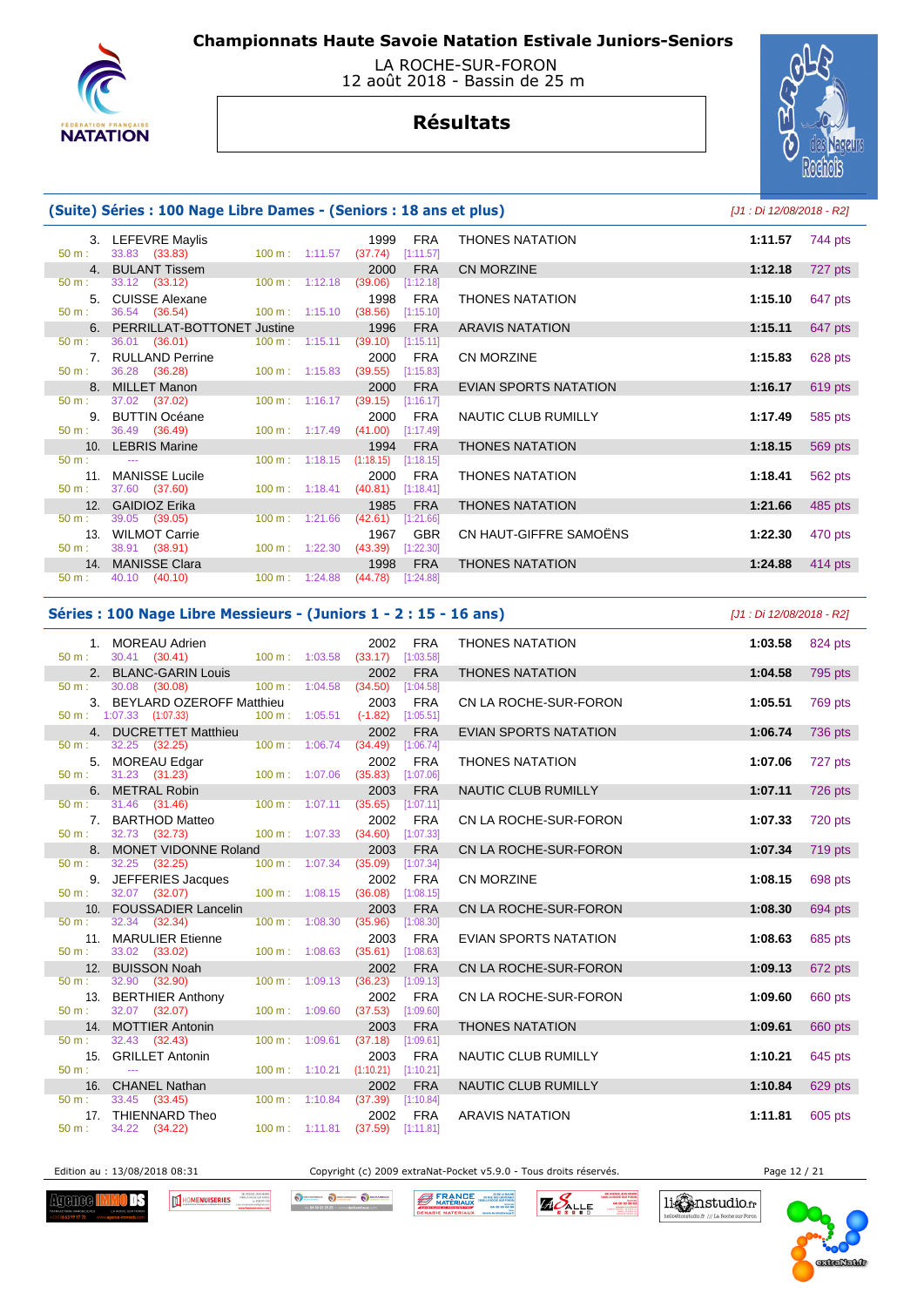

### LA ROCHE-SUR-FORON 12 août 2018 - Bassin de 25 m

# **Résultats**



## **(Suite) Séries : 100 Nage Libre Messieurs - (Juniors 1 - 2 : 15 - 16 ans)** [J1 : Di 12/08/2018 - R2]

| 18.                 | <b>PACCARD Teddy</b>    |                   |         | 2003    | <b>FRA</b> | <b>THONES NATATION</b> | 1:13.37        | 567 pts |
|---------------------|-------------------------|-------------------|---------|---------|------------|------------------------|----------------|---------|
| 50 m:               | 34.62 (34.62)           | 100 m:            | 1:13.37 | (38.75) | [1:13.37]  |                        |                |         |
| 19.                 | ROUX Mattéo             |                   |         | 2003    | <b>FRA</b> | EVIAN SPORTS NATATION  | 1:15.10        | 526 pts |
| 50 m:               | 35.19 (35.19)           | 100 m:            | 1:15.10 | (39.91) | [1:15.10]  |                        |                |         |
| 20.                 | <b>BERTHOD Arthur</b>   |                   |         | 2002    | <b>FRA</b> | NAUTIC CLUB RUMILLY    | 1:16.60        | 493 pts |
| 50 m:               | 35.10<br>(35.10)        | $100 \text{ m}$ : | 1:16.60 | (41.50) | [1:16.60]  |                        |                |         |
| 21                  | <b>DEBARGE Hugo</b>     |                   |         | 2002    | <b>FRA</b> | EVIAN SPORTS NATATION  | 1:17.17        | 480 pts |
| $50 m$ :            | 36.43 (36.43)           | $100 \text{ m}$ : | 1:17.17 | (40.74) | [1:17.17]  |                        |                |         |
| 22 <sub>1</sub>     | <b>CHARLES Mathieu</b>  |                   |         | 2003    | <b>FRA</b> | <b>THONES NATATION</b> | 1:23.01        | 361 pts |
| $50 m$ :            | 38.68<br>(38.68)        | 100 m:            | 1:23.01 | (44.33) | [1:23.01]  |                        |                |         |
| $---$               | <b>AGNANS Jules</b>     |                   |         | 2003    | <b>FRA</b> | <b>THONES NATATION</b> | <b>DNS</b> dec |         |
| $\qquad \qquad - -$ | <b>FARNER Victor</b>    |                   |         | 2003    | <b>FRA</b> | CN HAUT-GIFFRE SAMOËNS | <b>DNS</b> dec |         |
| $\cdots$            | <b>MOGENIER Maxence</b> |                   |         | 2003    | <b>FRA</b> | CN HAUT-GIFFRE SAMOËNS | DNS dec        |         |

#### **Séries : 100 Nage Libre Messieurs - (Juniors 3 - 4 : 17 - 18 ans)** [J1 : Di 12/08/2018 - R2]

|                  | 1. CAMUS Loïc                                                  |                             |       | 2001                             | <b>FRA</b>              | <b>ES MASSY NATATION</b>   | 58.91   | 963 pts   |
|------------------|----------------------------------------------------------------|-----------------------------|-------|----------------------------------|-------------------------|----------------------------|---------|-----------|
|                  | $50 \text{ m}: \quad 29.12 \quad (29.12) \quad 100 \text{ m}:$ |                             | 58.91 | (29.79)                          | [58.91]                 |                            |         |           |
|                  | 2. COTTET-DUMOULIN Mathis                                      |                             |       | 2001                             | <b>FRA</b>              | <b>CN MORZINE</b>          | 59.24   | 953 pts   |
| 50 m:            | 28.36 (28.36)                                                  | 100 m:                      | 59.24 | (30.88)                          | [59.24]                 |                            |         |           |
|                  | 3. VAULTIER Thomas                                             |                             |       | 2001                             | <b>FRA</b>              | CN HAUT-GIFFRE SAMOËNS     | 1:01.96 | 871 pts   |
| 50 m:            | 29.65 (29.65)                                                  | $100 \text{ m}$ : $1:01.96$ |       | (32.31)                          | [1:01.96]               |                            |         |           |
|                  | 4. MICHELON Adrien                                             |                             |       | 2001                             | <b>FRA</b>              | EVIAN SPORTS NATATION      | 1:02.29 | 861 pts   |
| $50 m$ :         | 29.42 (29.42)                                                  | $100 \text{ m}$ : $1:02.29$ |       | (32.87)                          | [1:02.29]               |                            |         |           |
|                  | 5. JOURNET Loic                                                |                             |       | 2001                             | <b>FRA</b>              | NAUTIC CLUB RUMILLY        | 1:04.10 | 809 pts   |
| 50 m:            | 30.28 (30.28)                                                  | $100 \text{ m}: 1:04.10$    |       | (33.82)                          | [1:04.10]               |                            |         |           |
|                  | 6. COEMET Tom                                                  |                             |       | 2000                             | <b>FRA</b>              | <b>THONES NATATION</b>     | 1:04.11 | 809 pts   |
| $50 \text{ m}$ : | 29.86 (29.86)                                                  | $100 \text{ m}$ : 1:04.11   |       | (34.25)                          | [1:04.11]               |                            |         |           |
|                  | 7. PERON Maxime                                                | $100 \text{ m}$ : 1:06.33   |       | 2000                             | <b>FRA</b>              | CN LA ROCHE-SUR-FORON      | 1:06.33 | 747 pts   |
| 50 m:            | 30.54 (30.54)                                                  |                             |       | (35.79)                          | [1:06.33]               |                            |         |           |
|                  | 8. BROCHIER Maxence<br>$50 \text{ m}: 33.31 (33.31)$           | 100 m: 1:07.40              |       | 2001<br>(34.09)                  | <b>FRA</b><br>[1:07.40] | CN LA ROCHE-SUR-FORON      | 1:07.40 | 718 pts   |
|                  | 9. PUGEAUT Maxime                                              |                             |       | 2001                             | <b>FRA</b>              | CN HAUT-GIFFRE SAMOËNS     | 1:08.38 |           |
| 50 m:            | 33.52 (33.52)                                                  | $100 \text{ m}$ : $1:08.38$ |       | (34.86)                          | [1:08.38]               |                            |         | 692 pts   |
|                  | 10. WRONA Tristan                                              |                             |       | 2001                             | <b>FRA</b>              | <b>NAUTIC CLUB RUMILLY</b> | 1:09.09 | 673 pts   |
| 50 m:            | 31.81 (31.81)                                                  | 100 m: 1:09.09              |       | (37.28)                          | [1:09.09]               |                            |         |           |
|                  | 11. GOBLED Charles                                             |                             |       | 2000                             | <b>FRA</b>              | EVIAN SPORTS NATATION      | 1:09.31 | 668 pts   |
| 50 m:            | 34.27 (34.27)                                                  | $100 \text{ m}$ : 1:09.31   |       | (35.04)                          | [1:09.31]               |                            |         |           |
|                  | 12. ASSIE Antoine                                              |                             |       | 2000                             | <b>FRA</b>              | CN LA ROCHE-SUR-FORON      | 1:09.40 | 665 pts   |
| 50 m:            | 33.44 (33.44)                                                  | $100 \text{ m}$ : $1:09.40$ |       | (35.96)                          | [1:09.40]               |                            |         |           |
|                  | 13. WRONA Alexandre                                            |                             |       | 2001                             | <b>FRA</b>              | NAUTIC CLUB RUMILLY        | 1:10.63 | 634 pts   |
| $50 m$ :         | 32.28 (32.28)                                                  | $100 \text{ m}: 1:10.63$    |       | (38.35)                          | [1:10.63]               |                            |         |           |
|                  | 14. PEZZOTTI Alexandre                                         |                             |       | 2001                             | <b>FRA</b>              | <b>THONES NATATION</b>     | 1:31.43 | $219$ pts |
| 50 m:            | 41.24 (41.24)                                                  |                             |       | 100 m: 1:31.43 (50.19) [1:31.43] |                         |                            |         |           |

#### **Séries : 100 Nage Libre Messieurs - (Juniors : 15 - 18 ans)** [J1 : Di 12/08/2018 - R2]

| CAMUS Loïc<br>29.12 (29.12)<br>50 m:   | 100 m:<br>58.91              | <b>FRA</b><br>2001<br>[58.91]<br>(29.79) | <b>ES MASSY NATATION</b>   | 963 pts<br>58.91   |  |
|----------------------------------------|------------------------------|------------------------------------------|----------------------------|--------------------|--|
| 2. COTTET-DUMOULIN Mathis              |                              | <b>FRA</b><br>2001                       | CN MORZINE                 | 953 pts<br>59.24   |  |
| 28.36<br>(28.36)<br>50 m :             | 100 m:<br>59.24              | [59.24]<br>(30.88)                       |                            |                    |  |
| <b>VAULTIER Thomas</b><br>$\mathbf{3}$ |                              | <b>FRA</b><br>2001                       | CN HAUT-GIFFRE SAMOËNS     | 871 pts<br>1:01.96 |  |
| (29.65)<br>29.65<br>50 m:              | 100 m:<br>1:01.96            | [1:01.96]<br>(32.31)                     |                            |                    |  |
| 4. MICHELON Adrien                     |                              | <b>FRA</b><br>2001                       | EVIAN SPORTS NATATION      | 861 pts<br>1:02.29 |  |
| (29.42)<br>29.42<br>50 m:              | 1:02.29<br>100 m:            | (32.87)<br>[1:02.29]                     |                            |                    |  |
| MOREAU Adrien<br>5.                    |                              | <b>FRA</b><br>2002                       | <b>THONES NATATION</b>     | 824 pts<br>1:03.58 |  |
| 30.41 (30.41)<br>50 m:                 | $100 \text{ m}$ :<br>1:03.58 | [1:03.58]<br>(33.17)                     |                            |                    |  |
| 6. JOURNET Loic                        |                              | <b>FRA</b><br>2001                       | <b>NAUTIC CLUB RUMILLY</b> | 1:04.10<br>809 pts |  |
| 30.28<br>(30.28)<br>$50 \text{ m}$ :   | $100 \text{ m}$ :<br>1:04.10 | (33.82)<br>[1:04.10]                     |                            |                    |  |
| <b>COEMET Tom</b>                      |                              | <b>FRA</b><br>2000                       | <b>THONES NATATION</b>     | 809 pts<br>1:04.11 |  |
| 29.86<br>(29.86)<br>50 m:              | 1:04.11<br>$100 \text{ m}$ : | [1:04.11]<br>(34.25)                     |                            |                    |  |
|                                        |                              |                                          |                            |                    |  |

Edition au : 13/08/2018 08:31 Copyright (c) 2009 extraNat-Pocket v5.9.0 - Tous droits réservés. Page 13 / 21

**Agenee I** ΠŦ **HOMENUISERIES** 

O SCHANDOLK O DECHANGER O DECH **BERANCE**  **ZAPALLE** 

11 mmstudio.fr

.<br><br /// La Roche sur Fo

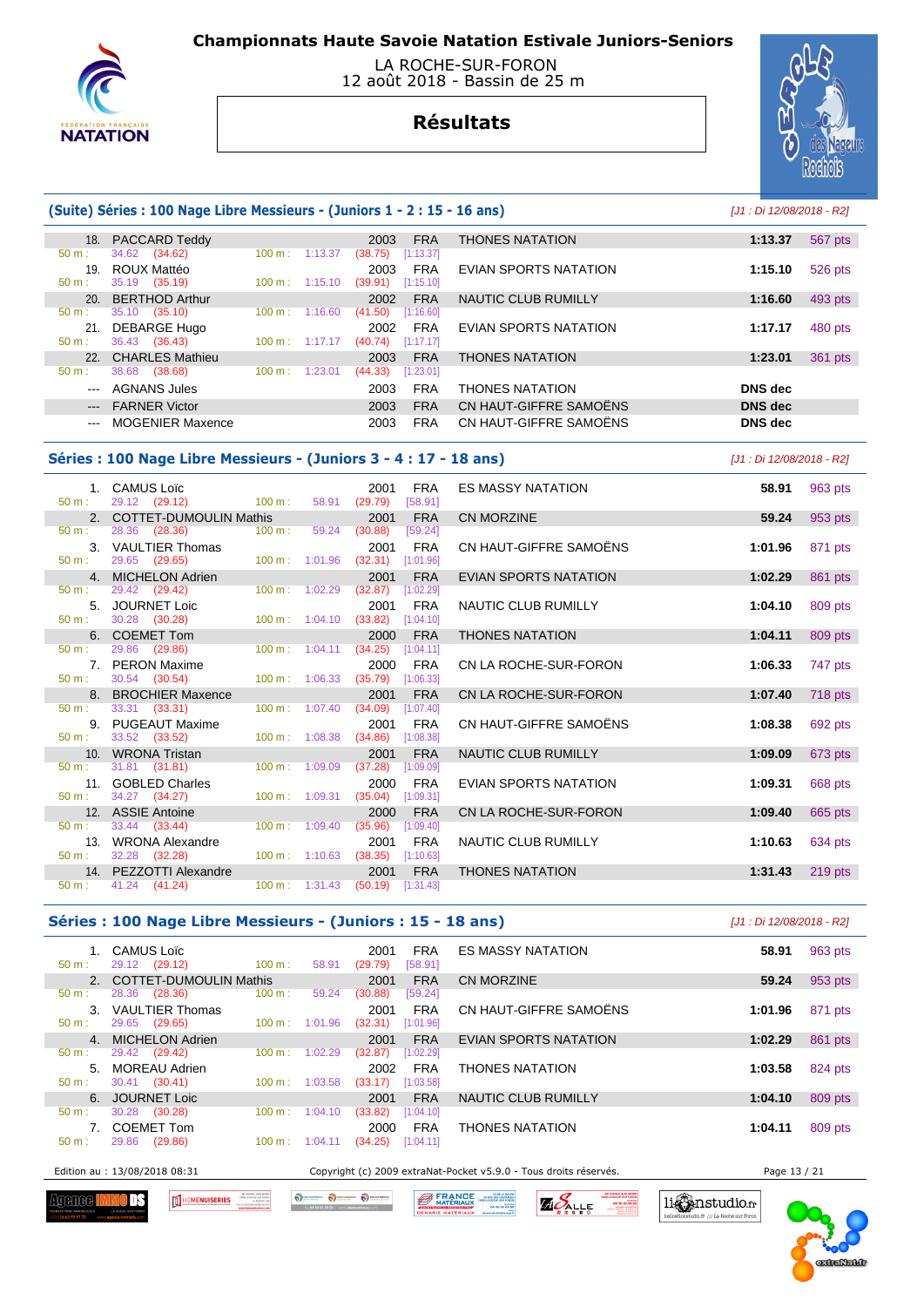

#### LA ROCHE-SUR-FORON 12 août 2018 - Bassin de 25 m

# **Résultats**



## **(Suite) Séries : 100 Nage Libre Messieurs - (Juniors : 15 - 18 ans)** [J1 : Di 12/08/2018 - R2]

|              | 8. BLANC-GARIN Louis                                  |                   |                           | 2002                             | <b>FRA</b>              | <b>THONES NATATION</b> | 1:04.58        | 795 pts   |
|--------------|-------------------------------------------------------|-------------------|---------------------------|----------------------------------|-------------------------|------------------------|----------------|-----------|
| 50 m:<br>9.  | 30.08 (30.08)<br>BEYLARD OZEROFF Matthieu             | $100 \text{ m}$ : | 1:04.58                   | (34.50)<br>2003                  | [1:04.58]<br><b>FRA</b> | CN LA ROCHE-SUR-FORON  | 1:05.51        | 769 pts   |
|              | $50 \text{ m}: 1:07.33$ $(1:07.33)$                   |                   | 100 m: 1:05.51            | $(-1.82)$ [1:05.51]              |                         |                        |                |           |
| 50 m:        | 10. PERON Maxime<br>30.54<br>(30.54)                  |                   | $100 \text{ m}$ : 1:06.33 | 2000<br>(35.79)                  | <b>FRA</b><br>[1:06.33] | CN LA ROCHE-SUR-FORON  | 1:06.33        | 747 pts   |
| 50 m:        | 11. DUCRETTET Matthieu<br>32.25 (32.25)               |                   | 100 m: 1:06.74            | 2002<br>(34.49)                  | <b>FRA</b><br>[1:06.74] | EVIAN SPORTS NATATION  | 1:06.74        | 736 pts   |
|              | 12. MOREAU Edgar                                      |                   |                           | 2002                             | <b>FRA</b>              | <b>THONES NATATION</b> | 1:07.06        | 727 pts   |
| 50 m:        | 31.23 (31.23)<br>13. METRAL Robin                     | 100 m:            | 1:07.06                   | (35.83)<br>2003                  | [1:07.06]<br><b>FRA</b> | NAUTIC CLUB RUMILLY    | 1:07.11        | 726 pts   |
| 50 m:        | 31.46 (31.46)                                         |                   | 100 m: 1:07.11            | (35.65)                          | [1:07.11]               |                        |                |           |
| 50 m:        | 14. BARTHOD Matteo<br>32.73 (32.73)                   | 100 m:            | 1:07.33                   | 2002<br>(34.60)                  | <b>FRA</b><br>[1:07.33] | CN LA ROCHE-SUR-FORON  | 1:07.33        | 720 pts   |
| 15.          | MONET VIDONNE Roland                                  |                   |                           | 2003                             | <b>FRA</b>              | CN LA ROCHE-SUR-FORON  | 1:07.34        | 719 pts   |
| 50 m:        | 32.25 (32.25)                                         |                   | $100 \text{ m}: 1:07.34$  | (35.09)                          | [1:07.34]               |                        |                |           |
| 16.<br>50 m: | <b>BROCHIER Maxence</b><br>33.31<br>(33.31)           | 100 m:            | 1:07.40                   | 2001<br>(34.09)                  | <b>FRA</b><br>[1:07.40] | CN LA ROCHE-SUR-FORON  | 1:07.40        | 718 pts   |
|              | 17. JEFFERIES Jacques                                 |                   |                           | 2002                             | <b>FRA</b>              | <b>CN MORZINE</b>      | 1:08.15        | 698 pts   |
| 50 m:        | 32.07 (32.07)<br>18. FOUSSADIER Lancelin              |                   | $100 \text{ m}: 1:08.15$  | (36.08)<br>2003                  | [1:08.15]<br><b>FRA</b> | CN LA ROCHE-SUR-FORON  | 1:08.30        | 694 pts   |
| 50 m:        | 32.34 (32.34)                                         | $100 \text{ m}$ : | 1:08.30                   | (35.96)                          | [1:08.30]               |                        |                |           |
| 50 m:        | 19. PUGEAUT Maxime<br>33.52 (33.52)                   | $100 \text{ m}$ : | 1:08.38                   | 2001<br>(34.86)                  | <b>FRA</b><br>[1:08.38] | CN HAUT-GIFFRE SAMOËNS | 1:08.38        | 692 pts   |
|              | 20. MARULIER Etienne                                  |                   |                           | 2003                             | <b>FRA</b>              | EVIAN SPORTS NATATION  | 1:08.63        | 685 pts   |
| 50 m:        | 33.02 (33.02)                                         | $100 m$ :         | 1:08.63                   | (35.61)                          | [1:08.63]               |                        |                |           |
| $50 m$ :     | 21. WRONA Tristan<br>31.81 (31.81)                    |                   | 100 m: 1:09.09            | 2001<br>(37.28)                  | <b>FRA</b><br>[1:09.09] | NAUTIC CLUB RUMILLY    | 1:09.09        | 673 pts   |
| 22.          | <b>BUISSON Noah</b>                                   |                   |                           | 2002                             | <b>FRA</b>              | CN LA ROCHE-SUR-FORON  | 1:09.13        | 672 pts   |
| 50 m:        | 32.90<br>(32.90)<br>23. GOBLED Charles                | 100 m:            | 1:09.13                   | (36.23)<br>2000                  | [1:09.13]<br><b>FRA</b> | EVIAN SPORTS NATATION  | 1:09.31        | 668 pts   |
| 50 m:        | 34.27 (34.27)                                         |                   | 100 m: 1:09.31            | (35.04)                          | [1:09.31]               |                        |                |           |
| 50 m:        | 24. ASSIE Antoine<br>33.44 (33.44)                    | 100 m:            | 1:09.40                   | 2000<br>(35.96)                  | <b>FRA</b><br>[1:09.40] | CN LA ROCHE-SUR-FORON  | 1:09.40        | 665 pts   |
| 25.          | <b>BERTHIER Anthony</b>                               |                   |                           | 2002                             | FRA                     | CN LA ROCHE-SUR-FORON  | 1:09.60        | 660 pts   |
| 50 m:<br>26. | 32.07 (32.07)<br><b>MOTTIER Antonin</b>               |                   | $100 \text{ m}: 1:09.60$  | $(37.53)$ $[1:09.60]$<br>2003    | <b>FRA</b>              | <b>THONES NATATION</b> | 1:09.61        | 660 pts   |
| 50 m:        | 32.43 (32.43)                                         | 100 m:            | 1:09.61                   | (37.18)                          | [1:09.61]               |                        |                |           |
| 27.<br>50 m: | <b>GRILLET Antonin</b><br>$\mathbb{Z} \to \mathbb{Z}$ |                   | $100 \text{ m}: 1:10.21$  | 2003<br>(1:10.21)                | <b>FRA</b><br>[1:10.21] | NAUTIC CLUB RUMILLY    | 1:10.21        | 645 pts   |
| 28.          | <b>WRONA Alexandre</b>                                |                   |                           | 2001                             | <b>FRA</b>              | NAUTIC CLUB RUMILLY    | 1:10.63        | 634 pts   |
| $50 m$ :     | 32.28<br>(32.28)                                      |                   | $100 \text{ m}: 1:10.63$  | (38.35)                          | [1:10.63]               |                        |                |           |
| 29.<br>50 m: | CHANEL Nathan<br>33.45 (33.45)                        |                   | $100 \text{ m}: 1:10.84$  | 2002<br>$(37.39)$ [1:10.84]      | <b>FRA</b>              | NAUTIC CLUB RUMILLY    | 1:10.84        | 629 pts   |
| 30.          | THIENNARD Theo                                        |                   |                           | 2002                             | <b>FRA</b>              | <b>ARAVIS NATATION</b> | 1:11.81        | 605 pts   |
| 50 m:        | 34.22 (34.22)<br>31. PACCARD Teddy                    |                   | $100 \text{ m}: 1:11.81$  | $(37.59)$ [1:11.81]              | 2003 FRA                | THONES NATATION        | 1:13.37        | 567 pts   |
| 50 m:        | 34.62 (34.62)                                         |                   |                           | 100 m: 1:13.37 (38.75) [1:13.37] |                         |                        |                |           |
|              | 32. ROUX Mattéo                                       |                   |                           | 2003                             | <b>FRA</b>              | EVIAN SPORTS NATATION  | 1:15.10        | 526 pts   |
| $50 m$ :     | 35.19 (35.19)<br>33. BERTHOD Arthur                   |                   | 100 m: 1:15.10            | $(39.91)$ $[1:15.10]$<br>2002    | FRA                     | NAUTIC CLUB RUMILLY    | 1:16.60        | 493 pts   |
| 50 m:        | 35.10 (35.10)                                         |                   |                           | 100 m: 1:16.60 (41.50) [1:16.60] |                         |                        |                |           |
| $50 m$ :     | 34. DEBARGE Hugo<br>36.43 (36.43)                     |                   | $100 \text{ m}: 1:17.17$  | 2002<br>(40.74)                  | <b>FRA</b><br>[1:17.17] | EVIAN SPORTS NATATION  | 1:17.17        | 480 pts   |
|              | 35. CHARLES Mathieu                                   |                   |                           | 2003                             | <b>FRA</b>              | <b>THONES NATATION</b> | 1:23.01        | 361 pts   |
| $50 m$ :     | 38.68 (38.68)                                         |                   |                           | 100 m: 1:23.01 (44.33) [1:23.01] |                         |                        |                |           |
| $50 m$ :     | 36. PEZZOTTI Alexandre<br>41.24 (41.24)               |                   | $100 m$ : 1:31.43         | 2001<br>(50.19)                  | <b>FRA</b><br>[1:31.43] | <b>THONES NATATION</b> | 1:31.43        | $219$ pts |
|              | --- AGNANS Jules                                      |                   |                           | 2003                             | <b>FRA</b>              | <b>THONES NATATION</b> | DNS dec        |           |
|              | <b>FARNER Victor</b>                                  |                   |                           | 2003                             | <b>FRA</b>              | CN HAUT-GIFFRE SAMOËNS | DNS dec        |           |
| ---          | <b>MOGENIER Maxence</b>                               |                   |                           | 2003                             | <b>FRA</b>              | CN HAUT-GIFFRE SAMOENS | <b>DNS</b> dec |           |

Edition au : 13/08/2018 08:31 Copyright (c) 2009 extraNat-Pocket v5.9.0 - Tous droits réservés. Page 14 / 21

Agenee <mark>H</mark> mr HOMENUISERIES  $\mathfrak{m}$  O DECHANGER O DECHANGER O DECHA **BERANGE** 

**ZA DE LA BALA<br>129 RUE DES GENTIARE<br>74880 LA ROCHE SUR FORD<br>04 SO 03 04 8 ZAPALLE**  li Canstudio.fr

io.fr /// La Roche sur Foron

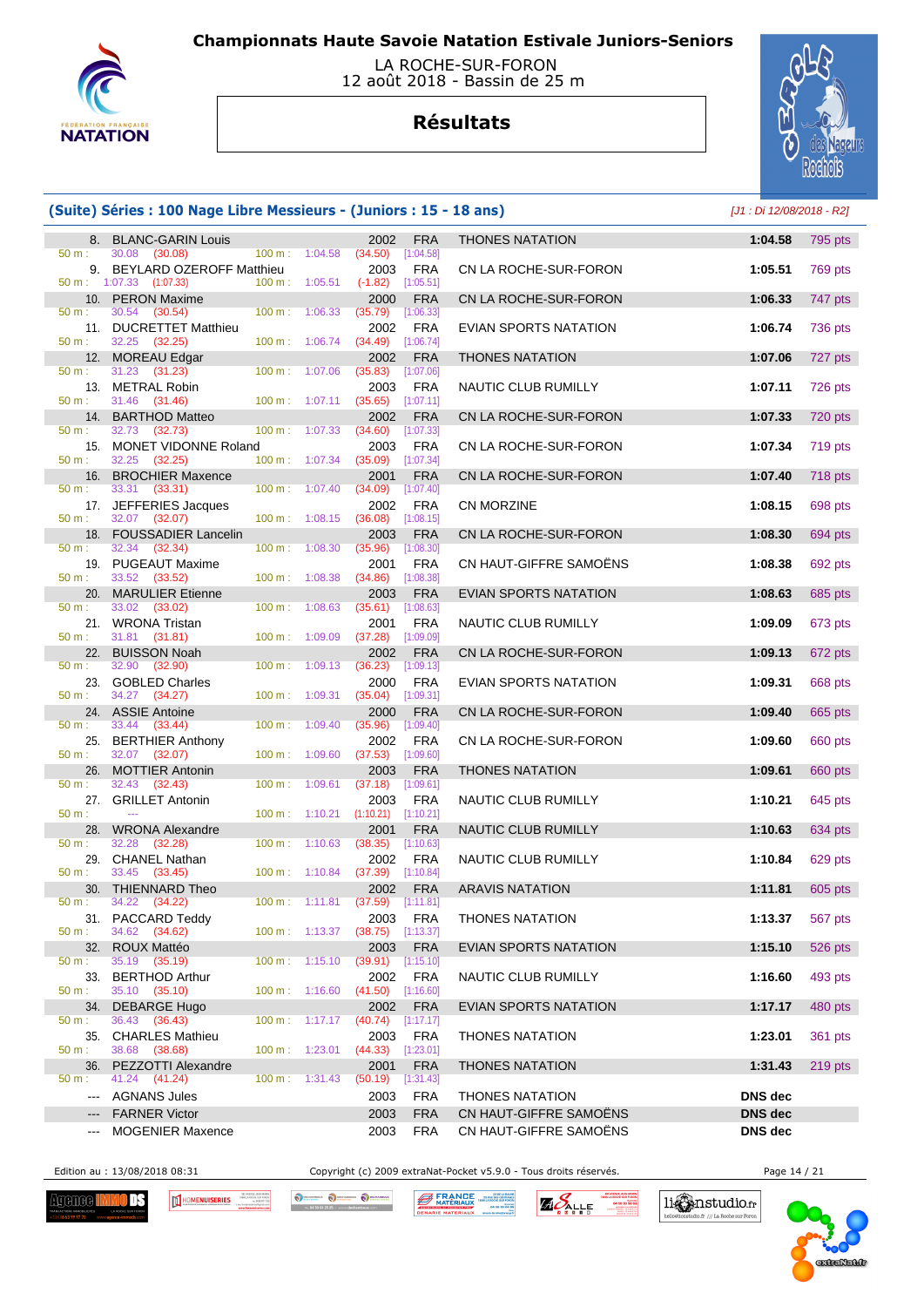



# **Résultats**



## **Séries : 100 Nage Libre Messieurs - (Seniors : 19 ans et plus)** [J1 : Di 12/08/2018 - R2]

| 50 m:    | 1. BESSON-MAGDELAIN Thomas<br>28.90 (28.90) |                           | 1994<br>FRA<br>$100 \text{ m}: 1:00.61$ $(31.71)$ $[1:00.61]$ | <b>ARAVIS NATATION</b> | 1:00.61 | 911 pts |
|----------|---------------------------------------------|---------------------------|---------------------------------------------------------------|------------------------|---------|---------|
|          | 2. BERDUGO Yohann                           |                           | 1996 FRA                                                      | <b>THONES NATATION</b> | 1:00.76 | 907 pts |
| 50 m:    | 29.08 (29.08) 100 m : 1:00.76               |                           | (31.68)<br>[1:00.76]                                          |                        |         |         |
|          | 3. GAIDIOZ Kevin                            |                           | 1987 FRA                                                      | <b>THONES NATATION</b> | 1:01.23 | 893 pts |
| 50 m:    | 29.07 (29.07)                               | $100 \text{ m}$ : 1:01.23 | $(32.16)$ [1:01.23]                                           |                        |         |         |
|          | 4. LEGON Nicolas                            |                           | <b>FRA</b><br>1992                                            | <b>ARAVIS NATATION</b> | 1:01.53 | 884 pts |
| 50 m:    | 28.94 (28.94)                               | $100 \text{ m}: 1:01.53$  | $(32.59)$ [1:01.53]                                           |                        |         |         |
|          | 5. SOCHA Adrien                             |                           | 1998<br>FRA                                                   | <b>THONES NATATION</b> | 1:01.81 | 875 pts |
| $50 m$ : | 28.96 (28.96)                               |                           | 100 m: 1:01.81 (32.85) [1:01.81]                              |                        |         |         |
|          | 6. SAUTHIER Laurent                         |                           | 1973 FRA                                                      | NAUTIC CLUB RUMILLY    | 1:05.56 | 768 pts |
|          | $50 \text{ m}: 30.54 (30.54)$               | $100 \text{ m}$ : 1:05.56 | $(35.02)$ [1:05.56]                                           |                        |         |         |
|          | 7. SAGE Matthieu                            |                           | FRA<br>1999                                                   | NAUTIC CLUB RUMILLY    | 1:08.28 | 694 pts |
| 50 m:    | 32.37 (32.37)                               | $100 \text{ m}: 1:08.28$  | $(35.91)$ [1:08.28]                                           |                        |         |         |
|          | 8. CHARLES Paul                             |                           | 1998<br><b>FRA</b>                                            | <b>THONES NATATION</b> | 1:08.54 | 688 pts |
| 50 m:    | 30.89 (30.89)                               | $100 \text{ m}: 1:08.54$  | (37.65)<br>[1:08.54]                                          |                        |         |         |
|          | 9. FLEURY Xavier                            |                           | 1977<br><b>FRA</b>                                            | NAUTIC CLUB RUMILLY    | 1:09.40 | 665 pts |
|          | $50 \text{ m}: 32.67 (32.67)$               | 100 m: 1:09.40            | $(36.73)$ [1:09.40]                                           |                        |         |         |
|          | 10. NOTTEAU Clément                         |                           | 1991<br><b>FRA</b>                                            | <b>THONES NATATION</b> | 1:09.68 | 658 pts |
| 50 m:    | 31.90 (31.90)                               | 100 m: 1:09.68            | (37.78)<br>[1:09.68]                                          |                        |         |         |
|          | 11. POTIE Felix                             |                           | FRA<br>1998                                                   | <b>THONES NATATION</b> | 1:10.64 | 634 pts |
| 50 m:    | 33.30 ( <b>33.30</b> )                      | $100 \text{ m}$ : 1:10.64 | $(37.34)$ [1:10.64]                                           |                        |         |         |
|          | 12. TERRIER Aubin                           |                           | <b>FRA</b><br>1998                                            | NAUTIC CLUB RUMILLY    | 1:10.66 | 633 pts |
| 50 m:    | 32.27 (32.27)                               | $100 \text{ m}: 1:10.66$  | $(38.39)$ [1:10.66]                                           |                        |         |         |
|          | 13. SICRE Thibault                          |                           | 1991<br><b>FRA</b>                                            | <b>THONES NATATION</b> | 1:11.21 | 619 pts |
| 50 m:    | 33.25 ( <b>33.25</b> )                      |                           | 100 m: 1:11.21 (37.96) [1:11.21]                              |                        |         |         |
|          | 14. CHANEL Nicolas                          |                           | 1971<br><b>FRA</b>                                            | NAUTIC CLUB RUMILLY    | 1:15.30 | 522 pts |
| 50 m:    | 35.22 (35.22)                               |                           | 100 m: 1:15.30 (40.08) [1:15.30]                              |                        |         |         |

#### **Séries : 100 Dos Dames - (Juniors 1 - 2 : 14 - 15 ans)** [J1 : Di 12/08/2018 - R2]

| $50 m$ :       | LOMBARD Léa<br>40.76<br>(40.76) | 1:23.68<br>$100 \text{ m}$ : | <b>FRA</b><br>2004<br>[1:23.68]<br>(42.92) | CN LA ROCHE-SUR-FORON | 706 pts<br>1:23.68   |
|----------------|---------------------------------|------------------------------|--------------------------------------------|-----------------------|----------------------|
|                | 2. BUTTIN Coralie               |                              | <b>FRA</b><br>2003                         | NAUTIC CLUB RUMILLY   | 510 pts<br>1:33.66   |
| $50 m$ :       | 44.52<br>(44.52)                | 1:33.66<br>$100 \text{ m}$ : | [1:33.66]<br>(49.14)                       |                       |                      |
|                | MELQUIOND Léonie                |                              | <b>FRA</b><br>2004                         | NAUTIC CLUB RUMILLY   | 1:35.08<br>484 pts   |
| $50 m$ :       | 46.89<br>(46.89)                | 1:35.08<br>$100 \text{ m}$ : | [1:35.08]<br>(48.19)                       |                       |                      |
| 4 <sup>1</sup> | <b>COTTET DUMOULIN Meline</b>   |                              | <b>FRA</b><br>2004                         | EVIAN SPORTS NATATION | 348 pts<br>1:43.45   |
| 50 m:          | 49.55<br>(49.55)                | $100 \text{ m}$ :<br>1:43.45 | [1:43.45]<br>(53.90)                       |                       |                      |
| 5.             | <b>CHARLES Dakota</b>           |                              | <b>FRA</b><br>2004                         | EVIAN SPORTS NATATION | $181$ pts<br>1:56.43 |
| 50 m:          | (55.80)<br>55.80                | $100 \text{ m}$ :<br>1:56.43 | [1:56.43]<br>(1:00.63)                     |                       |                      |
|                |                                 |                              |                                            |                       |                      |

#### **Séries : 100 Dos Dames - (Juniors 3 - 4 : 16 - 17 ans)** [J1 : Di 12/08/2018 - R2]

| $50 m$ :               | <b>FLEURY Clara</b><br>$- - -$        | $100 \text{ m}$ : | 1:24.97 | 2002<br>(1:24.97) | FRA<br>[1:24.97]        | NAUTIC CLUB RUMILLY    | 1:24.97        | 679 pts |
|------------------------|---------------------------------------|-------------------|---------|-------------------|-------------------------|------------------------|----------------|---------|
| 2.                     | <b>FOUSSADIER Oriane</b>              |                   |         | 2001              | <b>FRA</b>              | CN LA ROCHE-SUR-FORON  | 1:29.10        | 596 pts |
| 50 m:                  | (42.52)<br>42.52                      | 100 m:            | 1:29.10 | (46.58)           | [1:29.10]               |                        |                |         |
| 3.<br>$50 m$ :         | <b>SUIRE Pauline</b><br>43.37 (43.37) | 100 m:            | 1:29.82 | 2002<br>(46.45)   | <b>FRA</b><br>[1:29.82] | CN MORZINE             | 1:29.82        | 582 pts |
|                        | 4. SAGE Amandine                      |                   |         | 2002              | <b>FRA</b>              | NAUTIC CLUB RUMILLY    | 1:30.62        | 566 pts |
| 50 m:                  | 44.58<br>(44.58)                      | $100 \text{ m}$ : | 1:30.62 | (46.04)           | [1:30.62]               |                        |                |         |
| 5 <sub>1</sub>         | <b>BULANT Sabah</b>                   |                   |         | 2001              | <b>FRA</b>              | CN MORZINE             | 1:33.02        | 521 pts |
| $50 m$ :               | 44.88 (44.88)                         | $100 \text{ m}$ : | 1:33.02 | (48.14)           | [1:33.02]               |                        |                |         |
|                        | 6. TAYLOR Emma                        |                   |         | 2002              | <b>FRA</b>              | CN MORZINE             | 1:33.85        | 506 pts |
| 50 m:                  | 45.74<br>(45.74)                      | $100 \text{ m}$ : | 1:33.85 | (48.11)           | [1:33.85]               |                        |                |         |
| $\qquad \qquad -$      | <b>ACCAMBRAY Louison</b>              |                   |         | 2001              | <b>FRA</b>              | <b>THONES NATATION</b> | DNS dec        |         |
| $\qquad \qquad \cdots$ | <b>PECHOUX Méline</b>                 |                   |         | 2002              | <b>FRA</b>              | <b>THONES NATATION</b> | <b>DNS</b> dec |         |
| $---$                  | RASERA Louise                         |                   |         | 2001              | <b>FRA</b>              | <b>CN MORZINE</b>      | <b>DNS</b> dec |         |

Edition au : 13/08/2018 08:31 Copyright (c) 2009 extraNat-Pocket v5.9.0 - Tous droits réservés. Page 15 / 21



HOMENUISERIES

O SCHANDOLK O DECHANGER O DECH **BERANGE** 

ZA DE LA BA **ZAPALLE**  11 mmstudio.fr

o.fr /// La Roche sur Foro

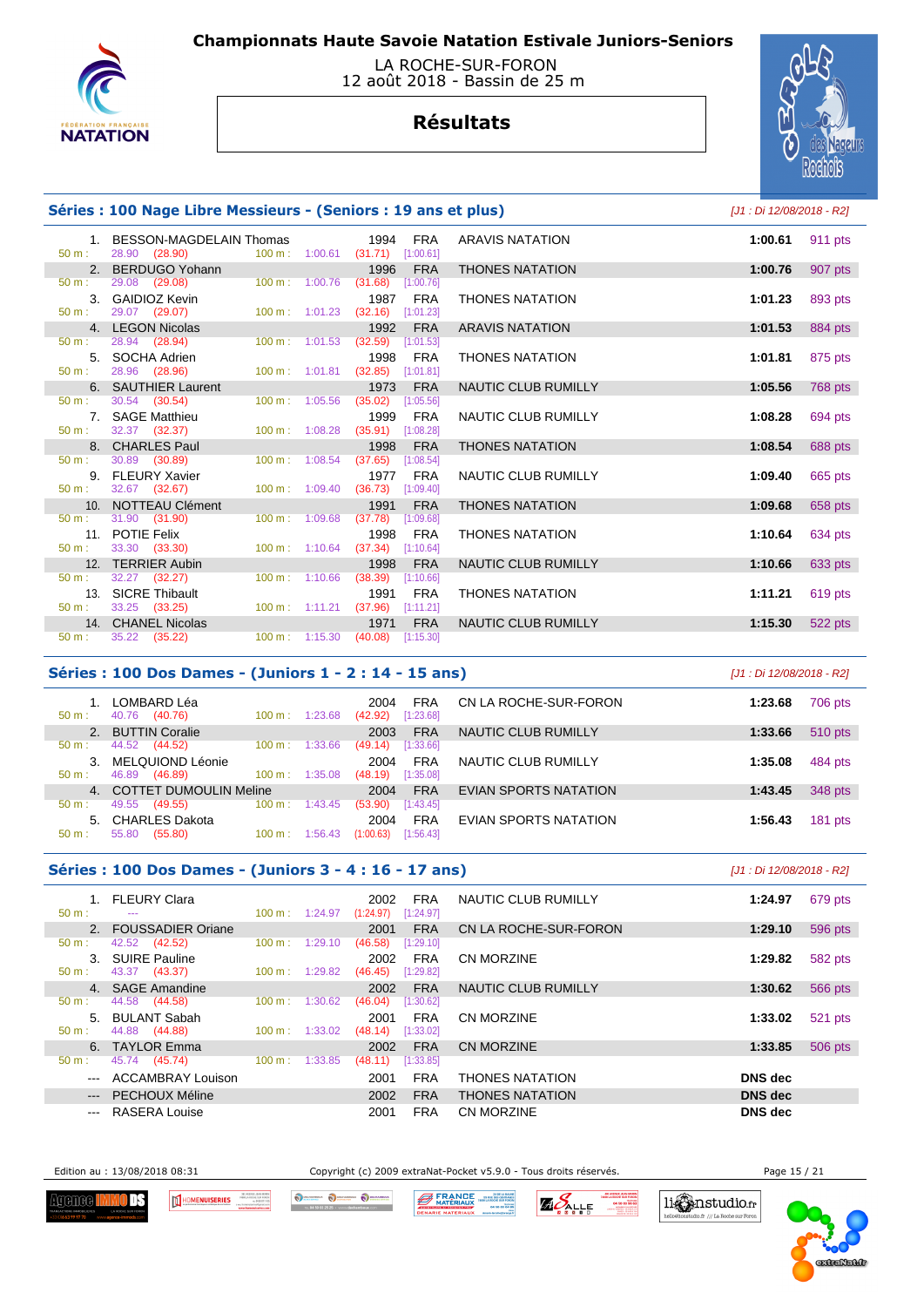

### LA ROCHE-SUR-FORON 12 août 2018 - Bassin de 25 m



# **Résultats**

#### **Séries : 100 Dos Dames - (Juniors : 14 - 17 ans)**

| [J1 : Di 12/08/2018 - R2] |  |
|---------------------------|--|
| 1:23.68 706 pts           |  |
| 1:24.97 679 pts           |  |

|                  | 50 m : 40.76 (40.76)                                   |  | 100 m: 1:23.68 (42.92) [1:23.68]   |            |                        |                |
|------------------|--------------------------------------------------------|--|------------------------------------|------------|------------------------|----------------|
|                  | 2. FLEURY Clara                                        |  |                                    | 2002 FRA   | NAUTIC CLUB RUMILLY    | 1:24.97        |
|                  | $50 \text{ m}$ : $-$                                   |  | 100 m: 1:24.97 (1:24.97) [1:24.97] |            |                        |                |
|                  | 3. FOUSSADIER Oriane                                   |  | 2001                               | FRA        | CN LA ROCHE-SUR-FORON  | 1:29.10        |
|                  | $50 \text{ m}: 42.52 (42.52)$                          |  | 100 m: 1:29.10 (46.58) [1:29.10]   |            |                        |                |
|                  | 4. SUIRE Pauline                                       |  | 2002                               | <b>FRA</b> | CN MORZINE             | 1:29.82        |
|                  | 50 m : 43.37 (43.37) 100 m : 1:29.82 (46.45) [1:29.82] |  |                                    |            |                        |                |
|                  | 5. SAGE Amandine                                       |  |                                    | 2002 FRA   | NAUTIC CLUB RUMILLY    | 1:30.62        |
|                  | 50 m : 44.58 (44.58) 100 m : 1:30.62 (46.04) [1:30.62] |  |                                    |            |                        |                |
|                  | 6. BULANT Sabah                                        |  |                                    | 2001 FRA   | CN MORZINE             | 1:33.02        |
|                  | 50 m : 44.88 (44.88) 100 m : 1:33.02 (48.14) [1:33.02] |  |                                    |            |                        |                |
|                  | 7. BUTTIN Coralie                                      |  |                                    | 2003 FRA   | NAUTIC CLUB RUMILLY    | 1:33.66        |
|                  | 50 m : 44.52 (44.52) 100 m : 1:33.66 (49.14) [1:33.66] |  |                                    |            |                        |                |
|                  | 8. TAYLOR Emma <b>Andrew Strategies</b>                |  |                                    | 2002 FRA   | CN MORZINE             | 1:33.85        |
|                  | 50 m : 45.74 (45.74) 100 m : 1:33.85 (48.11) [1:33.85] |  |                                    |            |                        |                |
|                  | 9. MELQUIOND Léonie                                    |  |                                    | 2004 FRA   | NAUTIC CLUB RUMILLY    | 1:35.08        |
| $50 \text{ m}$ : | 46.89 (46.89) 100 m : 1:35.08 (48.19) [1:35.08]        |  |                                    |            |                        |                |
|                  | 10. COTTET DUMOULIN Meline 2004 FRA                    |  |                                    |            | EVIAN SPORTS NATATION  | 1:43.45        |
| $50 m$ :         | 49.55 (49.55) 100 m : 1:43.45 (53.90) [1:43.45]        |  |                                    |            |                        |                |
|                  | 11. CHARLES Dakota                                     |  |                                    | 2004 FRA   | EVIAN SPORTS NATATION  | 1:56.43        |
| $50 \text{ m}$ : | 55.80 (55.80) 100 m : 1:56.43 (1:00.63) [1:56.43]      |  |                                    |            |                        |                |
|                  | --- ACCAMBRAY Louison                                  |  | 2001                               | <b>FRA</b> | <b>THONES NATATION</b> | <b>DNS</b> dec |
|                  | --- PECHOUX Méline                                     |  | 2002                               | FRA        | <b>THONES NATATION</b> | <b>DNS</b> dec |
|                  | --- RASERA Louise                                      |  | 2001                               | <b>FRA</b> | CN MORZINE             | <b>DNS</b> dec |
|                  |                                                        |  |                                    |            |                        |                |

|                                                                                                                                                                                                                                                                                                                                                                                                                                                                            | LOMBARD Léa<br>40.76 (40.76)                                                                   | 100 m: 1:23.68            | 2004<br>(42.92) | <b>FRA</b><br>[1:23.68] | CN LA ROCHE-SUR-FORON  | 1:23.68        | 706 pts   |
|----------------------------------------------------------------------------------------------------------------------------------------------------------------------------------------------------------------------------------------------------------------------------------------------------------------------------------------------------------------------------------------------------------------------------------------------------------------------------|------------------------------------------------------------------------------------------------|---------------------------|-----------------|-------------------------|------------------------|----------------|-----------|
|                                                                                                                                                                                                                                                                                                                                                                                                                                                                            | 2. FLEURY Clara                                                                                |                           | 2002            | <b>FRA</b>              | NAUTIC CLUB RUMILLY    | 1:24.97        | 679 pts   |
|                                                                                                                                                                                                                                                                                                                                                                                                                                                                            | $\frac{1}{2} \left( \frac{1}{2} \right) \left( \frac{1}{2} \right) \left( \frac{1}{2} \right)$ | $100 \text{ m}$ : 1:24.97 | (1:24.97)       | [1:24.97]               |                        |                |           |
|                                                                                                                                                                                                                                                                                                                                                                                                                                                                            | 3. FOUSSADIER Oriane<br>42.52 (42.52)                                                          | $100 \text{ m}: 1:29.10$  | 2001<br>(46.58) | <b>FRA</b><br>[1:29.10] | CN LA ROCHE-SUR-FORON  | 1:29.10        | 596 pts   |
|                                                                                                                                                                                                                                                                                                                                                                                                                                                                            | 4. SUIRE Pauline                                                                               |                           | 2002            | <b>FRA</b>              | CN MORZINE             | 1:29.82        | 582 pts   |
|                                                                                                                                                                                                                                                                                                                                                                                                                                                                            | 43.37 (43.37)                                                                                  | $100 \text{ m}: 1:29.82$  | (46.45)         | [1:29.82]               |                        |                |           |
|                                                                                                                                                                                                                                                                                                                                                                                                                                                                            | 5. SAGE Amandine                                                                               |                           | 2002            | <b>FRA</b>              | NAUTIC CLUB RUMILLY    | 1:30.62        | 566 pts   |
|                                                                                                                                                                                                                                                                                                                                                                                                                                                                            | 44.58 (44.58)                                                                                  | $100 \text{ m}: 1:30.62$  | (46.04)         | [1:30.62]               |                        |                |           |
|                                                                                                                                                                                                                                                                                                                                                                                                                                                                            | 6. BULANT Sabah                                                                                |                           | 2001            | <b>FRA</b>              | CN MORZINE             | 1:33.02        | 521 pts   |
|                                                                                                                                                                                                                                                                                                                                                                                                                                                                            | 44.88 (44.88)                                                                                  | $100 \text{ m}$ : 1:33.02 | (48.14)         | [1:33.02]               |                        |                |           |
|                                                                                                                                                                                                                                                                                                                                                                                                                                                                            | 7. BUTTIN Coralie                                                                              |                           | 2003            | <b>FRA</b>              | NAUTIC CLUB RUMILLY    | 1:33.66        | 510 pts   |
|                                                                                                                                                                                                                                                                                                                                                                                                                                                                            | 44.52 (44.52)                                                                                  | $100 \text{ m}: 1:33.66$  | (49.14)         | [1:33.66]               |                        |                |           |
|                                                                                                                                                                                                                                                                                                                                                                                                                                                                            | 8. TAYLOR Emma                                                                                 |                           | 2002            | <b>FRA</b>              | CN MORZINE             | 1:33.85        | 506 pts   |
|                                                                                                                                                                                                                                                                                                                                                                                                                                                                            | 45.74 (45.74)                                                                                  | $100 \text{ m}: 1:33.85$  | (48.11)         | [1:33.85]               |                        |                |           |
| 9.                                                                                                                                                                                                                                                                                                                                                                                                                                                                         | MELQUIOND Léonie                                                                               |                           | 2004            | <b>FRA</b>              | NAUTIC CLUB RUMILLY    | 1:35.08        | 484 pts   |
| ÷.                                                                                                                                                                                                                                                                                                                                                                                                                                                                         | 46.89 (46.89)                                                                                  | $100 \text{ m}: 1:35.08$  | (48.19)         | [1:35.08]               |                        |                |           |
| 10 <sub>1</sub>                                                                                                                                                                                                                                                                                                                                                                                                                                                            | <b>COTTET DUMOULIN Meline</b>                                                                  |                           | 2004            | <b>FRA</b>              | EVIAN SPORTS NATATION  | 1:43.45        | 348 pts   |
|                                                                                                                                                                                                                                                                                                                                                                                                                                                                            | 49.55 (49.55)                                                                                  | $100 \text{ m}: 1:43.45$  | (53.90)         | [1:43.45]               |                        |                |           |
| 11.                                                                                                                                                                                                                                                                                                                                                                                                                                                                        | <b>CHARLES Dakota</b>                                                                          |                           | 2004            | <b>FRA</b>              | EVIAN SPORTS NATATION  | 1:56.43        | $181$ pts |
|                                                                                                                                                                                                                                                                                                                                                                                                                                                                            | 55.80 (55.80)                                                                                  | $100 \text{ m}: 1:56.43$  | (1:00.63)       | [1:56.43]               |                        |                |           |
| $---$                                                                                                                                                                                                                                                                                                                                                                                                                                                                      | <b>ACCAMBRAY Louison</b>                                                                       |                           | 2001            | <b>FRA</b>              | <b>THONES NATATION</b> | DNS dec        |           |
| $\cdots$                                                                                                                                                                                                                                                                                                                                                                                                                                                                   | PECHOUX Méline                                                                                 |                           | 2002            | <b>FRA</b>              | <b>THONES NATATION</b> | <b>DNS</b> dec |           |
| $\frac{1}{2} \left( \frac{1}{2} \right) \left( \frac{1}{2} \right) \left( \frac{1}{2} \right) \left( \frac{1}{2} \right) \left( \frac{1}{2} \right) \left( \frac{1}{2} \right) \left( \frac{1}{2} \right) \left( \frac{1}{2} \right) \left( \frac{1}{2} \right) \left( \frac{1}{2} \right) \left( \frac{1}{2} \right) \left( \frac{1}{2} \right) \left( \frac{1}{2} \right) \left( \frac{1}{2} \right) \left( \frac{1}{2} \right) \left( \frac{1}{2} \right) \left( \frac$ | <b>RASERA Louise</b>                                                                           |                           | 2001            | <b>FRA</b>              | CN MORZINE             | <b>DNS</b> dec |           |
|                                                                                                                                                                                                                                                                                                                                                                                                                                                                            |                                                                                                |                           |                 |                         |                        |                |           |

### **Séries : 100 Dos Dames - (Seniors : 18 ans et plus)** [J1 : Di 12/08/2018 - R2]

|              | STENT-TORRIANI Anastassia |                              | 1999<br><b>FRA</b>   | <b>THONES NATATION</b> | 1:17.45 | 845 pts |
|--------------|---------------------------|------------------------------|----------------------|------------------------|---------|---------|
| $50 m$ :     | 38.15 (38.15)             | $100 \text{ m}$ : 1:17.45    | (39.30)<br>[1:17.45] |                        |         |         |
|              | 2. ALLESINA Lucie         |                              | <b>FRA</b><br>2000   | EVIAN SPORTS NATATION  | 1:23.89 | 702 pts |
| $50 m$ :     | 40.81<br>(40.81)          | 1:23.89<br>$100 \text{ m}$ : | [1:23.89]<br>(43.08) |                        |         |         |
| $\mathbf{3}$ | MILLET Manon              |                              | 2000<br><b>FRA</b>   | EVIAN SPORTS NATATION  | 1:27.62 | 625 pts |
| $50 m$ :     | 42.92 (42.92)             | $100 \text{ m}: 1:27.62$     | [1:27.62]<br>(44.70) |                        |         |         |
|              | 4. MANISSE Lucile         |                              | <b>FRA</b><br>2000   | <b>THONES NATATION</b> | 1:27.79 | 621 pts |
| $50 m$ :     | 42.77 (42.77)             | 1:27.79<br>$100 \text{ m}$ : | (45.02)<br>[1:27.79] |                        |         |         |
|              | 5. LEFEVRE Maylis         |                              | <b>FRA</b><br>1999   | <b>THONES NATATION</b> | 1:31.96 | 541 pts |
| $50 m$ :     | 44.22 (44.22)             | $100 \text{ m}$ : 1:31.96    | [1:31.96]<br>(47.74) |                        |         |         |
|              | 6. WILMOT Carrie          |                              | <b>GBR</b><br>1967   | CN HAUT-GIFFRE SAMOËNS | 1:33.12 | 519 pts |
| $50 m$ :     | 45.33<br>(45.33)          | 1:33.12<br>$100 \text{ m}$ : | (47.79)<br>[1:33.12] |                        |         |         |
|              | <b>MANISSE Clara</b>      |                              | 1998<br><b>FRA</b>   | <b>THONES NATATION</b> | 1:42.15 | 368 pts |
| $50 m$ :     | 50.41 (50.41)             | 1:42.15<br>$100 \text{ m}$ : | (51.74)<br>[1:42.15] |                        |         |         |

| <b>THONES NATATION</b> | 1:17.45 | 845 pts |
|------------------------|---------|---------|
| EVIAN SPORTS NATATION  | 1:23.89 | 702 pts |
| EVIAN SPORTS NATATION  | 1:27.62 | 625 pts |
| <b>THONES NATATION</b> | 1:27.79 | 621 pts |
| <b>THONES NATATION</b> | 1:31.96 | 541 pts |
| CN HAUT-GIFFRE SAMOËNS | 1:33.12 | 519 pts |
| <b>THONES NATATION</b> | 1:42.15 | 368 pts |

#### **Séries : 100 Dos Messieurs - (Juniors 1 - 2 : 15 - 16 ans)** [J1 : Di 12/08/2018 - R2]

| $50 \text{ m}$ :          | 1. BARTHOD Matteo<br>33.05 (33.05)              | $100 \text{ m}$ :<br>1:07.87 | 2002<br>(34.82) | <b>FRA</b><br>[1:07.87] | CN LA ROCHE-SUR-FORON  | 1:07.87 | 896 pts |
|---------------------------|-------------------------------------------------|------------------------------|-----------------|-------------------------|------------------------|---------|---------|
|                           | 2. METRAL Robin                                 |                              | 2003            | <b>FRA</b>              | NAUTIC CLUB RUMILLY    | 1:15.88 | 706 pts |
| $50 m$ :                  | 37.43 (37.43)                                   | 100 m:<br>1:15.88            | (38.45)         | [1:15.88]               |                        |         |         |
| 50 m:                     | 3. PERRISSIN FABERT Marceau<br>37.31<br>(37.31) | $100 \text{ m}$ :<br>1:17.03 | 2002<br>(39.72) | <b>FRA</b><br>[1:17.03] | ARAVIS NATATION        | 1:17.03 | 680 pts |
|                           | 4. BELLAHCENE Yanis                             |                              | 2003            | <b>FRA</b>              | CN LA ROCHE-SUR-FORON  | 1:19.98 | 617 pts |
| $50 m$ :                  | 39.77 (39.77)                                   | 1:19.98<br>$100 \text{ m}$ : | (40.21)         | [1:19.98]               |                        |         |         |
| $5 -$<br>$50 \text{ m}$ : | <b>BLANC-GARIN Louis</b><br>38.74 (38.74)       | $100 \text{ m}$ :<br>1:23.57 | 2002<br>(44.83) | <b>FRA</b><br>[1:23.57] | <b>THONES NATATION</b> | 1:23.57 | 544 pts |
|                           | 6. BERTHIER Anthony                             |                              | 2002            | <b>FRA</b>              | CN LA ROCHE-SUR-FORON  | 1:24.56 | 525 pts |
| $50 m$ :                  | 41.78<br>(41.78)                                | 1:24.56<br>100 m:            | (42.78)         | [1:24.56]               |                        |         |         |
| 50 m:                     | 7. ROUX Mattéo<br>43.10 (43.10)                 | 1:26.00<br>$100 \text{ m}$ : | 2003<br>(42.90) | <b>FRA</b><br>[1:26.00] | EVIAN SPORTS NATATION  | 1:26.00 | 498 pts |
|                           | 8. FOUSSADIER Lancelin                          |                              | 2003            | <b>FRA</b>              | CN LA ROCHE-SUR-FORON  | 1:27.90 | 463 pts |
| 50 m:                     | 42.82<br>(42.82)                                | 100 m:<br>1:27.90            | (45.08)         | [1:27.90]               |                        |         |         |

Edition au : 13/08/2018 08:31 Copyright (c) 2009 extraNat-Pocket v5.9.0 - Tous droits réservés. Page 16 / 21

11 mmstudio.fr

.<br>b.fr /// La Roche sur Fo



HOMENUISERIES

O SCHANDON O SCHANDON O BEC **BERANCE** 

**ZA**CALLE

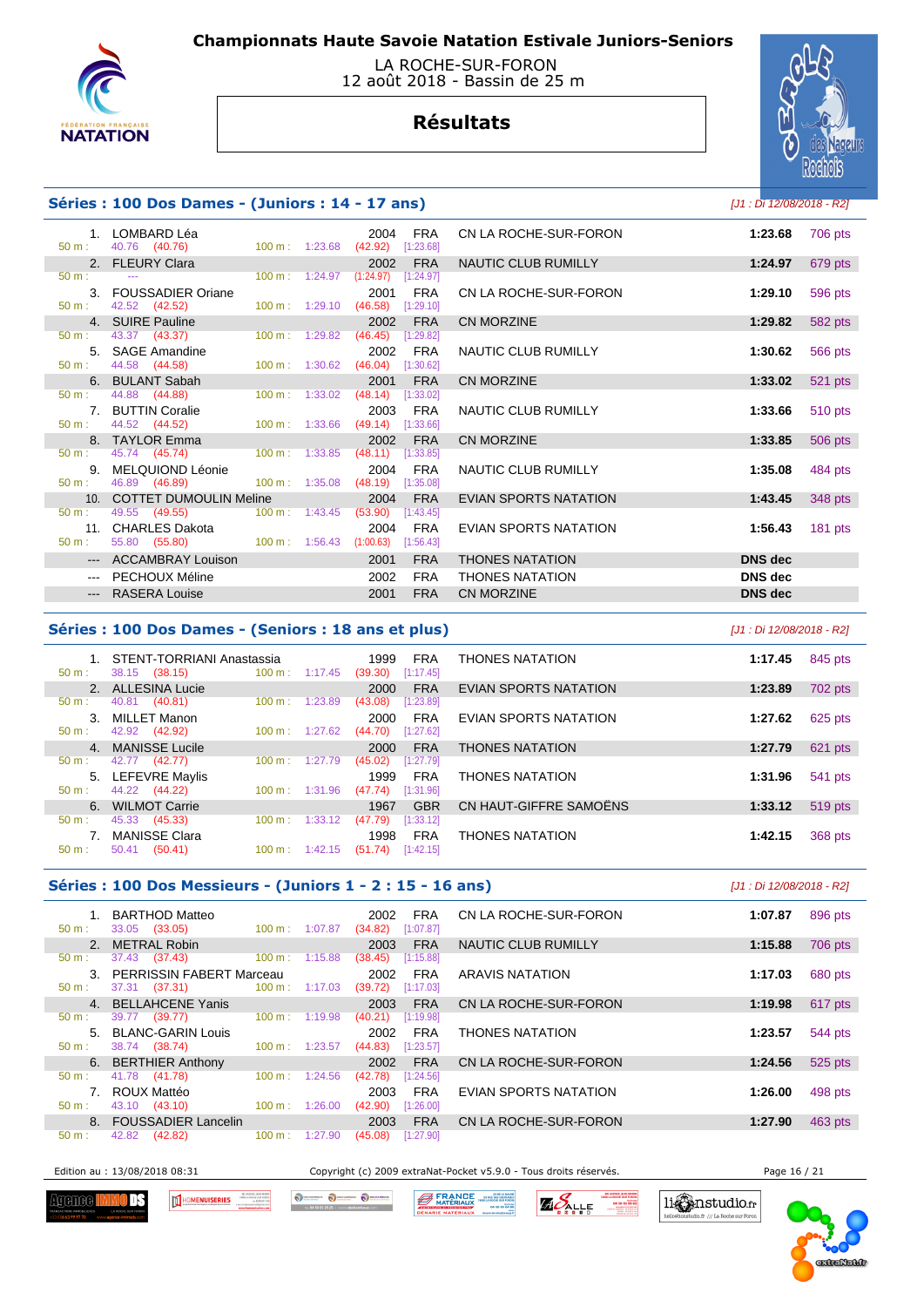

 LA ROCHE-SUR-FORON 12 août 2018 - Bassin de 25 m

# **Résultats**



| 50 m:<br>50 m:<br>50 m:<br>50 m: | 9. CHARLES Mathieu<br>44.99 (44.99)<br>--- AGNANS Jules<br>Séries : 100 Dos Messieurs - (Juniors 3 - 4 : 17 - 18 ans)<br>1. LEBRUN Paul<br>34.32 (34.32)<br>2. COTTET-DUMOULIN Mathis<br>38.46 (38.46)<br>3. WRONA Tristan<br>41.98 (41.98)<br>--- RALPH Anthony | 100 m: 1:20.70           | $100 m$ : 1:32.78<br>$100 \text{ m}: 1:11.92$ | 2003<br>(47.79)<br>2003<br>2001<br>(37.60) | FRA<br>[1:32.78]<br><b>FRA</b><br><b>FRA</b> | <b>THONES NATATION</b><br><b>THONES NATATION</b>                                          |                                                             | 1:32.78<br><b>DNS</b> dec            | 378 pts              |
|----------------------------------|------------------------------------------------------------------------------------------------------------------------------------------------------------------------------------------------------------------------------------------------------------------|--------------------------|-----------------------------------------------|--------------------------------------------|----------------------------------------------|-------------------------------------------------------------------------------------------|-------------------------------------------------------------|--------------------------------------|----------------------|
|                                  |                                                                                                                                                                                                                                                                  |                          |                                               |                                            |                                              |                                                                                           |                                                             |                                      |                      |
|                                  |                                                                                                                                                                                                                                                                  |                          |                                               |                                            |                                              |                                                                                           |                                                             |                                      |                      |
|                                  |                                                                                                                                                                                                                                                                  |                          |                                               |                                            |                                              |                                                                                           |                                                             | [J1 : Di 12/08/2018 - R2]            |                      |
|                                  |                                                                                                                                                                                                                                                                  |                          |                                               |                                            | [1:11.92]                                    | CN LA ROCHE-SUR-FORON                                                                     |                                                             | 1:11.92                              | 797 pts              |
|                                  |                                                                                                                                                                                                                                                                  |                          |                                               | 2001<br>(42.24)                            | <b>FRA</b><br>[1:20.70]                      | <b>CN MORZINE</b>                                                                         |                                                             | 1:20.70                              | 602 pts              |
|                                  |                                                                                                                                                                                                                                                                  |                          | 100 m: 1:26.46                                | 2001<br>(44.48)                            | <b>FRA</b><br>[1:26.46]                      | NAUTIC CLUB RUMILLY                                                                       |                                                             | 1:26.46                              | 489 pts              |
|                                  |                                                                                                                                                                                                                                                                  |                          |                                               | 2000                                       | <b>FRA</b>                                   | <b>THONES NATATION</b>                                                                    |                                                             | <b>DNS</b> dec                       |                      |
|                                  | Séries : 100 Dos Messieurs - (Juniors : 15 - 18 ans)                                                                                                                                                                                                             |                          |                                               |                                            |                                              |                                                                                           |                                                             | [J1 : Di 12/08/2018 - R2]            |                      |
| 50 m:                            | 1. BARTHOD Matteo<br>33.05 (33.05)                                                                                                                                                                                                                               |                          | 100 m: 1:07.87                                | 2002<br>(34.82)                            | <b>FRA</b><br>$[1:07.87]$                    | CN LA ROCHE-SUR-FORON                                                                     |                                                             | 1:07.87                              | 896 pts              |
| 50 m:                            | 2. LEBRUN Paul<br>34.32 (34.32)                                                                                                                                                                                                                                  |                          | $100 \text{ m}: 1:11.92$                      | 2001<br>(37.60)                            | <b>FRA</b><br>[1:11.92]                      | CN LA ROCHE-SUR-FORON                                                                     |                                                             | 1:11.92                              | 797 pts              |
| 50 m:                            | 3. METRAL Robin<br>37.43 (37.43)                                                                                                                                                                                                                                 |                          | 100 m: 1:15.88                                | 2003<br>(38.45)                            | <b>FRA</b><br>[1:15.88]                      | NAUTIC CLUB RUMILLY                                                                       |                                                             | 1:15.88                              | 706 pts              |
| 50 m:                            | 4. PERRISSIN FABERT Marceau<br>37.31 (37.31)                                                                                                                                                                                                                     |                          | 100 m: 1:17.03                                | 2002<br>(39.72)                            | <b>FRA</b><br>[1:17.03]                      | <b>ARAVIS NATATION</b>                                                                    |                                                             | 1:17.03                              | 680 pts              |
| $50 m$ :                         | 5. BELLAHCENE Yanis<br>39.77 (39.77)                                                                                                                                                                                                                             | $100 \text{ m}: 1:19.98$ |                                               | 2003<br>(40.21)                            | FRA<br>[1:19.98]                             | CN LA ROCHE-SUR-FORON                                                                     |                                                             | 1:19.98                              | 617 pts              |
| 6.<br>50 m:                      | <b>COTTET-DUMOULIN Mathis</b><br>38.46<br>(38.46)                                                                                                                                                                                                                | $100 \text{ m}$ :        | 1:20.70                                       | 2001<br>(42.24)                            | <b>FRA</b><br>[1:20.70]                      | <b>CN MORZINE</b>                                                                         |                                                             | 1:20.70                              | 602 pts              |
| 50 m:                            | 7. BLANC-GARIN Louis<br>38.74 (38.74)                                                                                                                                                                                                                            |                          | 100 m: 1:23.57                                | 2002<br>(44.83)                            | FRA<br>[1:23.57]                             | <b>THONES NATATION</b>                                                                    |                                                             | 1:23.57                              | 544 pts              |
| 50 m:                            | 8. BERTHIER Anthony<br>41.78 (41.78)                                                                                                                                                                                                                             | $100 \text{ m}$ :        | 1:24.56                                       | 2002<br>(42.78)                            | <b>FRA</b><br>[1:24.56]                      | CN LA ROCHE-SUR-FORON                                                                     |                                                             | 1:24.56                              | 525 pts              |
| 50 m:                            | 9. ROUX Mattéo<br>43.10 (43.10)                                                                                                                                                                                                                                  |                          | 100 m: 1:26.00                                | 2003<br>(42.90)                            | <b>FRA</b><br>[1:26.00]                      | EVIAN SPORTS NATATION                                                                     |                                                             | 1:26.00                              | 498 pts              |
| 50 m:                            | 10. WRONA Tristan<br>41.98 (41.98)                                                                                                                                                                                                                               |                          | $100 \text{ m}: 1:26.46$                      | 2001<br>(44.48)                            | <b>FRA</b><br>[1:26.46]                      | NAUTIC CLUB RUMILLY                                                                       |                                                             | 1:26.46                              | 489 pts              |
| 50 m:                            | 11. FOUSSADIER Lancelin<br>42.82 (42.82)                                                                                                                                                                                                                         |                          | 100 m: 1:27.90                                | 2003<br>(45.08)                            | <b>FRA</b><br>[1:27.90]                      | CN LA ROCHE-SUR-FORON                                                                     |                                                             | 1:27.90                              | 463 pts              |
| 12.<br>$50 m$ :                  | <b>CHARLES Mathieu</b><br>44.99 (44.99)                                                                                                                                                                                                                          |                          | 100 m: 1:32.78                                | 2003<br>(47.79)                            | <b>FRA</b><br>[1:32.78]                      | <b>THONES NATATION</b>                                                                    |                                                             | 1:32.78                              | 378 pts              |
|                                  | --- AGNANS Jules<br>--- RALPH Anthony                                                                                                                                                                                                                            |                          |                                               | 2003<br>2000                               | <b>FRA</b><br><b>FRA</b>                     | <b>THONES NATATION</b><br><b>THONES NATATION</b>                                          |                                                             | <b>DNS</b> dec<br><b>DNS</b> dec     |                      |
|                                  | Séries : 100 Dos Messieurs - (Seniors : 19 ans et plus)                                                                                                                                                                                                          |                          |                                               |                                            |                                              |                                                                                           |                                                             | [J1 : Di 12/08/2018 - R2]            |                      |
|                                  | 1. BESSON-MAGDELAIN Thomas                                                                                                                                                                                                                                       |                          |                                               | 1994                                       | FRA                                          | <b>ARAVIS NATATION</b>                                                                    |                                                             | 1:12.40                              | 786 pts              |
| 50 m:<br>2.<br>$50 m$ :          | 34.84 (34.84)<br><b>BERDUGO Yohann</b><br>34.86 (34.86)                                                                                                                                                                                                          | 100 m: 1:12.40           | $100 \text{ m}: 1:13.12$                      | (37.56)<br>1996<br>$(38.26)$ [1:13.12]     | [1:12.40]<br><b>FRA</b>                      | <b>THONES NATATION</b>                                                                    |                                                             | 1:13.12                              | 769 pts              |
|                                  | Séries : 200 Brasse Dames - (Juniors : 14 - 17 ans)                                                                                                                                                                                                              |                          |                                               |                                            |                                              |                                                                                           |                                                             |                                      |                      |
|                                  | 1. ARENS Cléo                                                                                                                                                                                                                                                    |                          |                                               | 2003                                       | <b>FRA</b>                                   | <b>CN MORZINE</b>                                                                         |                                                             | [J1 : Di 12/08/2018 - R2]<br>3:07.70 | 830 pts              |
| $50 m$ :                         | 42.30 (42.30)<br>2. JEFFERIES Molly                                                                                                                                                                                                                              |                          | 100 m: 1:30.84                                | (48.54)<br>2003                            | [1:30.84]<br><b>FRA</b>                      | $150 \text{ m}: 2:19.84$<br>(49.00)<br><b>CN MORZINE</b>                                  | 200 m:                                                      | $3:07.70$ (47.86)<br>3:16.09         | [1:36.86]<br>747 pts |
| 50 m:                            | 44.14 (44.14)<br>3. MENU Romane                                                                                                                                                                                                                                  | $100 \text{ m}$ :        | 1:34.72                                       | (50.58)<br>2001                            | [1:34.72]<br><b>FRA</b>                      | 150 m: 2:26.03<br>(51.31)<br>EVIAN SPORTS NATATION                                        | 200 m:                                                      | $3:16.09$ (50.06)<br>3:19.85         | [1:41.37]<br>712 pts |
| 50 m:                            | 43.67 (43.67)<br>4. OHL Pauline                                                                                                                                                                                                                                  | $100 m$ :                | 1:33.85                                       | (50.18)<br>2004                            | [1:33.85]<br><b>FRA</b>                      | 150 m: 2:26.06<br>(52.21)<br>EVIAN SPORTS NATATION                                        | 200 m:                                                      | $3:19.85$ (53.79)<br>3:24.98         | [1:46.00]<br>664 pts |
| 50 m:                            | 46.94 (46.94)                                                                                                                                                                                                                                                    | $100 \text{ m}$ :        | 1:39.48                                       | $(52.54)$ [1:39.48]                        |                                              | 150 m: 2:33.75<br>(54.27)                                                                 | 200 m: 3:24.98                                              | (51.23)                              | [1:45.50]            |
|                                  | Edition au : 13/08/2018 08:31                                                                                                                                                                                                                                    |                          |                                               |                                            |                                              | Copyright (c) 2009 extraNat-Pocket v5.9.0 - Tous droits réservés.                         |                                                             | Page 17 / 21                         |                      |
| :THURF                           | HOMENUISERIES                                                                                                                                                                                                                                                    |                          | O DECHARGERY COLORADOUX CO DECHARGE           |                                            | <b>BERANCE</b><br><b>ENARIE MATERIAUX</b>    | ZA DE LA BALA<br>129 RUE DES GENTIANS<br><b>AO</b> ALLE<br>04 50 03 96 6<br>04 50 03 04 8 | li∰nstudio.fr<br>hello@lionstudio.fr /// La Roche sur Foroz |                                      |                      |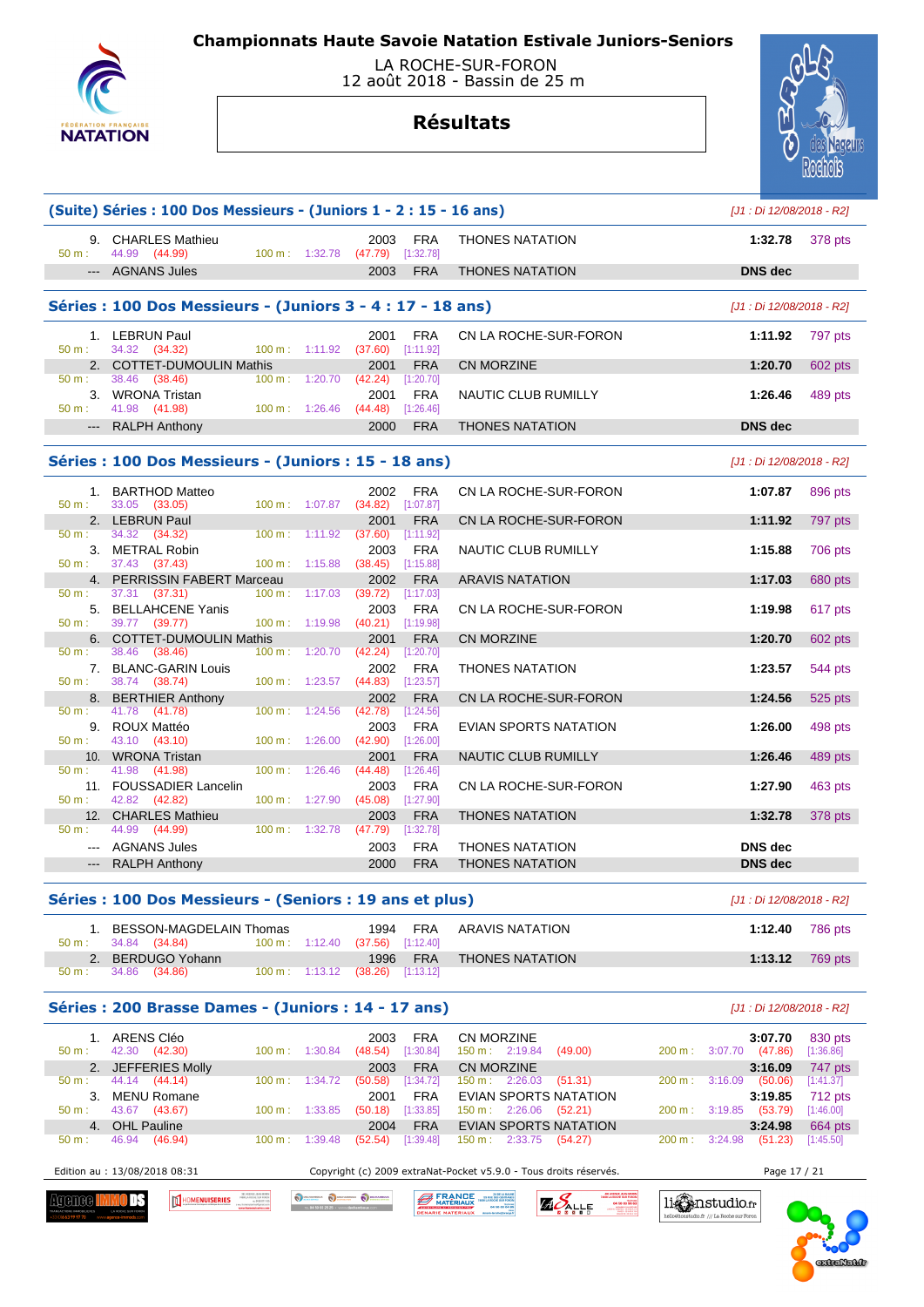

 LA ROCHE-SUR-FORON 12 août 2018 - Bassin de 25 m

# **Résultats**



## **(Suite) Séries : 200 Brasse Dames - (Juniors : 14 - 17 ans)** [J1 : Di 12/08/2018 - R2]

| 50 m:           | 5. COTTET-DUMOULIN Aloise<br>(48.94)<br>48.94 | $100 \text{ m}: 1:41.97$     | 2003<br>(53.03) | <b>FRA</b><br>[1:41.97] | EVIAN SPORTS NATATION<br>$150 \text{ m}: 2:36.44$<br>(54.47) | 200 m:            | 3:27.88<br>3:27.88<br>(51.44) | 638 pts<br>[1:45.91] |
|-----------------|-----------------------------------------------|------------------------------|-----------------|-------------------------|--------------------------------------------------------------|-------------------|-------------------------------|----------------------|
|                 | 6. DUCRET Amélie                              |                              | 2003            | <b>FRA</b>              | <b>NAUTIC CLUB RUMILLY</b>                                   |                   | 3:32.08                       | 602 pts              |
| 50 m:           | 47.84 (47.84)                                 | $100 \text{ m}$ :<br>1:42.17 | (54.33)         | [1:42.17]               | $150 \text{ m}: 2:37.36$<br>(55.19)                          | 200 m:            | 3:32.08<br>(54.72)            | [1:49.91]            |
|                 | <b>DESGRIPPES Clara</b>                       |                              | 2003            | <b>FRA</b>              | <b>THONES NATATION</b>                                       |                   | 3:41.51                       | 523 pts              |
| 50 m:           | (50.30)<br>50.30                              | $100 \text{ m}$ :<br>1:45.98 | (55.68)         | [1:45.98]               | $150 \text{ m}: 2:43.82$<br>(57.84)                          | $200 m$ :         | 3:41.51<br>(57.69)            | [1:55.53]            |
|                 | 8. ANNAERT Alexane                            |                              | 2002            | <b>FRA</b>              | <b>THONES NATATION</b>                                       |                   | 3:41.95                       | 520 pts              |
| $50 m$ :        | (49.48)<br>49.48                              | 100 m:<br>1:56.21            | (1:06.73)       | [1:56.21]               | 150 m: 2:57.97<br>(1:01.76)                                  | 200 m:            | 3:41.95<br>(43.98)            | [1:45.74]            |
| 9 <sub>1</sub>  | ANGELLOZ-NICOUD Mathilde                      |                              | 2003            | <b>FRA</b>              | <b>THONES NATATION</b>                                       |                   | 3:46.60                       | 483 pts              |
| $50 m$ :        | 51.28<br>(51.28)                              | $100 \text{ m}$ :<br>1:49.62 | (58.34)         | [1:49.62]               | 150 m: 2:48.92<br>(59.30)                                    | $200 \text{ m}$ : | (57.68)<br>3:46.60            | [1:56.98]            |
| 10 <sub>1</sub> | <b>NOEL Florise</b>                           |                              | 2001            | <b>FRA</b>              | <b>THONES NATATION</b>                                       |                   | 3:48.74                       | 467 pts              |
| $50 m$ :        | 52.75<br>(52.75)                              | $100 \text{ m}$ :<br>1:51.91 | (59.16)         | [1:51.91]               | $150 \text{ m}: 2:20.99$<br>(29.08)                          | $200 \text{ m}$ : | 3:48.74<br>(1:27.75)          | [1:56.83]            |
| 11.             | <b>COLLOMBAR Loan</b>                         |                              | 2003            | <b>FRA</b>              | CN MORZINE                                                   |                   | 3:49.75                       | 459 pts              |
| $50 m$ :        | 52.46<br>(52.46)                              | $100 \text{ m}$ :<br>1:51.26 | (58.80)         | [1:51.26]               | 150 m: 2:51.96<br>(1:00.70)                                  | 200 m:            | (57.79)<br>3:49.75            | [1:58.49]            |

#### **Séries : 200 Brasse Messieurs - (Juniors : 15 - 18 ans)** [J1 : Di 12/08/2018 - R2]

| 1. BROCHIER Maxence                  |                              | 2001<br><b>FRA</b>     | CN LA ROCHE-SUR-FORON                 | 2:55.68<br>746 pts                                   |
|--------------------------------------|------------------------------|------------------------|---------------------------------------|------------------------------------------------------|
| 38.87 (38.87)<br>50 m:               | $100 \text{ m}$ : 1:23.93    | [1:23.93]<br>(45.06)   | (46.87)<br>$150 \text{ m}: 2:10.80$   | 2:55.68<br>(44.88)<br>[1:31.75]<br>$200 \text{ m}$ : |
| 2. JEFFERIES Jacques                 |                              | <b>FRA</b><br>2002     | <b>CN MORZINE</b>                     | 2:56.21<br>740 pts                                   |
| 38.70<br>(38.70)<br>$50 m$ :         | 1:24.18<br>$100 \text{ m}$ : | (45.48)<br>1:24.18     | $150 \text{ m}: 2:10.98$<br>(46.80)   | [1:32.03]<br>2:56.21<br>(45.23)<br>$200 \text{ m}$ : |
| JOURNET Loic<br>3.                   |                              | <b>FRA</b><br>2001     | NAUTIC CLUB RUMILLY                   | 732 pts<br>2:56.94                                   |
| 38.75 (38.75)<br>$50 m$ :            | $100 \text{ m}: 1:25.13$     | [1:25.13]<br>(46.38)   | $150 \text{ m}: 2:12.94$<br>(47.81)   | 200 m: 2:56.94<br>(44.00)<br>[1:31.81]               |
| 4. MARULIER Etienne                  |                              | <b>FRA</b><br>2003     | EVIAN SPORTS NATATION                 | 3:00.15<br>699 pts                                   |
| 40.76<br>(40.76)<br>$50 \text{ m}$ : | 1:46.89<br>$100 \text{ m}$ : | (1:06.13)<br>[1:46.89] | $150 \text{ m}: 2:47.59$<br>(1:00.70) | 3:00.15<br>(12.56)<br>200 m:<br>[1:13.26]            |
| 5. MOTTIER Antonin                   |                              | 2003<br>FRA            | <b>THONES NATATION</b>                | 3:16.81<br>538 pts                                   |
| 41.91 (41.91)<br>$50 \text{ m}$ :    | $100 \text{ m}: 1:31.96$     | (50.05)<br>[1:31.96]   | $150 \text{ m}: 2:25.71$ (53.75)      | (51.10)<br>200 m: 3:16.81<br>[1:44.85]               |
| THIENNARD Theo<br>6.                 |                              | <b>FRA</b><br>2002     | <b>ARAVIS NATATION</b>                | 3:17.49<br>532 pts                                   |
| 44.28<br>(44.28)<br>$50 m$ :         | $100 \text{ m}$ :<br>1:35.62 | (51.34)<br>1:35.62]    | 150 m : 2:27.96<br>(52.34)            | (49.53)<br>$200 \text{ m}$ :<br>3:17.49<br>[1:41.87] |
| PEZZOTTI Alexandre                   |                              | <b>FRA</b><br>2001     | <b>THONES NATATION</b>                | 3:35.64<br>381 pts                                   |
| 46.51 (46.51)<br>$50 m$ :            | $100 \text{ m}: 1:41.51$     | [1:41.51]<br>(55.00)   | 150 m : 2:39.20<br>(57.69)            | 3:35.64<br>(56.44)<br>$200 \text{ m}$ :<br>[1:54.13] |
| JULLIARD Jeremy<br>8.                |                              | <b>FRA</b><br>2003     | CN LA ROCHE-SUR-FORON                 | 3:57.92<br>231 pts                                   |
| (51.98)<br>51.98<br>$50 m$ :         | 100 m:<br>2:01.31            | (1:09.33)<br>[2:01.31] | 3:02.53<br>150 m :<br>(1:01.22)       | 3:57.92<br>200 m:<br>(55.39)<br>[1:56.61]            |
| <b>BONNAT Sam</b><br>9.              |                              | <b>FRA</b><br>2003     | NAUTIC CLUB RUMILLY                   | 3:59.57<br>221 pts                                   |
| 54.88<br>(54.88)<br>$50 m$ :         | $100 \text{ m}$ : 1:57.67    | (1:02.79)<br>[1:57.67] | $150 \text{ m}: 3:01.22$<br>(1:03.55) | (58.35)<br>3:59.57<br>200 m :<br>[2:01.90]           |
| --- RALPH Anthony                    |                              | 2000<br><b>FRA</b>     | <b>THONES NATATION</b>                | <b>DNS</b> dec                                       |

### **Séries : 200 4 Nages Dames - (Juniors 1 - 2 : 14 - 15 ans)** [J1 : Di 12/08/2018 - R2]

 1. PILLER Stéphanie 2003 FRA CN LA ROCHE-SUR-FORON **2:44.99** 849 pts 50 m : --- 100 m : --- 100 m : --- 150 m : --- 200 m : 2:44.99 (2:44.99) [2:44.99] 2. DILLIES Salomé 2004 FRA CN MORZINE **3:06.14** 611 pts 50 m : --- 100 m : --- 100 m : --- 150 m : --- 200 m : 3:06.14 (3:06.14) [3:06.14] 3. TELLIEZ Eloise 2004 FRA ARAVIS NATATION **3:08.45** 587 pts 50 m : --- 100 m : --- 100 m : --- 150 m : --- 200 m : 3:08.45 (3:08.45) [3:08.45] 4. MILLET Solène 2003 FRA EVIAN SPORTS NATATION **3:08.56** 586 pts 50 m : --- 100 m : --- 100 m : --- 150 m : --- 200 m : 3:08.56 (3:08.56) [3:08.56] 5. MENU Lilou 2004 FRA EVIAN SPORTS NATATION **3:14.04** 531 pts 50 m : --- 100 m : --- 100 m : --- 150 m : --- 200 m : 3:14.04 (3:14.04) [3:14.04] 6. GAUTHIER Marion 2003 FRA EVIAN SPORTS NATATION **3:21.50** 462 pts 50 m : --- 100 m : --- 100 m : --- 150 m : --- 200 m : 3:21.50 (3:21.50) [3:21.50] 7. CORDEAU Lana 2004 FRA NAUTIC CLUB RUMILLY **3:28.57** 400 pts 50 m : 45.83 (45.83) 100 m : 1:40.95 (55.12) [1:40.95] 150 m : 2:40.30 (59.35) 8. LEGON Milena 2003 FRA ARAVIS NATATION **3:55.37** 207 pts 50 m : --- 100 m : --- 100 m : --- 150 m : --- 200 m : 3:55.37 (3:55.37) [3:55.37]

## **Séries : 200 4 Nages Dames - (Juniors 3 - 4 : 16 - 17 ans)** [J1 : Di 12/08/2018 - R2]

Oscarso Oscarso Osc

|        | GAZZOTTI Clara |        |               |  | 2001 FRA THONES NATATION |                                    | <b>3:02.64</b> 647 pts |
|--------|----------------|--------|---------------|--|--------------------------|------------------------------------|------------------------|
| 50 m : | <b>Service</b> | 100 m: | $\sim$ $\sim$ |  | 150 m:<br>$\sim$ $\sim$  | 200 m: 3:02.64 (3:02.64) [3:02.64] |                        |

**BERANCE** 

**MENUISERIES** 

Edition au : 13/08/2018 08:31 Copyright (c) 2009 extraNat-Pocket v5.9.0 - Tous droits réservés. Page 18 / 21

 $0.\mathsf{fr}$  /// La Ros

Agenee l ПE



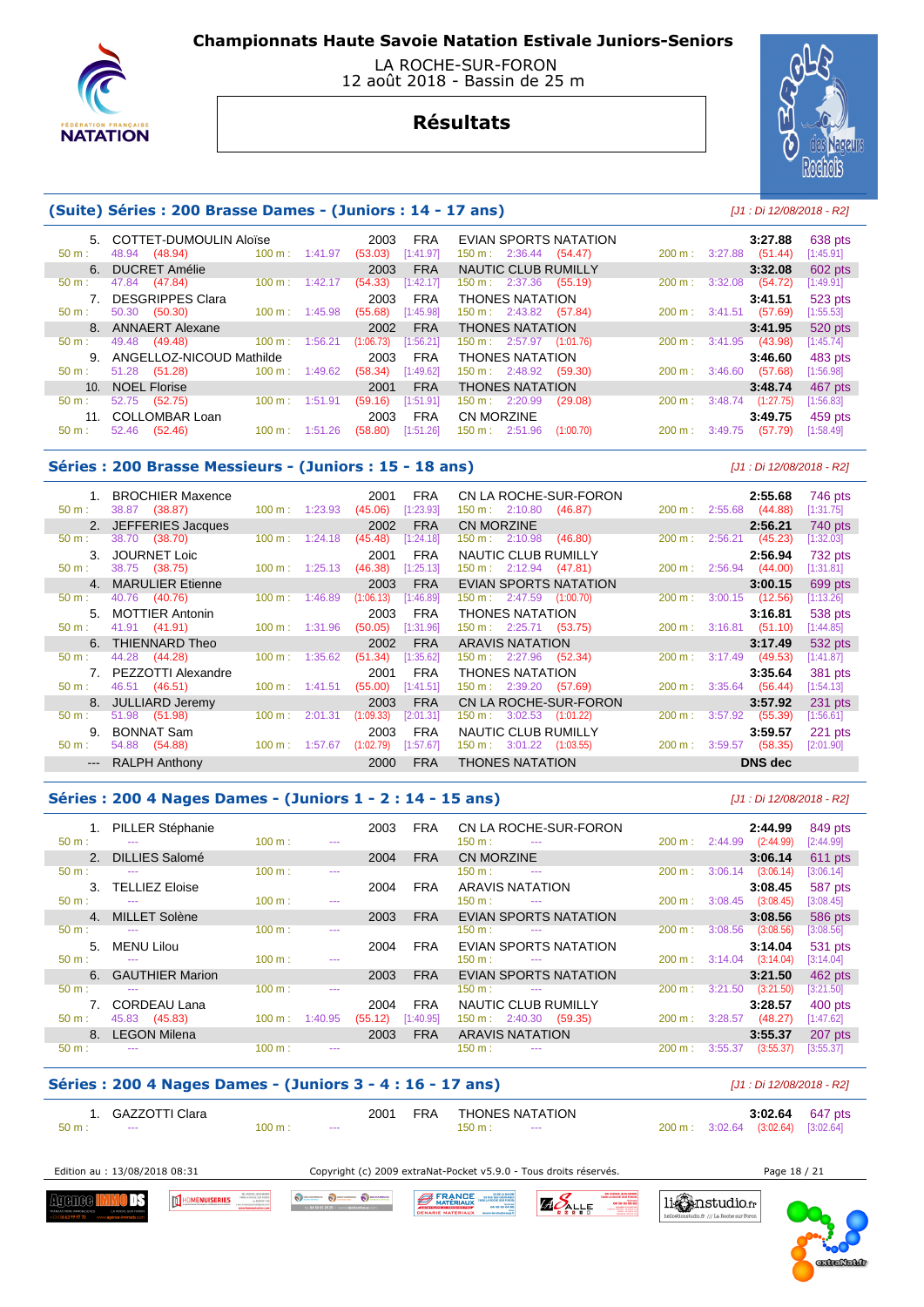

### LA ROCHE-SUR-FORON 12 août 2018 - Bassin de 25 m

# **Résultats**



## **(Suite) Séries : 200 4 Nages Dames - (Juniors 3 - 4 : 16 - 17 ans)** [J1 : Di 12/08/2018 - R2]

|                      | 2. FAVRE Jacinthe            |                           |                 | 2002    | <b>FRA</b> | <b>THONES NATATION</b>                  |                              | 3:09.58   | 575 pts   |
|----------------------|------------------------------|---------------------------|-----------------|---------|------------|-----------------------------------------|------------------------------|-----------|-----------|
|                      | $50 \text{ m}$ : $-$         | 100 m:                    |                 |         |            | $150 \text{ m}$ :                       | 200 m: 3:09.58 (3:09.58)     |           | [3:09.58] |
|                      | 3. BULANT Sabah              |                           |                 | 2001    | <b>FRA</b> | CN MORZINE                              |                              | 3:10.98   | 561 pts   |
| $50 m$ :             | <b>Service State</b>         | $100 \text{ m}$ :         |                 |         |            | $150 \text{ m}$ : $-$                   | 200 m: 3:10.98 (3:10.98)     |           | [3:10.98] |
|                      | 4. FLEURY Clara              |                           |                 | 2002    | <b>FRA</b> | NAUTIC CLUB RUMILLY                     |                              | 3:11.19   | 559 pts   |
| 50 m:                | 42.19 (42.19)                | $100 \text{ m}$ :         | 1:30.12         | (47.93) | [1:30.12]  | $150 \text{ m}: 2:26.28$<br>(56.16)     | 200 m: 3:11.19 (44.91)       |           | [1:41.07] |
|                      | 5. FONTAINE Justine          |                           |                 | 2002    | <b>FRA</b> | <b>THONES NATATION</b>                  |                              | 3:14.15   | 530 pts   |
|                      | $50 \text{ m}$ : $-$         | $100 \text{ m}$ :         |                 |         |            | $150 \text{ m}$ : ---                   | 200 m: 3:14.15 (3:14.15)     |           | [3:14.15] |
|                      | 6. PERRIER Romane            |                           |                 | 2002    | <b>FRA</b> | CN MORZINE                              |                              | 3:15.76   | 515 pts   |
| $50 m$ :             | <b>Contract Contract</b>     | 100 m:                    |                 |         |            | $150 \text{ m}$ :<br><b>State State</b> | 200 m: 3:15.76               | (3:15.76) | [3:15.76] |
|                      | 7. TAYLOR Emma               |                           |                 | 2002    | FRA        | <b>CN MORZINE</b>                       |                              | 3:17.52   | 498 pts   |
| $50 m:$ $---$        |                              | 100 m:                    |                 |         |            | $150 \text{ m}$ : $---$                 | 200 m : 3:17.52 (3:17.52)    |           | [3:17.52] |
|                      | 8. RICHARD Jeanne            |                           |                 | 2002    | <b>FRA</b> | <b>CN MORZINE</b>                       |                              | 3:21.60   | 461 pts   |
| $50 \text{ m}$ : $-$ |                              | $100 \text{ m}$ :         | $\sim$ $\sim$   |         |            | $150 \text{ m}$ : $-$                   | $200 \text{ m}: 3:21.60$     | (3:21.60) | [3:21.60] |
|                      | 9. MOURIER Salomé            |                           |                 | 2002    | <b>FRA</b> | <b>THONES NATATION</b>                  |                              | 3:23.11   | 447 pts   |
| 50 m:                | 47.99 (47.99)                | $100 \text{ m}$ : 1:41.55 |                 | (53.56) | [1:41.55]  | $150 \text{ m}: 2:38.78$ (57.23)        | 200 m: 3:23.11 (44.33)       |           | [1:41.56] |
|                      | 10. STENT-TORRIANI Cassandra |                           |                 | 2001    | <b>FRA</b> | <b>THONES NATATION</b>                  |                              | 3:25.71   | $425$ pts |
|                      |                              | $100 \text{ m}$ :         | <b>Security</b> |         |            | $150 \text{ m}$ : $-$                   | 3:25.71<br>$200 \text{ m}$ : | (3:25.71) | [3:25.71] |
|                      | 11. AGNANS Rose              |                           |                 | 2002    | FRA        | <b>THONES NATATION</b>                  |                              | 3:29.29   | 394 pts   |
| $50 m$ :             | $\sim$                       | $100 \text{ m}$ :         | $\sim$ $\sim$   |         |            | $150 \text{ m}$ :                       | $200 \text{ m}: 3:29.29$     | (3:29.29) | [3:29.29] |

## **Séries : 200 4 Nages Dames - (Juniors : 14 - 17 ans)** [J1 : Di 12/08/2018 - R2]

|                  | 1. PILLER Stéphanie          |                   |                | 2003    | <b>FRA</b> | CN LA ROCHE-SUR-FORON                                |                   |                          | 2:44.99   | 849 pts              |
|------------------|------------------------------|-------------------|----------------|---------|------------|------------------------------------------------------|-------------------|--------------------------|-----------|----------------------|
| $50 m$ :         | $\mathbb{Z} \to \mathbb{Z}$  | 100 m:            | $\sim$         |         |            | 150 m:<br>$\sim$ $\sim$                              |                   | 200 m: 2:44.99 (2:44.99) |           | [2:44.99]            |
|                  | 2. GAZZOTTI Clara            |                   |                | 2001    | <b>FRA</b> | <b>THONES NATATION</b>                               |                   |                          | 3:02.64   | 647 pts              |
| $50 m$ :         | $\sim$ $\sim$                | 100 m:            | $\cdots$       |         |            | 150 m:<br>$\sim$ $\sim$ $\sim$                       | 200 m:            | $3:02.64$ $(3:02.64)$    |           | [3:02.64]            |
|                  | 3. DILLIES Salomé            |                   |                | 2004    | <b>FRA</b> | <b>CN MORZINE</b>                                    |                   |                          | 3:06.14   | 611 pts              |
| $50 m$ :         | $\sim$                       | 100 m:            | $\sim$ $\sim$  |         |            | $150 m$ :<br>$\sim$                                  |                   | 200 m: 3:06.14 (3:06.14) |           | [3:06.14]            |
|                  | 4. TELLIEZ Eloise            |                   |                | 2004    | <b>FRA</b> | <b>ARAVIS NATATION</b>                               |                   |                          | 3:08.45   | 587 pts              |
| $50 m$ :         |                              | 100 m:            | $\sim$         |         |            | $150 m$ :<br>$\sim$ $\sim$                           |                   | 200 m: 3:08.45 (3:08.45) |           | [3:08.45]            |
|                  |                              |                   |                |         |            |                                                      |                   |                          |           |                      |
|                  | 5. MILLET Solène             |                   |                | 2003    | <b>FRA</b> | <b>EVIAN SPORTS NATATION</b>                         |                   |                          | 3:08.56   | 586 pts              |
| $50 \text{ m}$ : | $\sim$ $\sim$                | 100 m:            | $\overline{a}$ |         |            | $150 m$ :<br>$\sim$ $\sim$                           |                   | 200 m: 3:08.56 (3:08.56) |           | [3:08.56]            |
|                  | 6. FAVRE Jacinthe            |                   |                | 2002    | <b>FRA</b> | <b>THONES NATATION</b>                               |                   |                          | 3:09.58   | 575 pts              |
| $50 m$ :         | $\sim$ $\sim$                | 100 m:            | $- - -$        |         |            | $150 m$ :                                            | 200 m:            | $3:09.58$ $(3:09.58)$    |           | [3:09.58]            |
| 7.               | <b>BULANT Sabah</b>          |                   |                | 2001    | <b>FRA</b> | <b>CN MORZINE</b>                                    |                   |                          | 3:10.98   | 561 pts              |
| $50 \text{ m}$ : | $\sim$ $\sim$                | 100 m:            | $\sim$         |         |            | 150 m:<br>$\sim$                                     |                   | 200 m: 3:10.98 (3:10.98) |           | [3:10.98]            |
|                  | 8. FLEURY Clara              |                   |                | 2002    | <b>FRA</b> | <b>NAUTIC CLUB RUMILLY</b>                           |                   |                          | 3:11.19   | 559 pts              |
| $50 m$ :         | 42.19 (42.19)                | $100 \text{ m}$ : | 1:30.12        | (47.93) | [1:30.12]  | $150 \text{ m}: 2:26.28$ (56.16)                     |                   | 200 m: 3:11.19 (44.91)   |           | [1:41.07]            |
| 9.               | <b>MENU Lilou</b>            |                   |                | 2004    | <b>FRA</b> | EVIAN SPORTS NATATION                                |                   |                          | 3:14.04   | 531 pts              |
| $50 m$ :         | $\sim$                       | 100 m:            | $\cdots$       |         |            | 150 m:<br>$\sim$ $\sim$ $\sim$                       |                   | 200 m: 3:14.04 (3:14.04) |           | [3:14.04]            |
|                  | 10. FONTAINE Justine         |                   |                | 2002    | <b>FRA</b> | <b>THONES NATATION</b>                               |                   |                          | 3:14.15   | 530 pts              |
| $50 m$ :         | $\sim$ $\sim$                | 100 m:            | ---            |         |            | $150 m$ :<br><b>State State</b>                      |                   | 200 m: 3:14.15 (3:14.15) |           | [3:14.15]            |
|                  | 11. PERRIER Romane           |                   |                | 2002    | <b>FRA</b> | <b>CN MORZINE</b>                                    |                   |                          |           |                      |
| $50 m$ :         | $\sim$ $\sim$                | 100 m:            |                |         |            | 150 m:                                               |                   | 200 m: 3:15.76 (3:15.76) | 3:15.76   | 515 pts              |
|                  |                              |                   | ---            |         |            |                                                      |                   |                          |           | [3:15.76]            |
| 12.              | <b>TAYLOR Emma</b>           |                   |                | 2002    | <b>FRA</b> | <b>CN MORZINE</b>                                    |                   |                          | 3:17.52   | 498 pts              |
| $50 m$ :         | <b>Service</b>               | 100 m:            | $\cdots$       |         |            | 150 m:<br>$\sim$ $-$                                 | 200 m:            | $3:17.52$ $(3:17.52)$    |           | [3:17.52]            |
|                  | 13. GAUTHIER Marion          |                   |                | 2003    | <b>FRA</b> | <b>EVIAN SPORTS NATATION</b>                         |                   |                          | 3:21.50   | 462 pts              |
| $50 m$ :         | $\sim$                       | 100 m:            | ---            |         |            | $150 m$ :<br>$\sim$                                  | 200 m:            | $3:21.50$ $(3:21.50)$    |           | [3:21.50]            |
| 14.              | <b>RICHARD Jeanne</b>        |                   |                | 2002    | <b>FRA</b> | CN MORZINE                                           |                   |                          | 3:21.60   | <b>461 pts</b>       |
| $50 m$ :         | $\sim$                       | 100 m:            | $\sim$         |         |            | $150 m$ :<br>$\sim$                                  | 200 m:            | $3:21.60$ $(3:21.60)$    |           | [3:21.60]            |
| 15.              | <b>MOURIER Salomé</b>        |                   |                | 2002    | <b>FRA</b> | <b>THONES NATATION</b>                               |                   |                          | 3:23.11   | 447 pts              |
| $50 m$ :         | 47.99 (47.99)                | 100 m: 1:41.55    |                | (53.56) | [1:41.55]  | 150 m: 2:38.78 (57.23)                               |                   | 200 m: 3:23.11 (44.33)   |           | [1:41.56]            |
|                  | 16. STENT-TORRIANI Cassandra |                   |                | 2001    | <b>FRA</b> | <b>THONES NATATION</b>                               |                   |                          | 3:25.71   | 425 pts              |
| 50 m:            | $\sim$                       | 100 m:            | $\sim$         |         |            | 150 m:<br>$- - -$                                    | 200 m:            | $3:25.71$ $(3:25.71)$    |           | [3:25.71]            |
|                  | 17. CORDEAU Lana             |                   |                | 2004    | <b>FRA</b> | <b>NAUTIC CLUB RUMILLY</b>                           |                   |                          | 3:28.57   | 400 pts              |
| 50 m:            | 45.83 (45.83)                | 100 m: 1:40.95    |                | (55.12) | [1:40.95]  | 150 m: 2:40.30 (59.35)                               | $200 \text{ m}$ : | $3:28.57$ (48.27)        |           | [1:47.62]            |
|                  | 18. AGNANS Rose              |                   |                | 2002    | <b>FRA</b> | <b>THONES NATATION</b>                               |                   |                          | 3:29.29   | 394 pts              |
| $50 m$ :         | $\sim$ $\sim$                | 100 m:            | $\sim$         |         |            | 150 m:<br>$\sim$ $\sim$                              | 200 m:            | 3:29.29                  | (3:29.29) | [3:29.29]            |
|                  | <b>LEGON Milena</b>          |                   |                | 2003    |            |                                                      |                   |                          | 3:55.37   |                      |
| 19.<br>$50 m$ :  | $\sim$ $\sim$                | 100 m:            | $\sim$         |         | <b>FRA</b> | <b>ARAVIS NATATION</b><br>$150 m$ :<br>$\sim$ $\sim$ |                   | 200 m: 3:55.37 (3:55.37) |           | 207 pts<br>[3:55.37] |
|                  |                              |                   |                |         |            |                                                      |                   |                          |           |                      |

Edition au : 13/08/2018 08:31 Copyright (c) 2009 extraNat-Pocket v5.9.0 - Tous droits réservés. Page 19 / 21

Agenee <mark>I</mark> ΠK HOMENUISERIES

O SCHANDOLK O DECHANGER O DECH **BERANCE** 

ZA DE LA BA **ZAPALLE** 



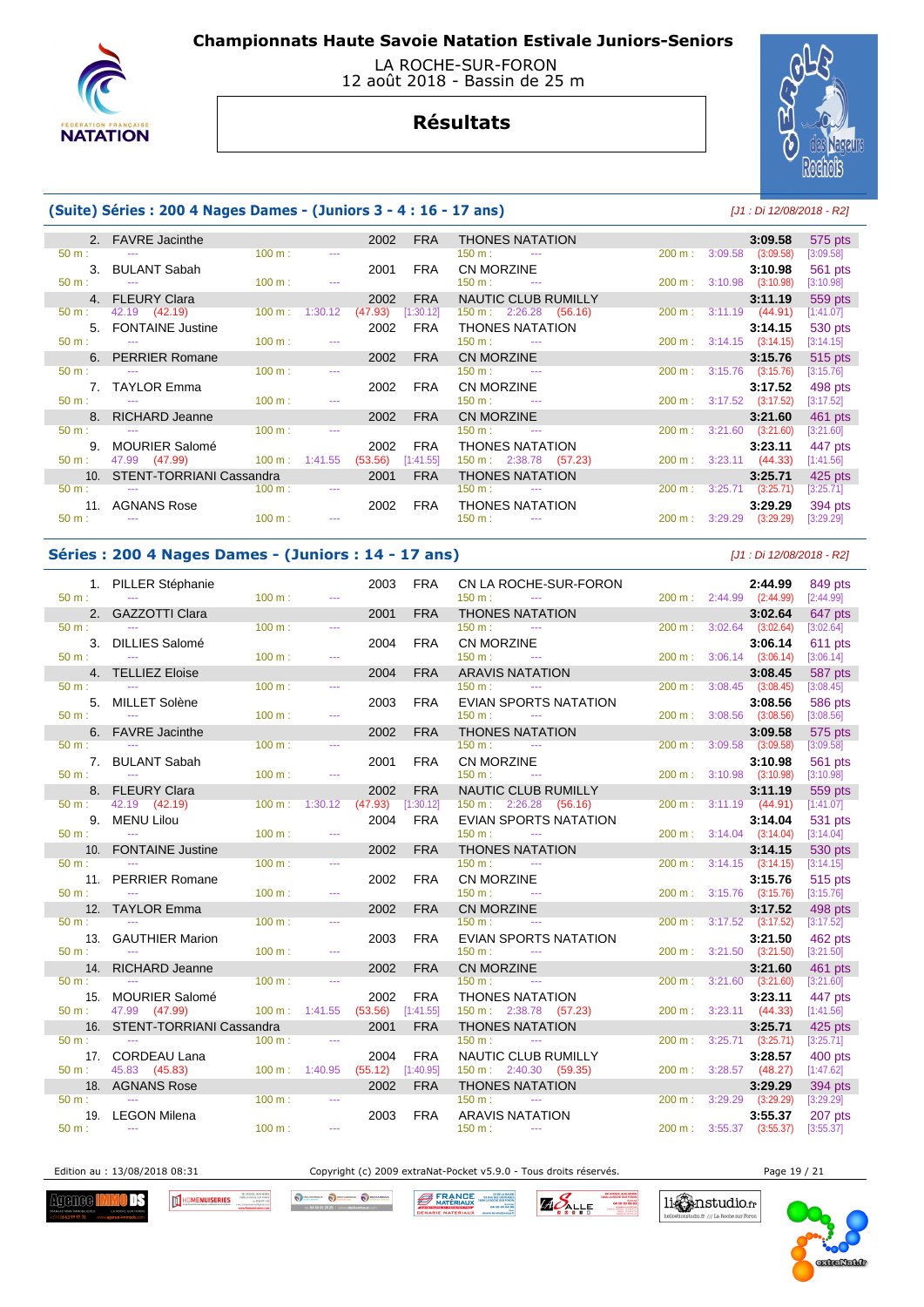

#### LA ROCHE-SUR-FORON 12 août 2018 - Bassin de 25 m

# **Résultats**



## **Séries : 200 4 Nages Dames - (Seniors : 18 ans et plus)** [J1 : Di 12/08/2018 - R2]

| $50 m$ :       | <b>POISSON Soline</b><br>--- | 100 m: | $- - -$ | 1998    | <b>FRA</b> | CN LA ROCHE-SUR-FORON<br>150 m:<br>$- - -$ | 200 m:            | 2:59.89<br>(2:59.89)<br>2:59.89 | 677 pts<br>[2:59.89] |
|----------------|------------------------------|--------|---------|---------|------------|--------------------------------------------|-------------------|---------------------------------|----------------------|
| 2.             | <b>PILLER Virginie</b>       |        |         | 2000    | <b>FRA</b> | CN LA ROCHE-SUR-FORON                      |                   | 3:00.56                         | 670 pts              |
| $50 m$ :       | ---                          | 100 m: | $- - -$ |         |            | 150 m :<br>$- - -$                         | 200 m:            | (3:00.56)<br>3:00.56            | [3:00.56]            |
|                | <b>ALLESINA Lucie</b>        |        |         | 2000    | <b>FRA</b> | <b>EVIAN SPORTS NATATION</b>               |                   | 3:05.77                         | 614 pts              |
| $50 m$ :       | $\sim$ $\sim$                | 100 m: | $- - -$ |         |            | $150 \text{ m}$ :<br>$- - -$               | 200 m:            | (3:05.77)<br>3:05.77            | [3:05.77]            |
| 4 <sup>1</sup> | <b>CUISSE Alexane</b>        |        |         | 1998    | <b>FRA</b> | <b>THONES NATATION</b>                     |                   | 3:08.43                         | 587 pts              |
| $50 m$ :       | 42.02<br>(42.02)             | 100 m: | 1:31.97 | (49.95) | [1:31.97]  | 2:26.21<br>(54.24)<br>150 m :              | 200 m:            | (42.22)<br>3:08.43              | [1:36.46]            |
| 5 <sub>1</sub> | <b>BUTTIN Océane</b>         |        |         | 2000    | <b>FRA</b> | NAUTIC CLUB RUMILLY                        |                   | 3:19.78                         | 477 pts              |
| 50 m:          | $- - -$                      | 100 m: | ---     |         |            | $150 \text{ m}$ :<br>$\frac{1}{2}$         | $200 \text{ m}$ : | (3:19.78)<br>3:19.78            | 3:19.78              |
|                |                              |        |         |         |            |                                            |                   |                                 |                      |

#### **Séries : 200 4 Nages Messieurs - (Juniors 1 - 2 : 15 - 16 ans)** [J1 : Di 12/08/2018 - R2]

|               | <b>DUCRETTET Matthieu</b>       |                   |          | 2002    | <b>FRA</b> | EVIAN SPORTS NATATION                     |                   | 2:45.58              | 666 pts     |
|---------------|---------------------------------|-------------------|----------|---------|------------|-------------------------------------------|-------------------|----------------------|-------------|
| $50 m$ :      |                                 | 100 m:            | $-$      |         |            | $150 \text{ m}$ :<br>$-$                  | $200 \text{ m}$ : | 2:45.58<br>(2:45.58) | [2:45.58]   |
|               | <b>BEYLARD OZEROFF Matthieu</b> |                   |          | 2003    | <b>FRA</b> | CN LA ROCHE-SUR-FORON                     |                   | 2:45.88              | 662 pts     |
| $50 m$ :      | (32.87)<br>32.87                | 100 m:            | 1:18.73  | (45.86) | [1:18.73]  | $150 \text{ m}: 2:08.09$<br>(49.36)       | $200 \text{ m}$ : | 2:45.88<br>(37.79)   | $[1:27.15]$ |
| 3.            | JEFFERIES Jacques               |                   |          | 2002    | <b>FRA</b> | <b>CN MORZINE</b>                         |                   | 2:50.02              | 616 pts     |
| $50 m$ :      | $\sim$                          | 100 m:            | $\cdots$ |         |            | $150 \text{ m}$ :<br>$\cdots$             | 200 m:            | (2:50.02)<br>2:50.02 | [2:50.02]   |
|               | 4. BELLAHCENE Yanis             |                   |          | 2003    | <b>FRA</b> | CN LA ROCHE-SUR-FORON                     |                   | 2:56.38              | 548 pts     |
| $50 m$ :      | $-$                             | 100 m:            | $\sim$   |         |            | $150 \text{ m}$ :<br>$\sim$ $\sim$ $\sim$ | 200 m:            | (2:56.38)<br>2:56.38 | [2:56.38]   |
| 5.            | <b>CHANEL Nathan</b>            |                   |          | 2002    | <b>FRA</b> | NAUTIC CLUB RUMILLY                       |                   | 2:57.50              | 536 pts     |
| $50 m$ :      | 38.56<br>(38.56)                | 100 m:            | 1:24.85  | (46.29) | [1:24.85]  | $150 \text{ m}: 2:15.94$<br>(51.09)       | $200 \text{ m}$ : | (41.56)<br>2:57.50   | [1:32.65]   |
| 6.            | <b>MOREAU Edgar</b>             |                   |          | 2002    | <b>FRA</b> | <b>THONES NATATION</b>                    |                   | 2:59.38              | 517 pts     |
| $50 m$ :      | $\sim$ $\sim$                   | 100 m:            | $- - -$  |         |            | $150 \text{ m}$ :<br>$\cdots$             | 200 m:            | 2:59.38<br>(2:59.38) | [2:59.38]   |
|               | MONET VIDONNE Roland            |                   |          | 2003    | <b>FRA</b> | CN LA ROCHE-SUR-FORON                     |                   | 3:08.92              | 426 pts     |
| $50 m$ :      | $- - -$                         | 100 m:            | $- - -$  |         |            | $150 \text{ m}$ :<br>$- - -$              | $200 \text{ m}$ : | (3:08.92)<br>3:08.92 | [3:08.92]   |
| 8.            | <b>DEBARGE Hugo</b>             |                   |          | 2002    | <b>FRA</b> | <b>EVIAN SPORTS NATATION</b>              |                   | 3:23.16              | 305 pts     |
| $50 m$ :      | ---                             | $100 \text{ m}$ : | $- - -$  |         |            | $150 \text{ m}$ :<br>$- - -$              | 200 m:            | (3:23.16)<br>3:23.16 | [3:23.16]   |
| $\sim$ $\sim$ | <b>MOREAU Adrien</b>            |                   |          | 2002    | <b>FRA</b> | <b>THONES NATATION</b>                    |                   | <b>DSQ</b>           |             |

#### **Séries : 200 4 Nages Messieurs - (Juniors 3 - 4 : 17 - 18 ans)** [J1 : Di 12/08/2018 - R2]

 1. CAMUS Loïc 2001 FRA ES MASSY NATATION **2:24.64** 927 pts 50 m : --- 100 m : --- 100 m : --- 150 m : --- 200 m : 2:24.64 (2:24.64) [2:24.64] 2. COTTET-DUMOULIN Mathis 2001 FRA CN MORZINE **2:35.67** 784 pts 50 m : --- 100 m : --- 100 m : --- 150 m : --- 200 m : 2:35.67 (2:35.67) [2:35.67] 3. MICHELON Adrien 2001 FRA EVIAN SPORTS NATATION **2:46.27** 658 pts 50 m : --- 100 m : --- 100 m : --- 150 m : --- 200 m : 2:46.27 (2:46.27) [2:46.27] 4. COEMET Tom 2000 FRA THONES NATATION **2:54.52** 567 pts 50 m : --- 100 m : --- 100 m : --- 150 m : --- 200 m : 2:54.52 (2:54.52) [2:54.52] 5. PERON Maxime 2000 FRA CN LA ROCHE-SUR-FORON **2:56.98** 542 pts 50 m : --- 100 m : --- 100 m : --- 150 m : --- 200 m : 2:56.98 (2:56.98) [2:56.98] 6. WRONA Alexandre 2001 FRA NAUTIC CLUB RUMILLY **3:01.04** 501 pts 50 m : 37.36 (37.36) 100 m : 1:24.84 (47.48) [1:24.84] 150 m : 2:19.21 (54.37) 200 m : 3:01.04 (41.83) [1:36.20] --- ASSIE Antoine 2000 FRA CN LA ROCHE-SUR-FORON **DSQ** 

### **Séries : 200 4 Nages Messieurs - (Juniors : 15 - 18 ans)** [J1 : Di 12/08/2018 - R2]

| $50 m$ :       | <b>CAMUS Loïc</b><br>$- - -$    | 100 m: | ---     | 2001    | FRA        | <b>ES MASSY NATATION</b><br>$150 \text{ m}$ :<br>$\sim$ $\sim$ | $200 \text{ m}$ : | 2:24.64<br>(2:24.64)<br>2:24.64 | 927 pts<br>[2:24.64] |
|----------------|---------------------------------|--------|---------|---------|------------|----------------------------------------------------------------|-------------------|---------------------------------|----------------------|
|                | <b>COTTET-DUMOULIN Mathis</b>   |        |         | 2001    | <b>FRA</b> | CN MORZINE                                                     |                   | 2:35.67                         | 784 pts              |
| $50 m$ :       | ---                             | 100 m: | $- - -$ |         |            | $150 \text{ m}$ :<br>$- - -$                                   | $200 \text{ m}$ : | (2:35.67)<br>2:35.67            | [2:35.67]            |
|                | <b>DUCRETTET Matthieu</b>       |        |         | 2002    | <b>FRA</b> | EVIAN SPORTS NATATION                                          |                   | 2:45.58                         | 666 pts              |
| $50 m$ :       |                                 | 100 m: | $- - -$ |         |            | 150 m :<br>$- - -$                                             | $200 \text{ m}$ : | (2:45.58)<br>2:45.58            | [2:45.58]            |
| 4 <sup>1</sup> | <b>BEYLARD OZEROFF Matthieu</b> |        |         | 2003    | <b>FRA</b> | CN LA ROCHE-SUR-FORON                                          |                   | 2:45.88                         | 662 pts              |
| $50 m$ :       | 32.87<br>(32.87)                | 100 m: | 1:18.73 | (45.86) | [1:18.73]  | 2:08.09<br>$150 \text{ m}$ :<br>(49.36)                        | $200 \text{ m}$ : | (37.79)<br>2:45.88              | [1:27.15]            |
| 5.             | <b>MICHELON Adrien</b>          |        |         | 2001    | <b>FRA</b> | <b>EVIAN SPORTS NATATION</b>                                   |                   | 2:46.27                         | 658 pts              |
| $50 m$ :       | $- - -$                         | 100 m: | $- - -$ |         |            | 150 m :<br>$- - -$                                             | 200 m:            | (2:46.27)<br>2:46.27            | [2:46.27]            |

Edition au : 13/08/2018 08:31 Copyright (c) 2009 extraNat-Pocket v5.9.0 - Tous droits réservés. Page 20 / 21

Agenee l ΠŦ **MENUISERIES** 

Oscarso Oscarso Osc **BERANCE** 



li nstudio.fr

fr $\frac{1}{2}$ La Ro